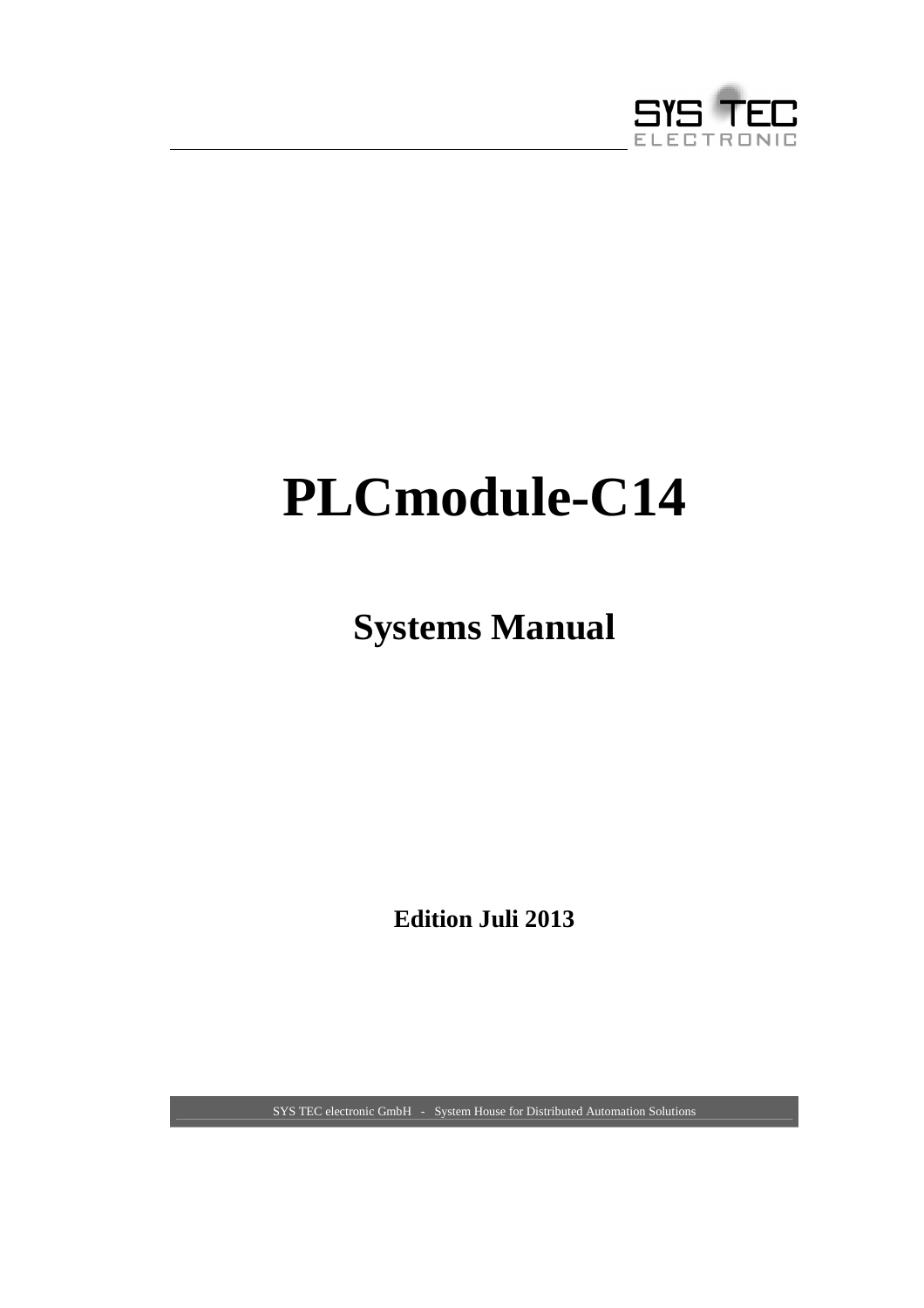In this manual are descriptions for copyrighted products which are not explicitly indicated as such. The absence of the trademark  $(\circledcirc)$  symbol does not infer that a product is not protected. Additionally, registered patents and trademarks are similarly not expressly indicated in this manual

The information in this document has been carefully checked and is believed to be entirely reliable. However, SYS TEC electronic GmbH assumes no responsibility for any inaccuracies. SYS TEC electronic GmbH neither gives any guarantee nor accepts any liability whatsoever for consequential damages resulting from the use of this manual or its associated product. SYS TEC electronic GmbH reserves the right to alter the information contained herein without prior notification and accepts no responsibility for any damages which might result.

Additionally, SYS TEC electronic GmbH offers no guarantee nor accepts any liability for damages arising from the improper usage or improper installation of the hardware or software. SYS TEC electronic GmbH further reserves the right to alter the layout and/or design of the hardware without prior notification and accepts no liability for doing so.

 Copyright 2013 SYS TEC electronic GmbH. rights – including those of translation, reprint, broadcast, photomechanical or similar reproduction and storage or processing in computer systems, in whole or in part – are reserved. No reproduction may occur without the express written consent from SYS TEC electronic GmbH.

| Contact                   | <b>Direct</b>                                                                         | Your local distributor                            |
|---------------------------|---------------------------------------------------------------------------------------|---------------------------------------------------|
| Address:                  | SYS TEC electronic GmbH<br>Am Windrad 2<br>D-08468 Heinsdorfergrund<br><b>GERMANY</b> |                                                   |
| Ordering<br>Information:  | +49 (0) 37 65 / 38 600-0<br>info@systec-electronic.com                                | Please find a list of our<br>distributors under:  |
| <b>Technical Support:</b> | +49 (0) 37 65 / 38 600-0<br>support@systec-electronic.com                             | http://www.systec-<br>electronic.com/distributors |
| Fax:                      | +49 (0) 37 65 / 38 600 4100                                                           |                                                   |
| Web Site:                 | http://www.systec-electronic.com                                                      |                                                   |

Inform yourselves:

7 th Edition Juli 2013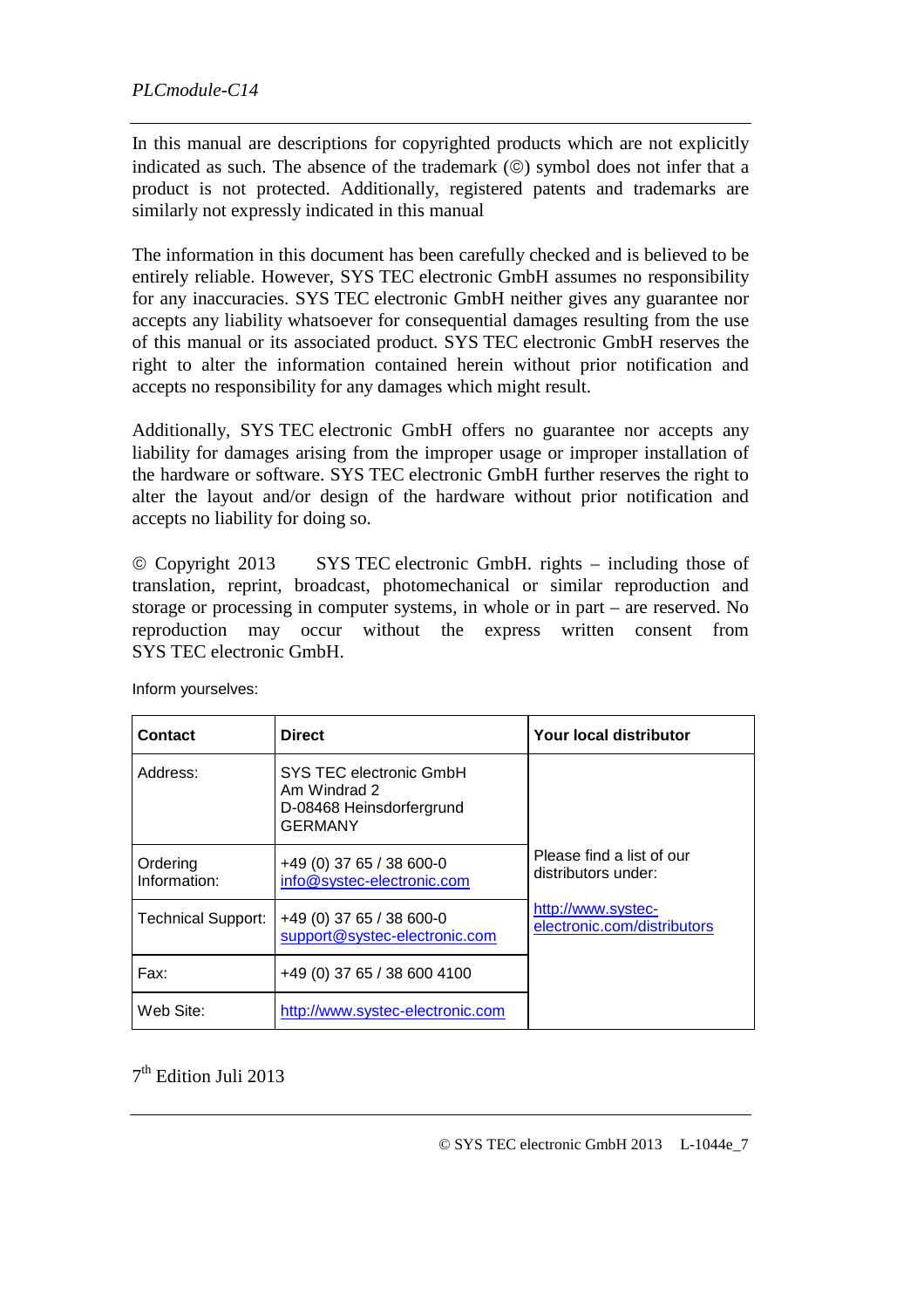| 1                |     |       |         |                                                              |  |
|------------------|-----|-------|---------|--------------------------------------------------------------|--|
| $\mathbf{2}$     |     |       |         |                                                              |  |
|                  | 2.1 |       |         |                                                              |  |
|                  | 2.2 |       |         |                                                              |  |
| 3                |     |       |         |                                                              |  |
|                  | 3.1 |       |         |                                                              |  |
|                  |     | 3.1.1 |         |                                                              |  |
|                  |     | 3.1.2 |         |                                                              |  |
|                  |     |       | 3.1.2.1 |                                                              |  |
|                  |     |       | 3.1.2.2 |                                                              |  |
|                  |     |       | 3.1.2.3 |                                                              |  |
|                  |     |       | 3.1.2.4 | 24VDC Digital Transistor Outputs DO015  8                    |  |
|                  |     |       | 3.1.2.5 |                                                              |  |
|                  |     | 3.1.3 |         |                                                              |  |
|                  |     |       | 3.1.3.1 |                                                              |  |
|                  |     |       | 3.1.3.2 |                                                              |  |
|                  |     | 3.1.4 |         |                                                              |  |
|                  |     |       | 3.1.4.1 |                                                              |  |
|                  |     |       | 3.1.4.2 |                                                              |  |
|                  |     |       | 3.1.4.3 |                                                              |  |
|                  | 3.2 |       |         |                                                              |  |
|                  | 3.3 |       |         | The PLCmodule-C14 working as CANopen Master  13              |  |
|                  | 3.4 |       |         |                                                              |  |
|                  | 3.5 |       |         | Switching from RS-232 to CANopen and/or Ethernet-Version. 15 |  |
|                  | 3.6 |       |         |                                                              |  |
| $\boldsymbol{4}$ |     |       |         |                                                              |  |
|                  | 4.1 |       |         |                                                              |  |
|                  | 4.2 |       |         |                                                              |  |
|                  | 4.3 |       |         | Representation of Variables of the CAN1 interface in Marker  |  |
|                  |     |       |         |                                                              |  |
| 5                |     |       |         |                                                              |  |
|                  | 5.1 |       |         |                                                              |  |
|                  | 5.2 |       |         |                                                              |  |
|                  | 5.3 |       |         |                                                              |  |
|                  | 5.4 |       |         |                                                              |  |
|                  |     | 5.4.1 |         |                                                              |  |
|                  |     | 5.4.2 |         |                                                              |  |
|                  |     | 5.4.3 |         | Communication Parameter Configuration 39                     |  |
|                  |     |       | 5.4.3.1 | Parameters for RS-232 Communication  39                      |  |
|                  |     |       | 5.4.3.2 | CANopen communication via CAN0  40                           |  |
|                  |     |       | 5.4.3.3 | CANopen communication via CAN1 41                            |  |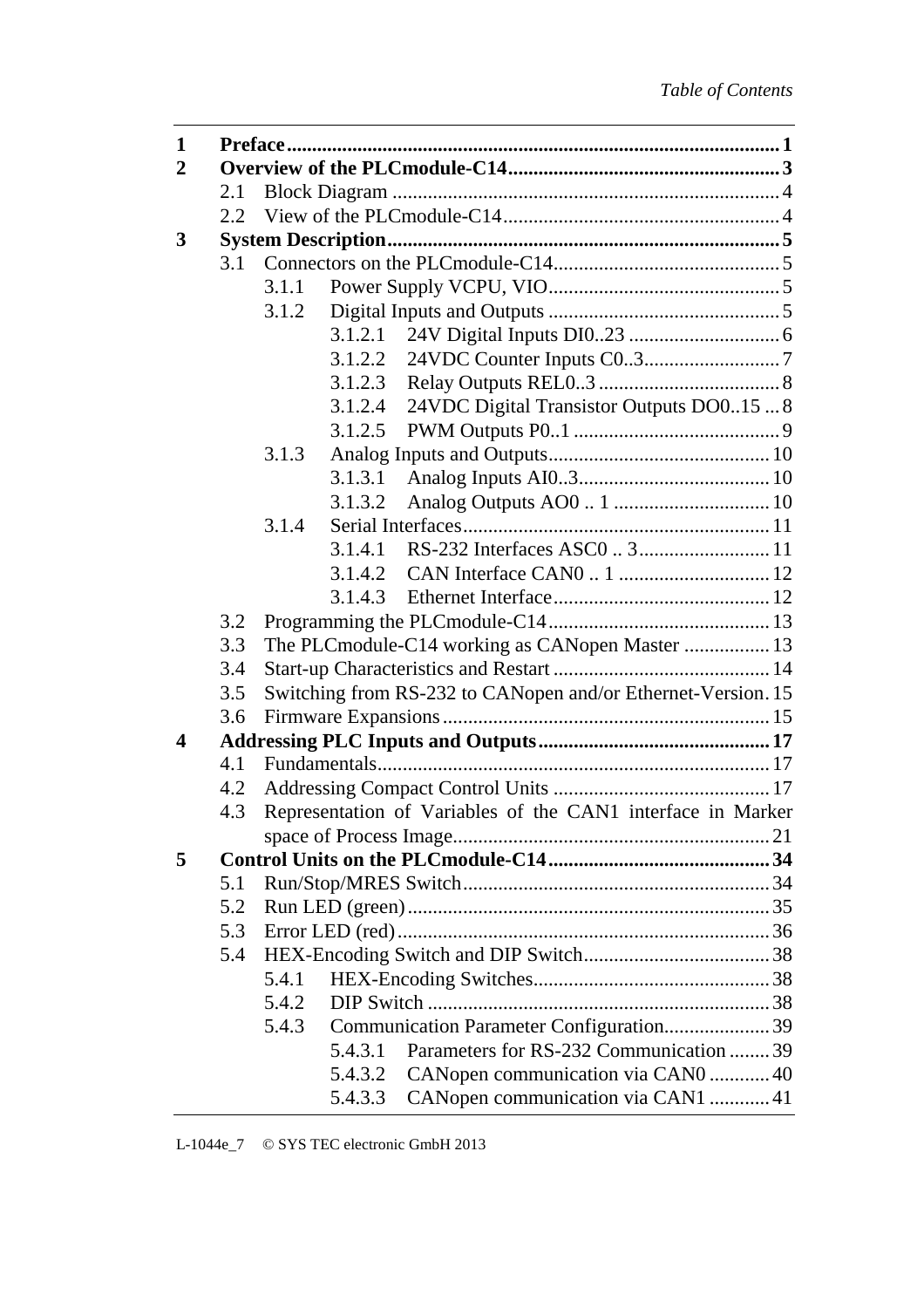| 6                |     |        |                                                                       |  |
|------------------|-----|--------|-----------------------------------------------------------------------|--|
|                  | 6.1 |        |                                                                       |  |
|                  | 6.2 |        |                                                                       |  |
|                  | 6.3 |        |                                                                       |  |
| 7                |     |        |                                                                       |  |
|                  | 7.1 |        |                                                                       |  |
|                  | 7.2 |        |                                                                       |  |
|                  | 7.3 |        |                                                                       |  |
| 8                |     |        | <b>Initial Configuration using the Configuration Command Shell 55</b> |  |
|                  | 8.1 |        |                                                                       |  |
|                  |     | 8.1.1  |                                                                       |  |
|                  |     | 8.1.2  |                                                                       |  |
|                  |     | 8.1.3  |                                                                       |  |
|                  |     | 8.1.4  |                                                                       |  |
|                  |     | 8.1.5  |                                                                       |  |
|                  |     | 8.1.6  |                                                                       |  |
|                  |     | 8.1.7  |                                                                       |  |
|                  |     | 8.1.8  |                                                                       |  |
|                  |     | 8.1.9  |                                                                       |  |
|                  |     | 8.1.10 |                                                                       |  |
|                  |     | 8.1.11 |                                                                       |  |
|                  |     | 8.1.12 |                                                                       |  |
|                  |     | 8.1.13 |                                                                       |  |
|                  |     | 8.1.14 |                                                                       |  |
| $\boldsymbol{9}$ |     |        |                                                                       |  |
| 10               |     |        |                                                                       |  |
|                  |     |        |                                                                       |  |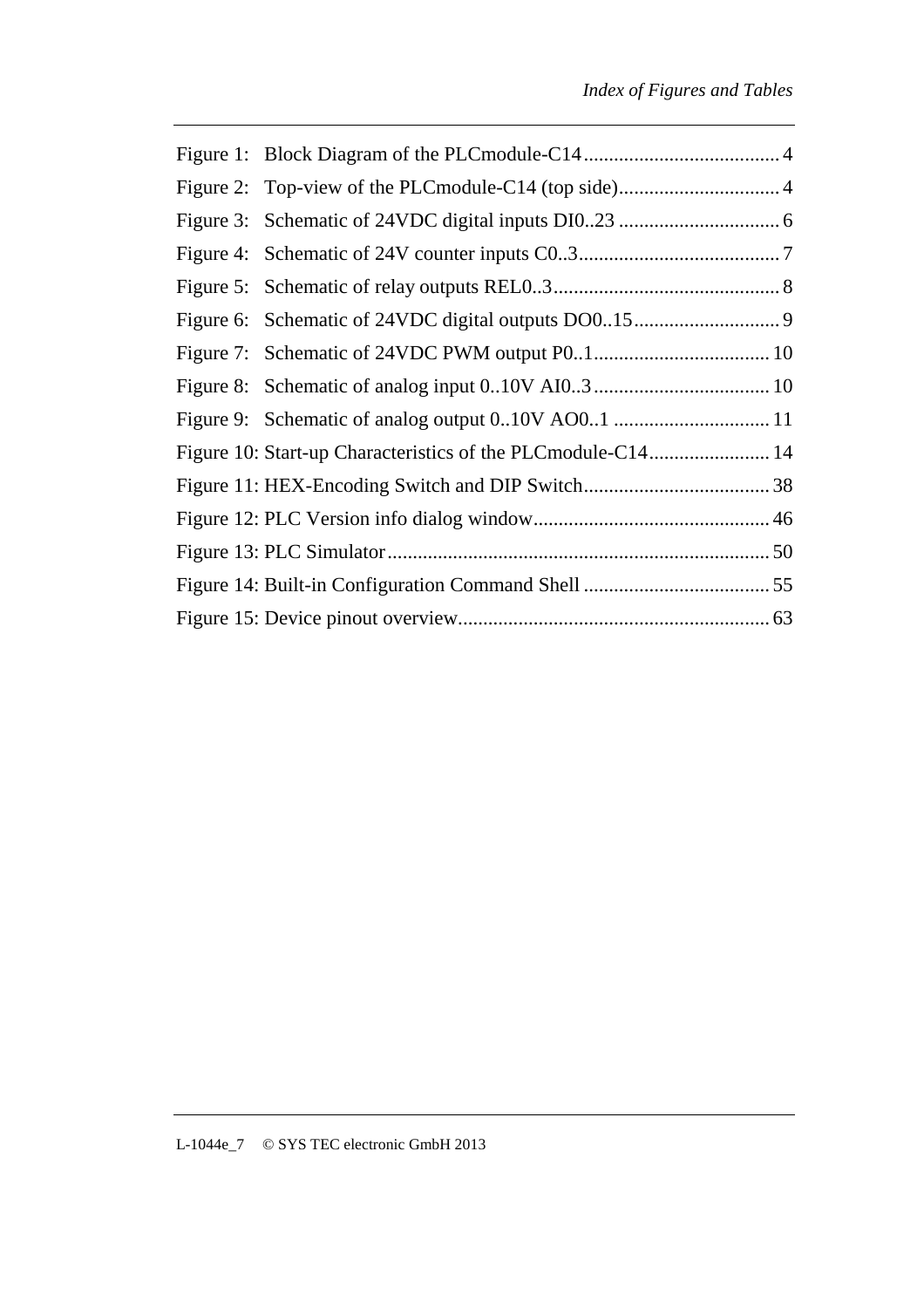| Table 1: |                                                                          |  |
|----------|--------------------------------------------------------------------------|--|
| Table 2: |                                                                          |  |
| Table 3: |                                                                          |  |
| Table 4: | Overlapping of the CANopen Address space (Subindex) in                   |  |
| Table 5: | Overlapping of the CANopen Address space (Subindex) in                   |  |
| Table 6: | Assignment of CANopen Objekt Dictionary to input data in                 |  |
| Table 7: | Assignemt of CANopen Objekt Dictionary to Output data in                 |  |
| Table 8: | Default communication and mapping parameter, CAN1, RPDO29                |  |
| Table 9: | Default communication and mapping parameter, CAN1, TPDO31                |  |
|          |                                                                          |  |
|          |                                                                          |  |
|          |                                                                          |  |
|          |                                                                          |  |
|          |                                                                          |  |
|          | Table 15: Simulator Addresses for PLC modules $(1)$ see description)  53 |  |
|          |                                                                          |  |
|          |                                                                          |  |
|          |                                                                          |  |
|          |                                                                          |  |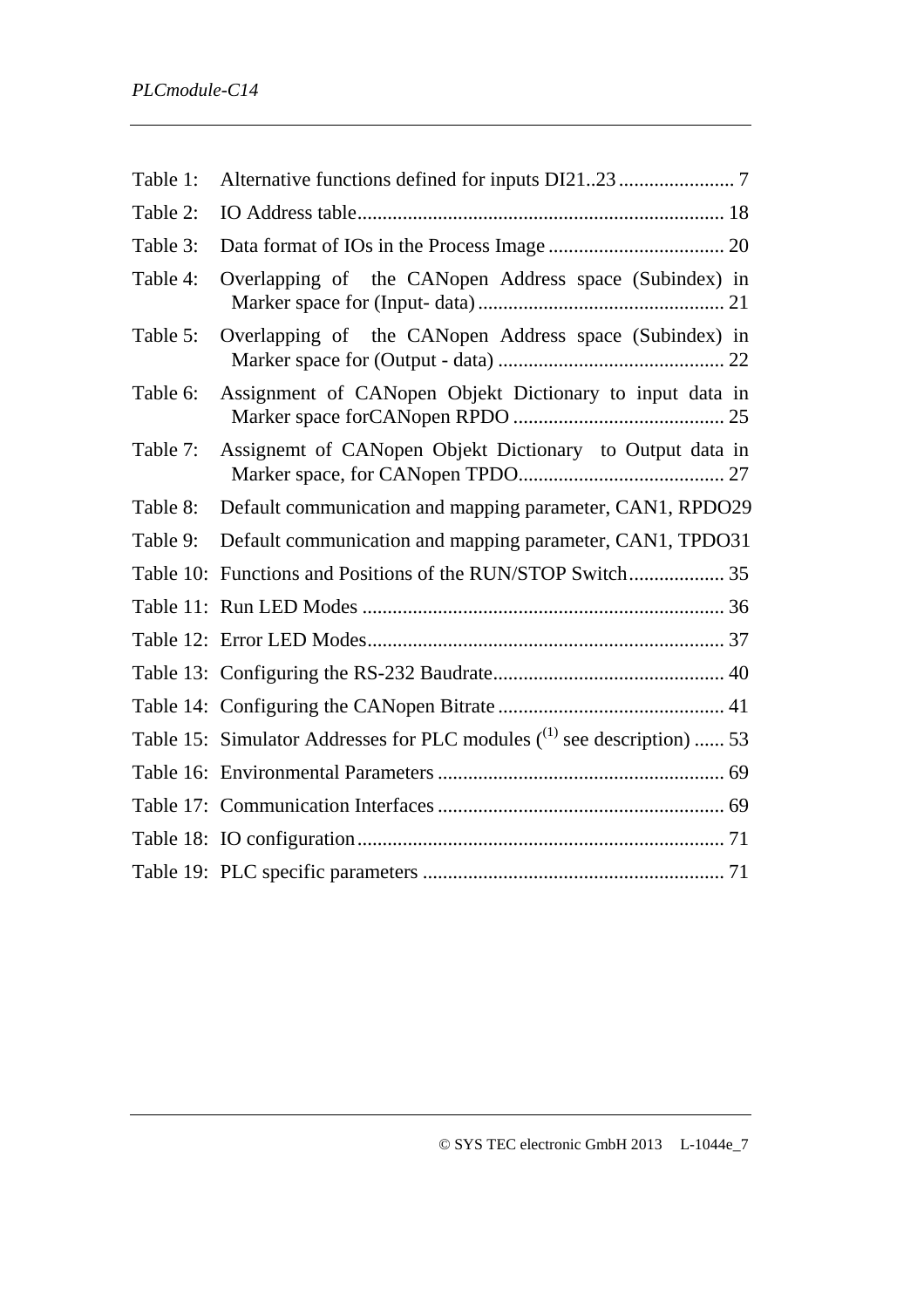## **1 Preface**

This manual describes only the functions of the PLCmodule-C14. The microcontroller is not described herein. Additional controller- and board-level information and technical descriptions can be found in appropriate microcontroller Data Sheets/User's Manuals. Refer to the *"COMBImodule-C14"* Hardware Manual for more information on the board's functions. Additional descriptions about the *IEC61131-3 Programming System* for PLCs can be found in the *"OpenPCS"* Manuals as well as the *"CANopen Extension for IEC61131"* Software Manual.

In this hardware manual and in the attached schematics, low active signals are denoted by a "/" in front of the signal name (i.e.: /RD). A "0" indicates a logic-zero or low-level signal, while a "1" represents a logic-one or a high-level signal.

#### **Declaration of the Electro Magnetic Conformity for the**   $\in$ **PLCmodule-C14**

The PLCmodule-C14 (henceforth product) is designed for installation in electrical appliances or as dedicated Evaluation Boards (i.e.: for use as a test and prototype platform for hardware/software development) in laboratory environments.

#### **Note:**

It is necessary that only appropriately trained personnel (such as electricians, technicians and engineers) handle and/or operate these products.

SYS TEC products fulfill the norms of the European Union's Directive for Electro Magnetic Conformity only in accordance to the descriptions and rules of usage indicated in this hardware manual (particularly in respect to the connectors, power connector and serial interface).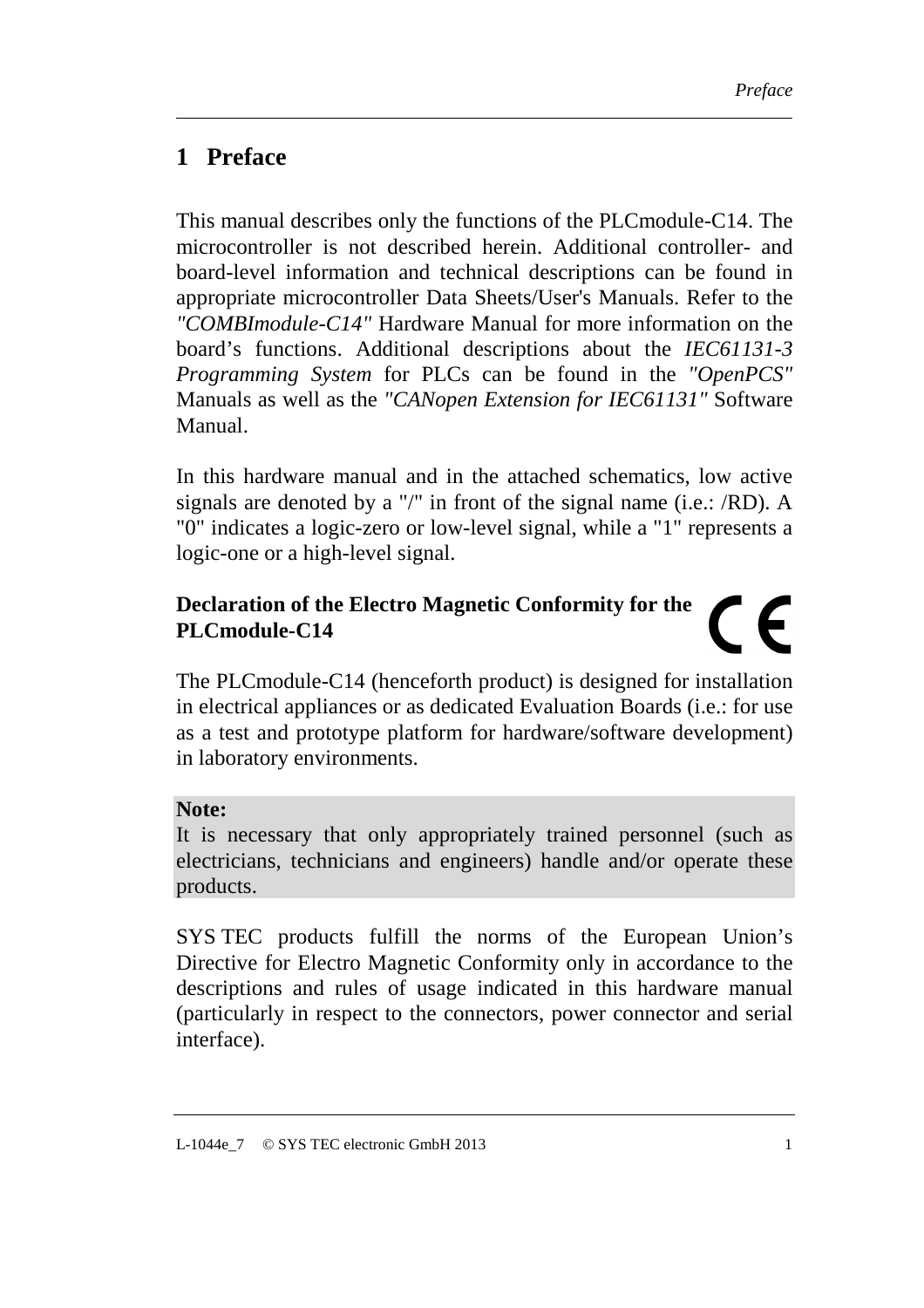Implementation of SYS TEC products into target applications, as well as user modifications and extensions of SYS TEC products, is subject to renewed establishment of conformity to, and certification of, Electro Magnetic Directives. Users should ensure conformance following any modifications to the products as well as implementation of the products into target systems.

The PLCmodule-C14 is one of a series of SYS TEC automation control products that can be fitted with different controllers and, hence, offers various functions and configurations. The available programming system according to the IEC61131-3 standard and use of the CAN bus – a standard network interface for various automation control solutions – together with the CANopen network protocol significantly reduce the development time while using off-the-shelf hardware solutions. The implemented on-board PLC functions with optional CANopen network layer makes complicated microcontroller firmware design unnecessary.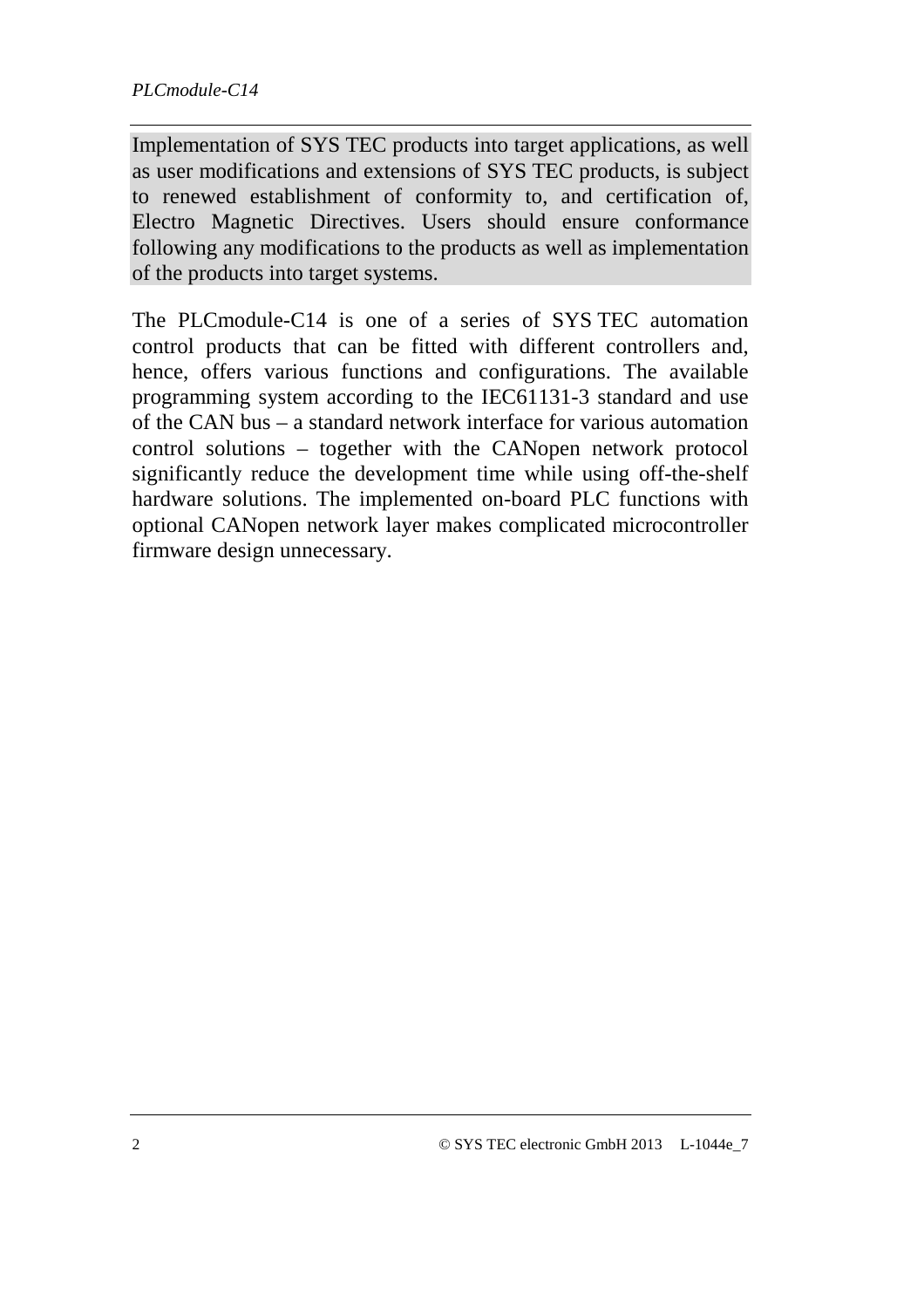# **2 Overview of the PLCmodule-C14**

The PLCmodule-C14 is a compact PLC for universal processing purposes of standard industrial signals. The module is designed for a great variety of uses, such as main control unit in measurement, control and data processing applications. The PLCmodule-C14 is also an ideal solution for distributed field bus systems in conjunction with other components and systems of the SYS TEC automation line.

The PLCmodule-C14 design is primarily based on the proven SYS TEC microcontroller core boards and makes use of the Infineon XC161 microcontroller resources. Some of the microcontroller's I/O ports are interrupt capable, thus enabling very short response times.

Peripheral sensors, actuators and control devices can be easily connected to the board using lug connector strips. Use of stable, removable screw thimbles enables easy exchange of the connected sensors and actuators. The board is installed in an industry proven casing and can be mounted on a DIN/EN chassis bar.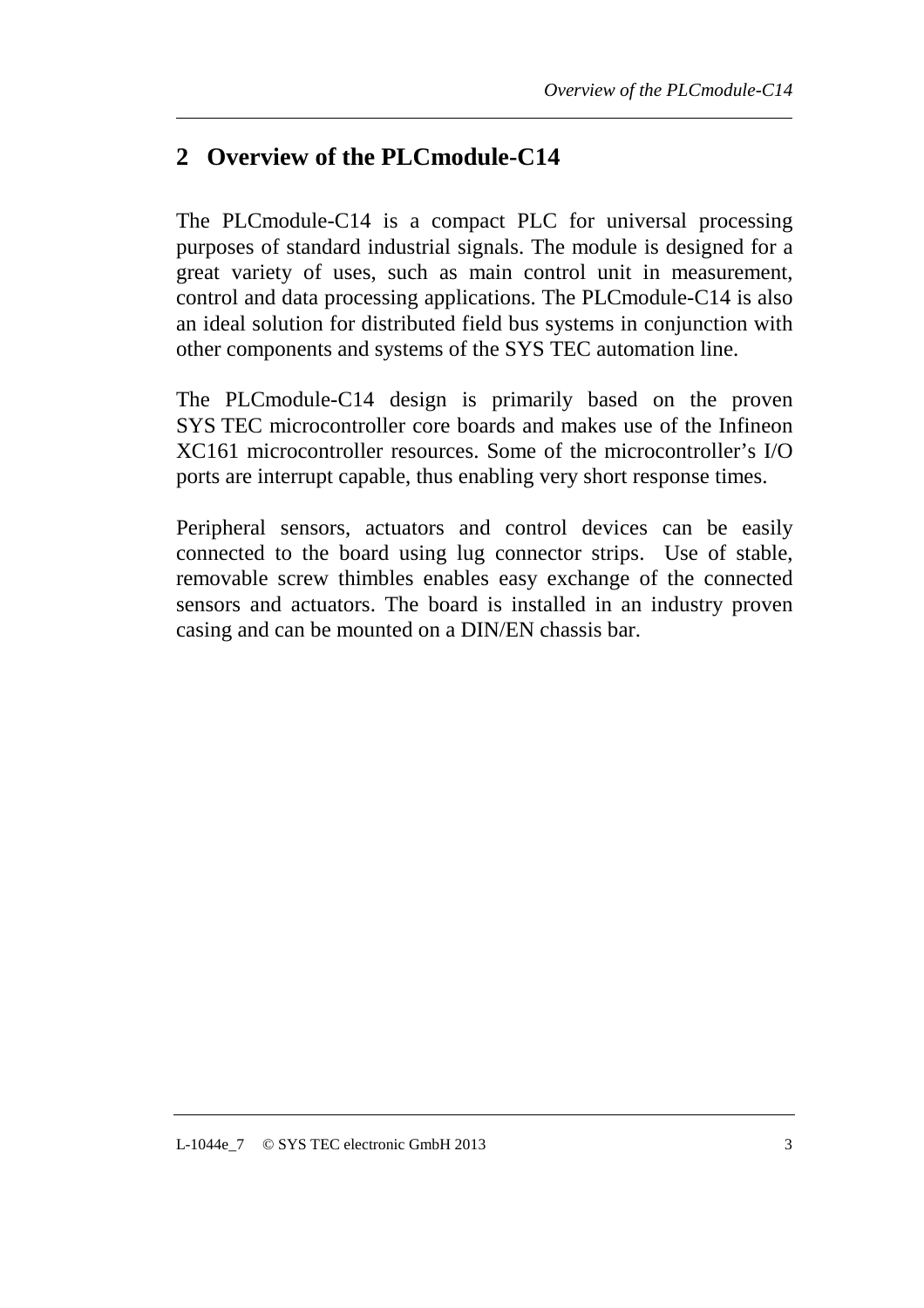#### **2.1 Block Diagram**



*Figure 1: Block Diagram of the PLCmodule-C14* 

# **2.2 View of the PLCmodule-C14**



*Figure 2: Top-view of the PLCmodule-C14 (top side)*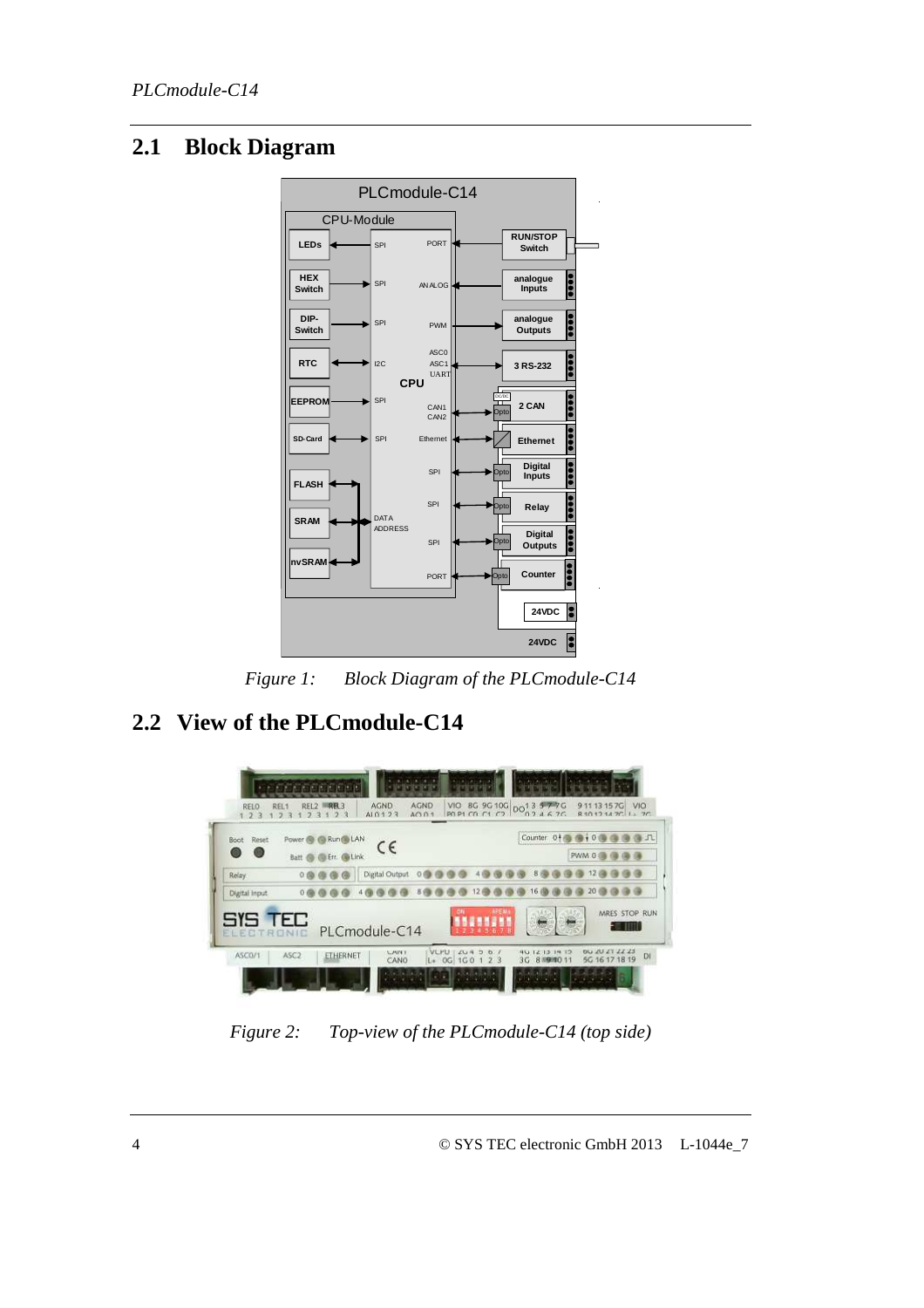# **3 System Description**

## **3.1 Connectors on the PLCmodule-C14**

The connectors available on the PLCmodule-C14 are described in this section.

#### **3.1.1 Power Supply VCPU, VIO**

The power supply input **VCPU** supplies the microcontroller, the core circuitry, the analog in/outputs and the relay on the PLCmodul-C14. A DC voltage power source in the range of  $24V \pm 20\%$  can be connected to this input. The typical current draw is  $I_{VCPU}$ .

The power supply input **VIO** supplies the transistor outputs (**DO0..15**) and the PWM outputs (**P0..1**). A DC voltage power source in the range of  $24V \pm 20\%$ , can be connected to this input. The current draw depends on the power consumption of the devices connected to the transistor outputs.

Power supply inputs are protected against polarity reversal in each case by a diode in the positive voltage input. Do not connect power supply connections to analog inputs or outputs as this could destroy the analog circuitry.

#### **3.1.2 Digital Inputs and Outputs**

The following sections describe the hardware interface to access the peripheral IOs. The structure and the usage of the corresponding process image are explained in more detail in *section 4*.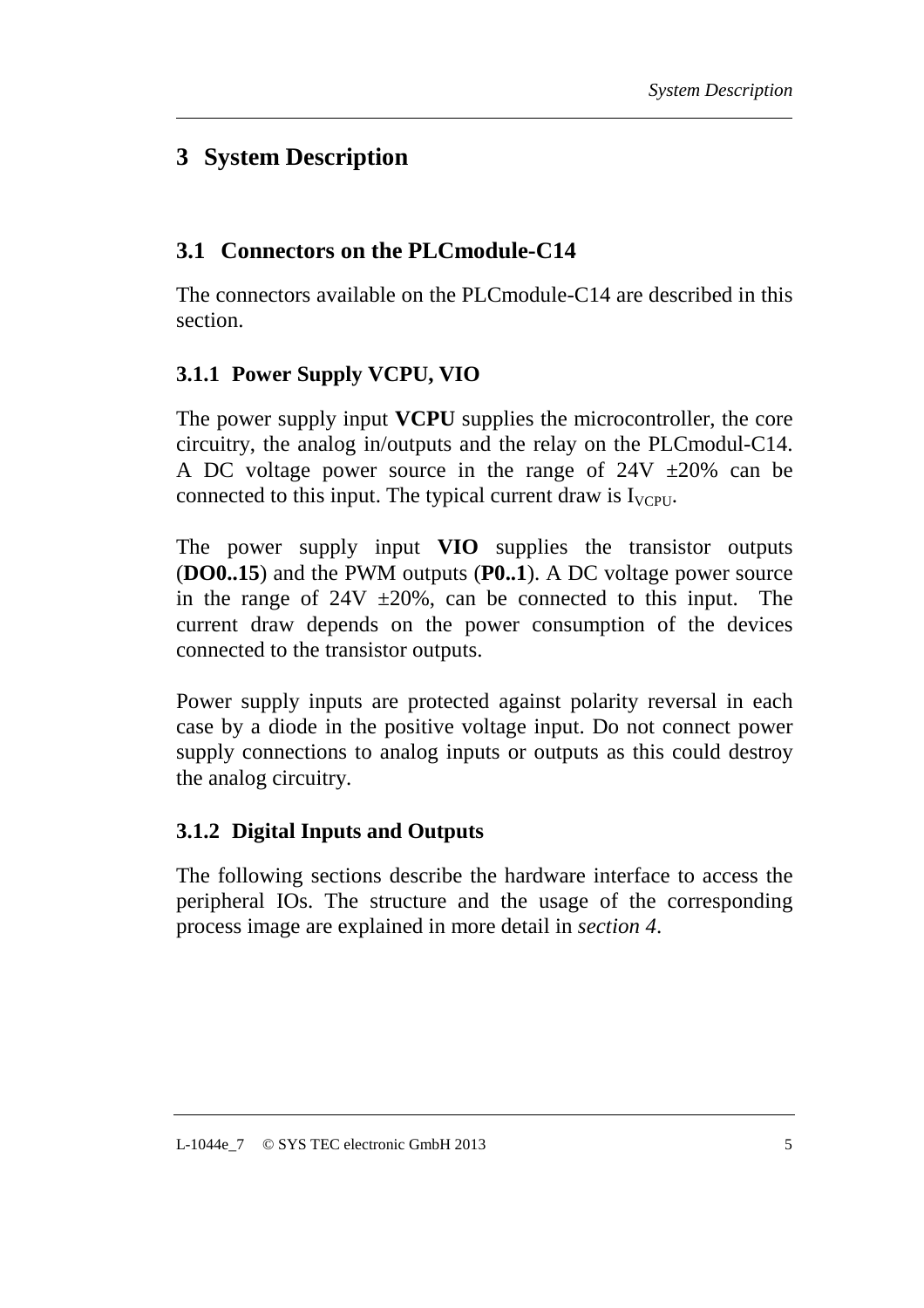#### **3.1.2.1 24V Digital Inputs DI0..23**

The PLCmodule-C14 provides a maximum of 24 digital inputs. The inputs are spitted in groups of four inputs each (Group 1: DI0…DI3, Group 2: DI4…DI7, ect.).

The groups are separated from one another and from the microcontroller core via an opto-coupler device. All inputs within a group use the same ground signal.

Signal voltage definition:

- Input voltage  $> 13$  VDC: represents '1' in the input process image
- Input voltage  $<$  5 VDC: represents '0' in the input process image



*Figure 3: Schematic of 24VDC digital inputs DI0..23*

Alternative Functions:

There are alternative functions available for digital inputs DI21 till DI23. These functions are selectable via software.

| Input                                                    | Can also be used as:                    |  |
|----------------------------------------------------------|-----------------------------------------|--|
| DI21                                                     | - Counter input for counter C3,         |  |
|                                                          | Interrupt input                         |  |
| DI22                                                     | Up/Down-control input for counter C2 or |  |
|                                                          | Incremental encoder                     |  |
| DI23                                                     | Up/Down control input for counter $C_0$ |  |
|                                                          | Incremental encoder                     |  |
| Table 1: Alternative functions defined for inputs DI2123 |                                         |  |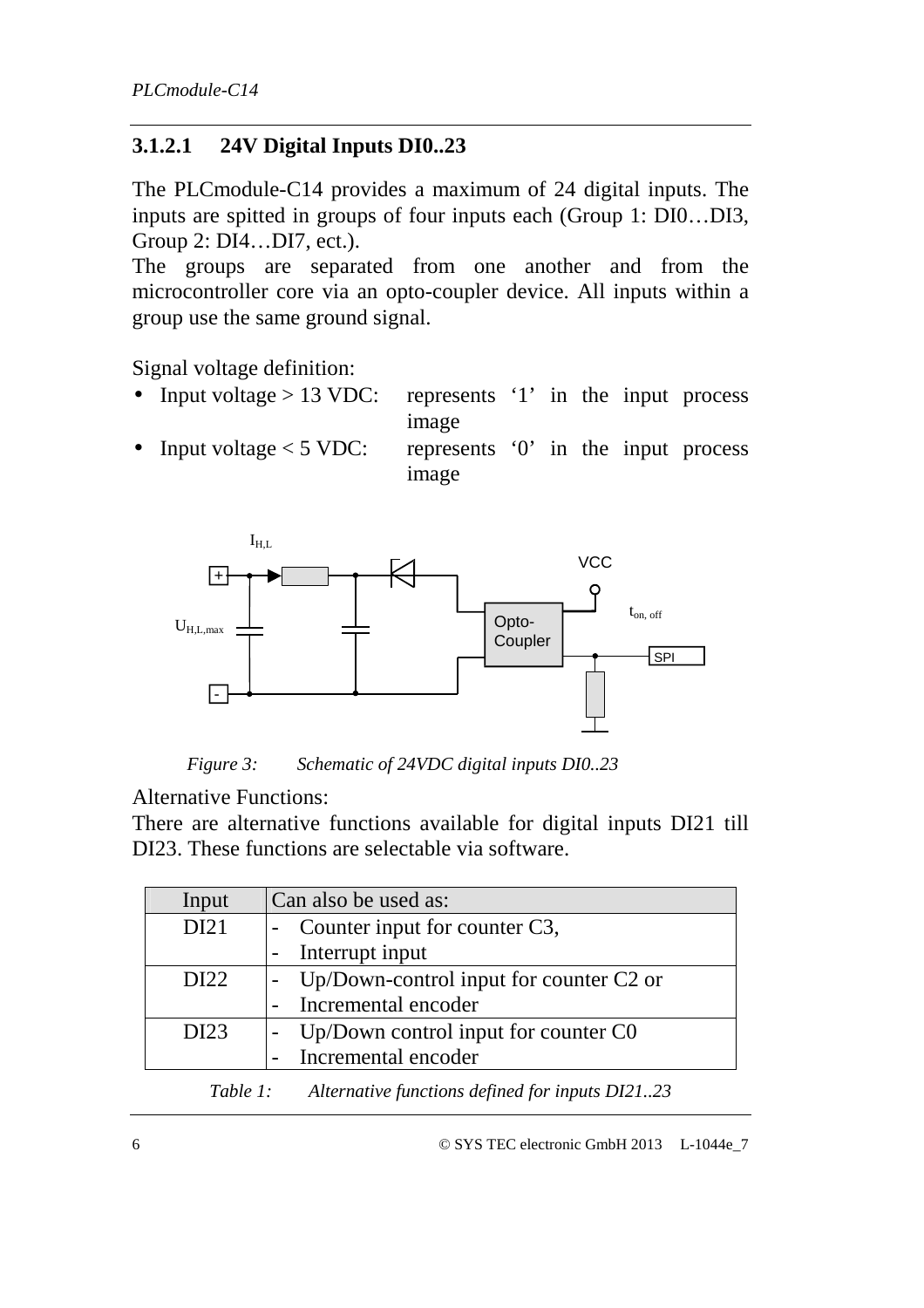#### **3.1.2.2 24VDC Counter Inputs C0..3**

The PLCmodule-C14 comes with 3 fast counter inputs. These are directly connected to the microprocessor portpins. The internal structure is shown in *Figure 4*.



*Figure 4: Schematic of 24V counter inputs C0..3*

The counter inputs are electrical isolated from another and the microcontroller core via an opto-coupler device. All inputs are high-active.

Trigger threshold:

- Input voltage  $> 13$  VDC: '1'
- Input voltage  $<$  5 VDC: '0'

Voltage range, input current and delay time can be found in *section 10*.

Also the counter inputs C0 and C2 have UP/DOWN control inputs to select the count direction. (*see Table 1*)

Alternative Functions:

The counter inputs can alternatively be used as digital or interrupt input. (*see above*).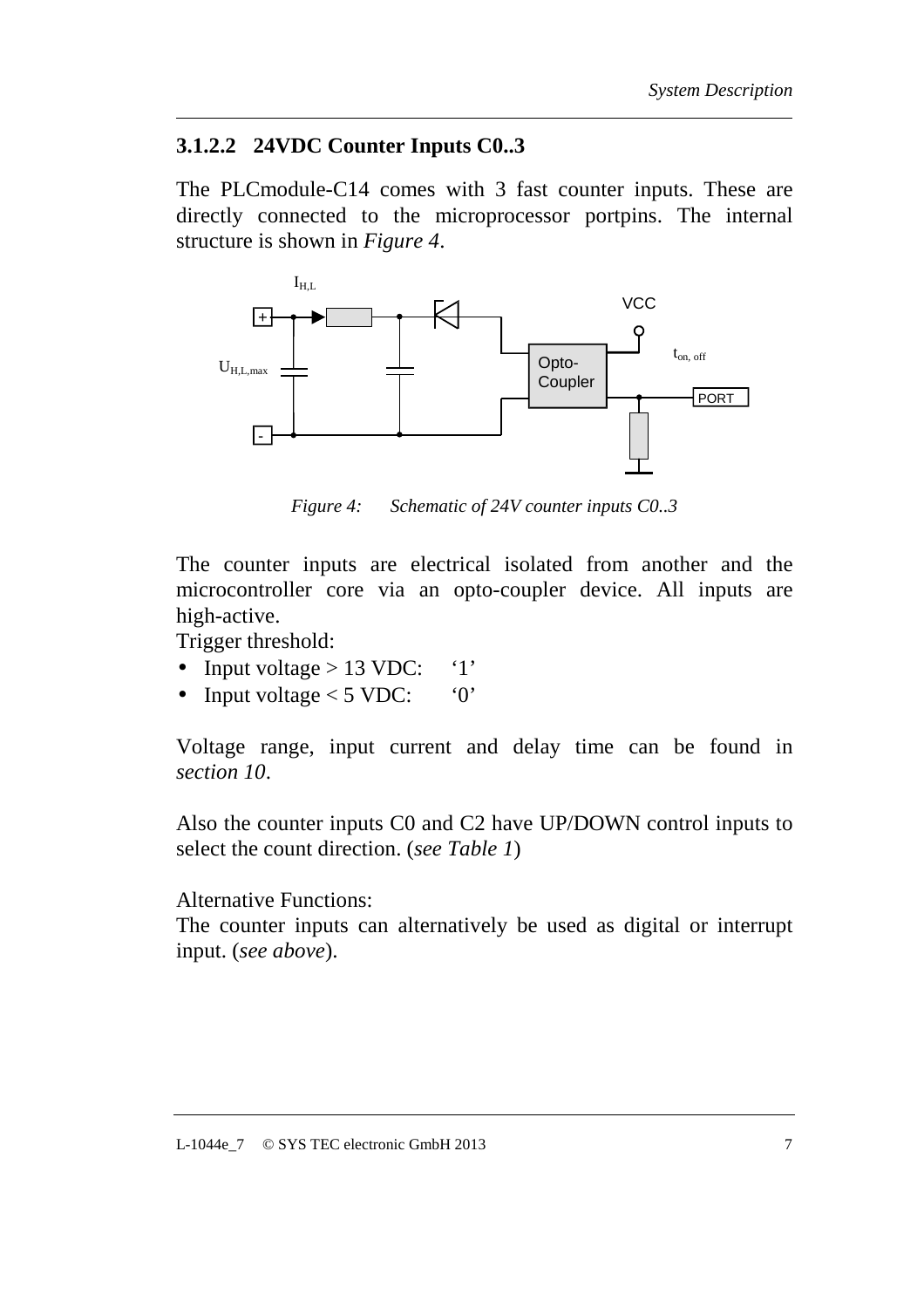#### **3.1.2.3 Relay Outputs REL0..3**

The PLCmodule-C14 provides 4 relay outputs. The maximum current on the relay outputs is 3A at 250VAC. Contact arrangement:

| Relay $0 \ldots 2$ : | 1 closing contact              |
|----------------------|--------------------------------|
| Relay 3:             | 1 closing $/1$ opening contact |

- Value '1' in the output process image represents: Relay contact RELx\_3 closed Relay contact REL3\_1 opened
- Value '0' in the output process image represents Relay contact RELx\_3 opened Relay contact REL3\_1 closed



*Figure 5: Schematic of relay outputs REL0..3* 

Mechanical, electrical and timing characteristics can be found in *section 10.*

#### **3.1.2.4 24VDC Digital Transistor Outputs DO0..15**

The PLCmodule-C14 provides 16 outputs for 24VDC digital signals. These outputs are active high and protected against short circuit. The maximum current on the 24VDC outputs is 0.5A at ohmic, inductive or capacitive load.

All outputs are galvanic isolated from the microcontroller core. Electrical power is provided through connector VIO.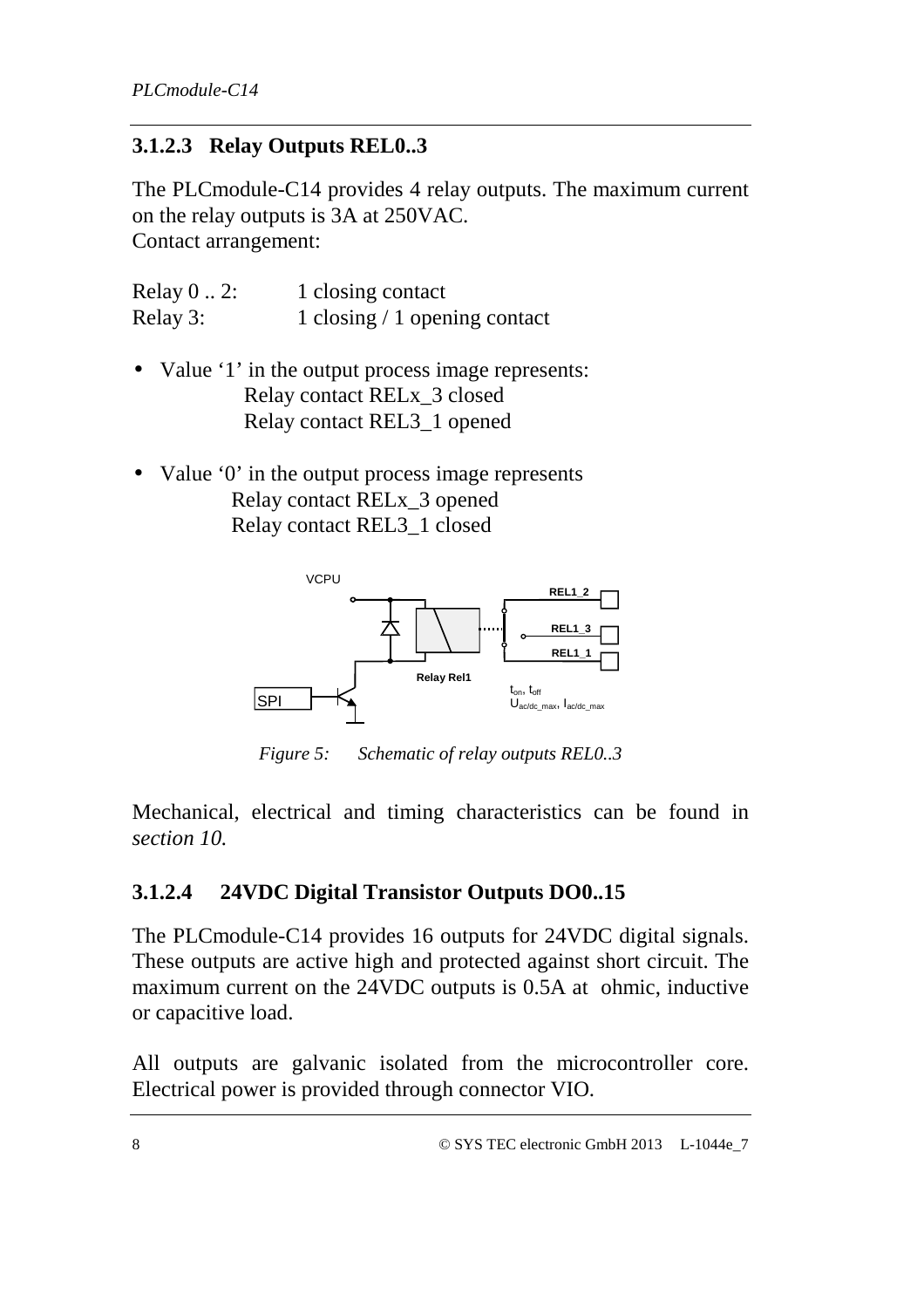

*Figure 6: Schematic of 24VDC digital outputs DO0..15* 

The line drivers are protected against overvoltage, inverse-polarity, and temperature excursion.

Any overload or failure is reported to the CPU by a special Diagnosis Signal *(see Figure 6)*.

#### **3.1.2.5 PWM Outputs P0..1**

The PLC PLCmodule-C14 provides two low active PWM outputs. These outputs switch the Ground potential when activated, therefore the load must be connected to the 24VDC supply. The maximum current load on the PWM outputs is 0.5 A for each channel.



*Figure 7: Schematic of 24VDC PWM output P0..1*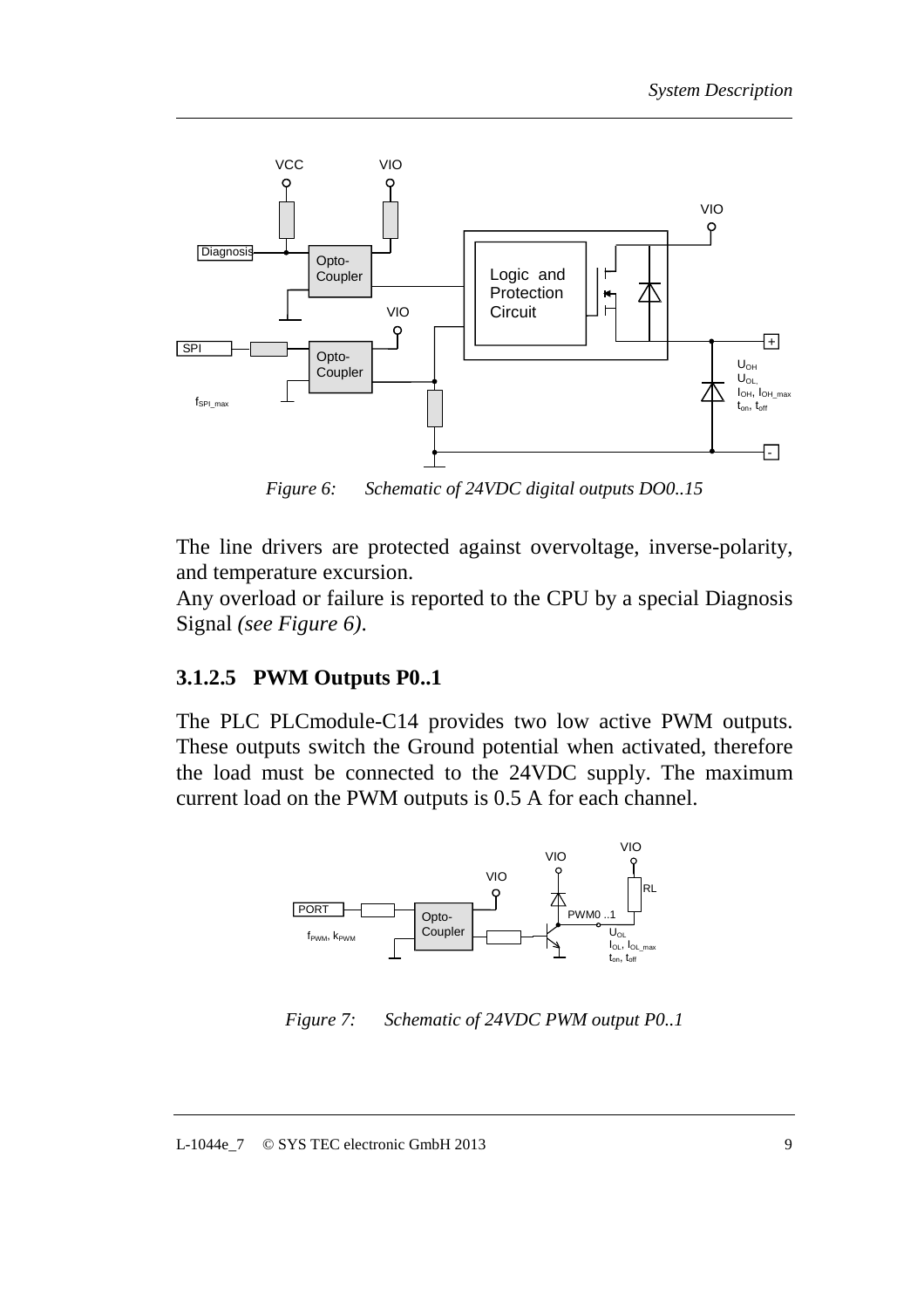All outputs are galvanic isolated from the microcontroller core protected against polarity reversal. The PWM outputs are connected to the ground signal of VIO.

#### **3.1.3 Analog Inputs and Outputs**

The PLCmodule-C14 provides 4 analog inputs and 2 analog outputs.

#### **3.1.3.1 Analog Inputs AI0..3**

The standard configuration of the PLCmodule-C14 provides 4 analog inputs offering an input voltage range of 0...10V and a resolution of 10-bit.



*Figure 8: Schematic of analog input 0..10V AI0..3*

#### **3.1.3.2 Analog Outputs AO0 .. 1**

Two analog output signals can be generated on the PLCmodule-C14. The microcontroller provides a Compare/Capture unit that allows generation of pulse width modulated (PWM) signals. The on-board circuitry, with an active low-pass and operational amplifier, supports analog output signals in the range of 0...10V with a resolution of 10 bit and an accuracy of  $\pm 1\%$ .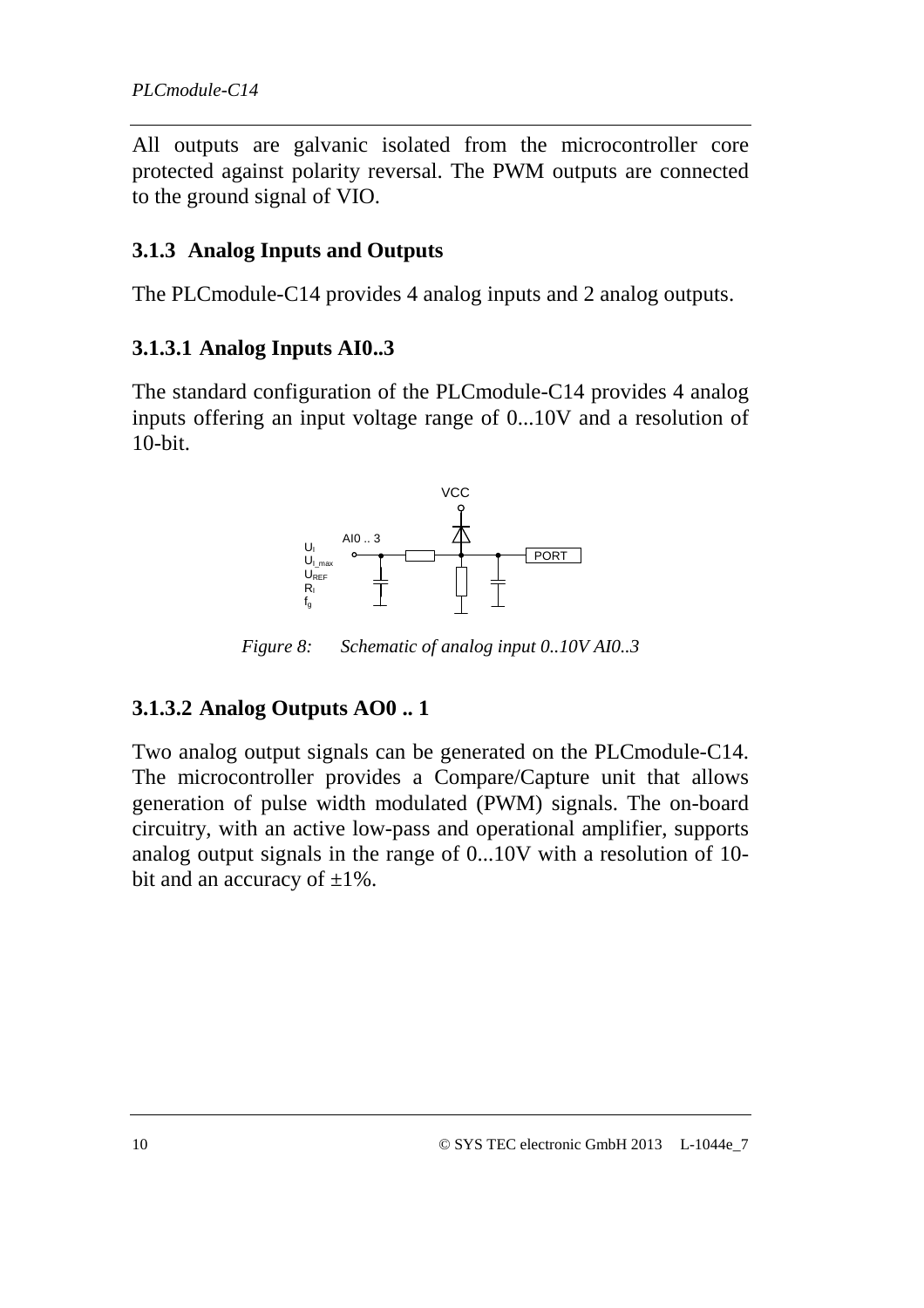![](_page_16_Figure_1.jpeg)

*Figure 9: Schematic of analog output 0..10V AO0..1* 

#### **3.1.4 Serial Interfaces**

#### **3.1.4.1 RS-232 Interfaces ASC0 .. 3**

The PLCmodule-C14 comes with 3 serial RS-232 interfaces (ASC0 .. 2).

**ASC0**: This interface is used for communication between PC and PLC (Special PLC firmware version for RS-232 access is required), firmware updates and PLC program download and debugging. The RS-232 signals RxD, TxD and GND are available at the RJ11 connector. You need to use the adapter cable supplied with the PLCmodule for connecting the device to the host-PC. A shielded serial extension cable (1:1) can be used to extend the cable.

**ASC1**: This interface is used for communication between PLC and another users device. The RS-232 level signals RxD, TxD and GND are available at the RJ11 connector. A shielded serial cable should be used for connecting the board to the device. The shield needs to be connected to PE on one side of the cable in order to ensure proper functioning.

**ASC2**: This full modem capable RS-232 interface is used for communication between PLC and an users device. The RS-232 level signals RxD, TxD, DTR, DCD, RTS, CTS, DSR and GND are available at the RJ45 connector. A shielded serial cable should be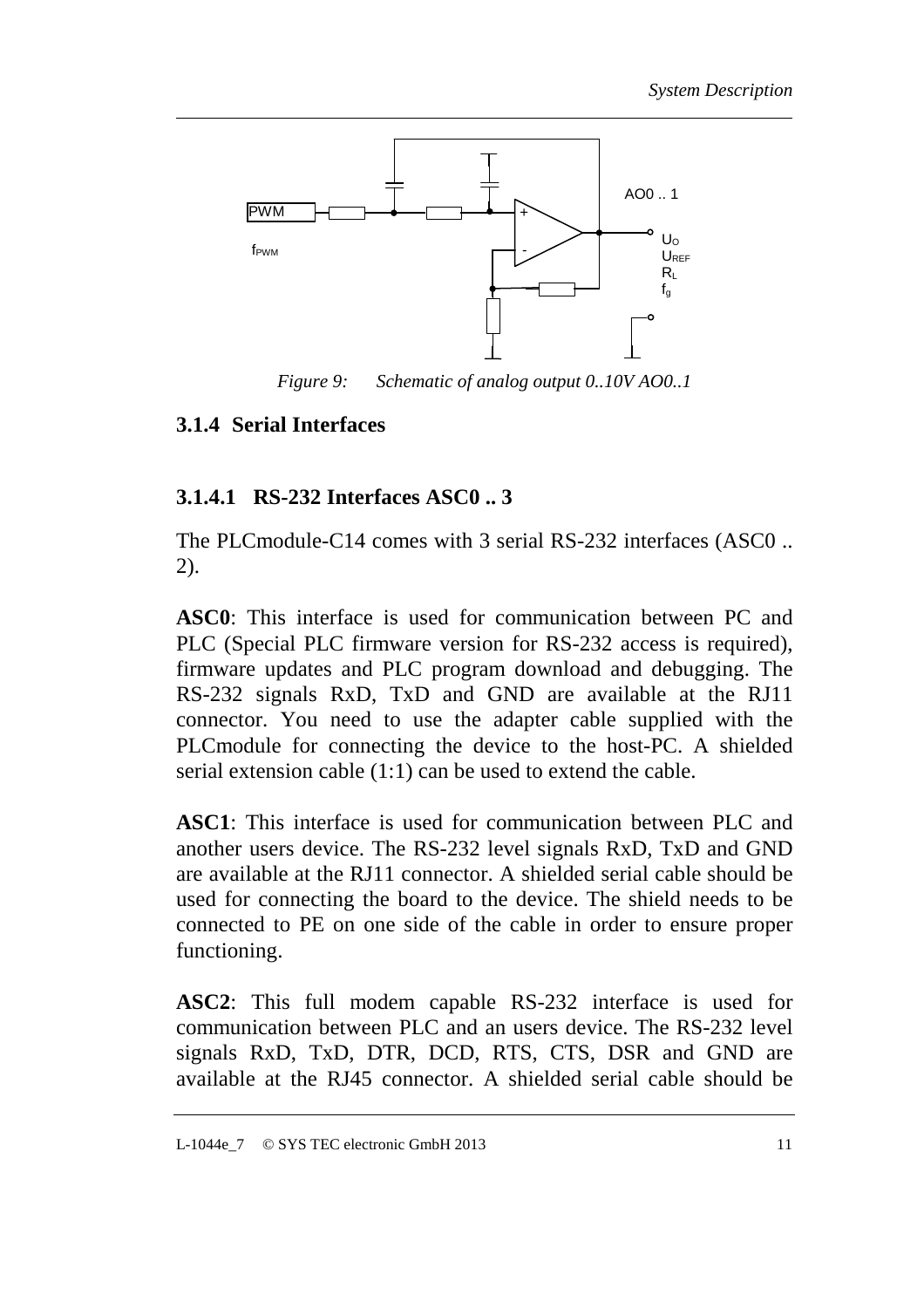used for connecting the board to a host-PC. The shield needs to be connected to PE on one side of the cable in order to ensure proper functioning.

#### **3.1.4.2 CAN Interface CAN0 .. 1**

The microcontroller is equipped with two integrated CAN interfaces called **CAN0** and **CAN1**. The signals CAN0\_HIGH, CAN0\_LOW, CAN1\_HIGH, CAN1\_LOW and CAN\_GND are galvanic decoupled and accessible on a removable connector.

#### **CAN Bus Cable**

It is recommended to use a twisted pair CAN bus cable, terminated with a resistor of 120 Ohm between CAN H and CAN L at both ends. According to CiA recommendation DRP 303-1 CAN ground should be included and connected. Please refer to the corresponding CiA standards for further information.

#### **3.1.4.3 Ethernet Interface**

The PLCmodule-C14 provides a 10Base-T Ethernet interface. The interface is accessible on a RJ-45 connector. Any appropriate standard CAT-5 Ethernet cable can be used.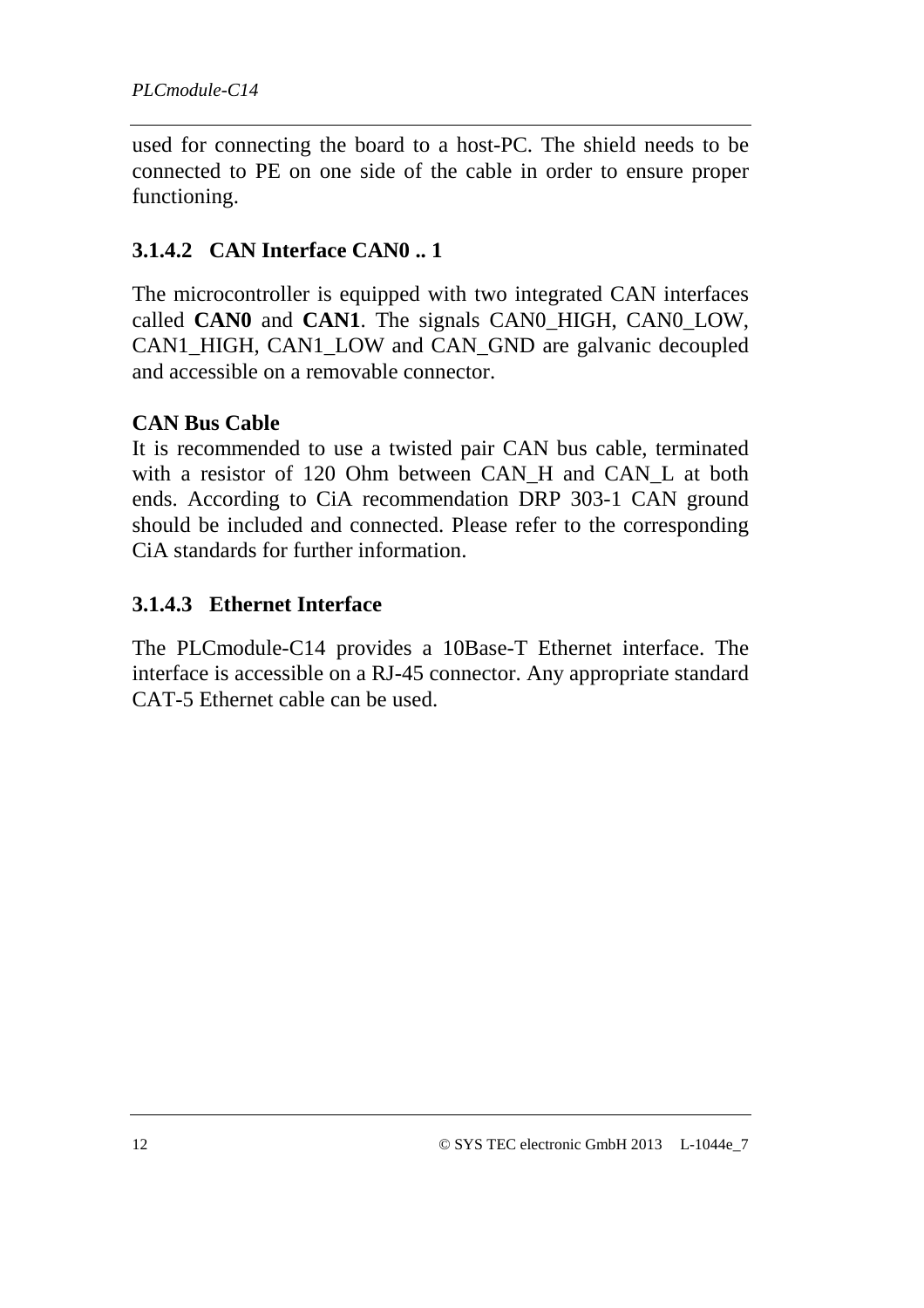## **3.2 Programming the PLCmodule-C14**

The PLCmodule-C14 is programmed with the integrated IEC61131-3 programming system *OpenPCS*. For instructions on how to use *OpenPCS*, consult the manuals included with the software package. Depending on the installed module firmware, communication between the programming PC and the PLC device is established over RS-232, CANopen or an Ethernet connection.

The firmware integrated of the PLCmodule-C14 is based on the standard firmware for SYS TEC PLC systems, and therefore behaves identically to other control systems from SYS TEC with regard to the appearance of the process image (*see section 4.2*) as well as the function of the user interface.

Multiple function blocks for accessing the CANopen network are available to the PLC programmer when using the PLCmodule-C14 with the CANopen version of the firmware. These CANopen extensions are described in the manual *"CANopen Extensions for IEC61131-3"* (L-1008).

#### **3.3 The PLCmodule-C14 working as CANopen Master**

On PLCmodule-C14 supporting CANopen communication, the CANopen Master functionality for **CAN0** of the PLC unit can be enabled by setting DIP-Switch 4. For **CAN1** the master functionality can be set via Configuration Command Shell (*see section 0*).

#### **Note:**

Detailed information about the PLC's CANopen functions can be found in the manual "CANopen Extension for IEC61131-3" (L-1008).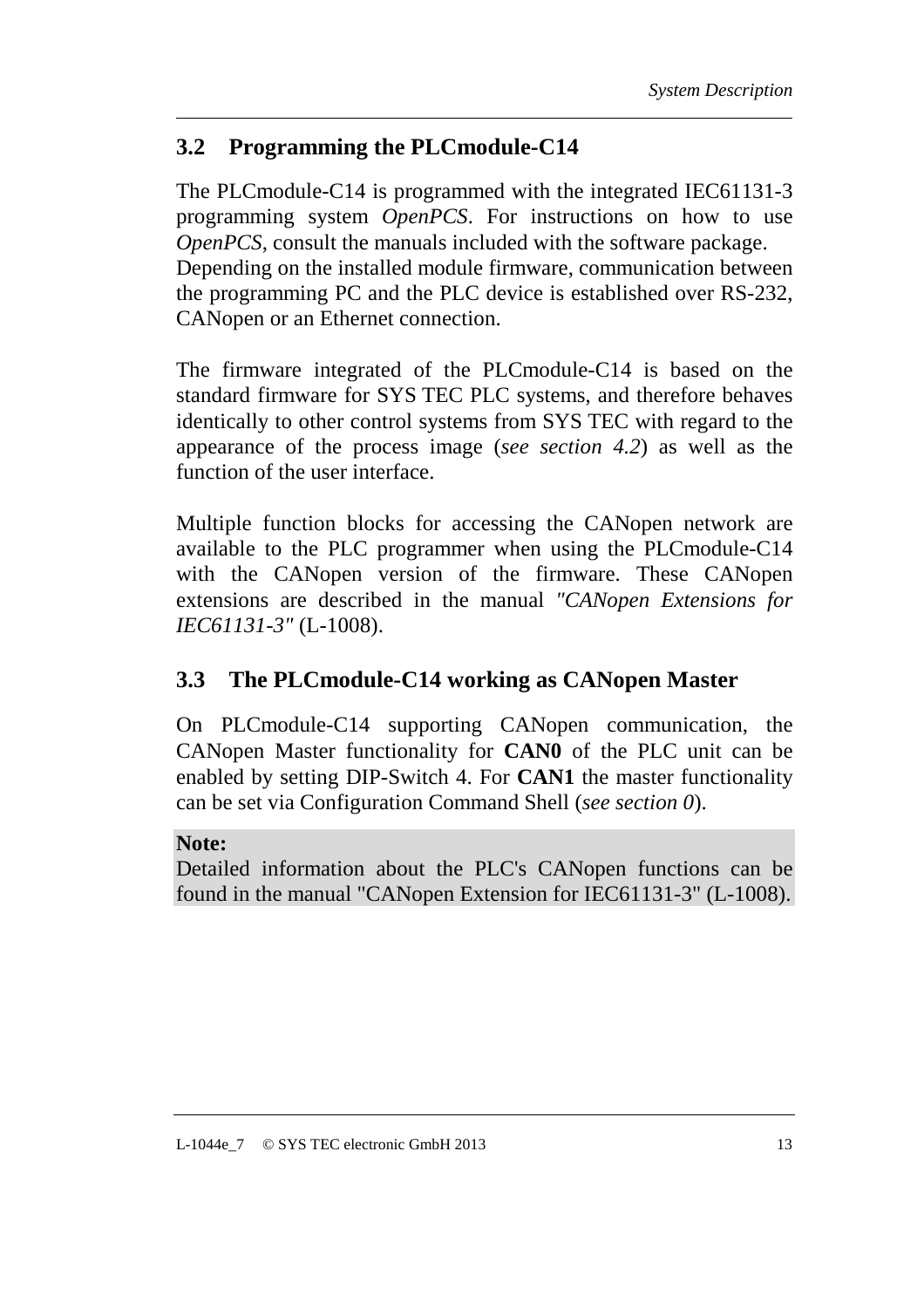#### **3.4 Start-up Characteristics and Restart**

On power-on and reset the PLC firmware first tests if a valid control program is located in the non-volatile memory upon connection of the operating voltage, or after a reset. If an executable program was found, the firmware starts executing the program. During this procedure, all variables are reset to their initial values. This is the same value as these variables have immediately after program download.

![](_page_19_Figure_3.jpeg)

*Figure 10: Start-up Characteristics of the PLCmodule-C14* 

If the firmware has found a valid control program in the non-volatile memory, this program is restarted and processed as long as the Run/Stop switch is in the "Run" position. Otherwise the reactivated program is ready for execution and the PLCmodule-C14 is in Stop mode.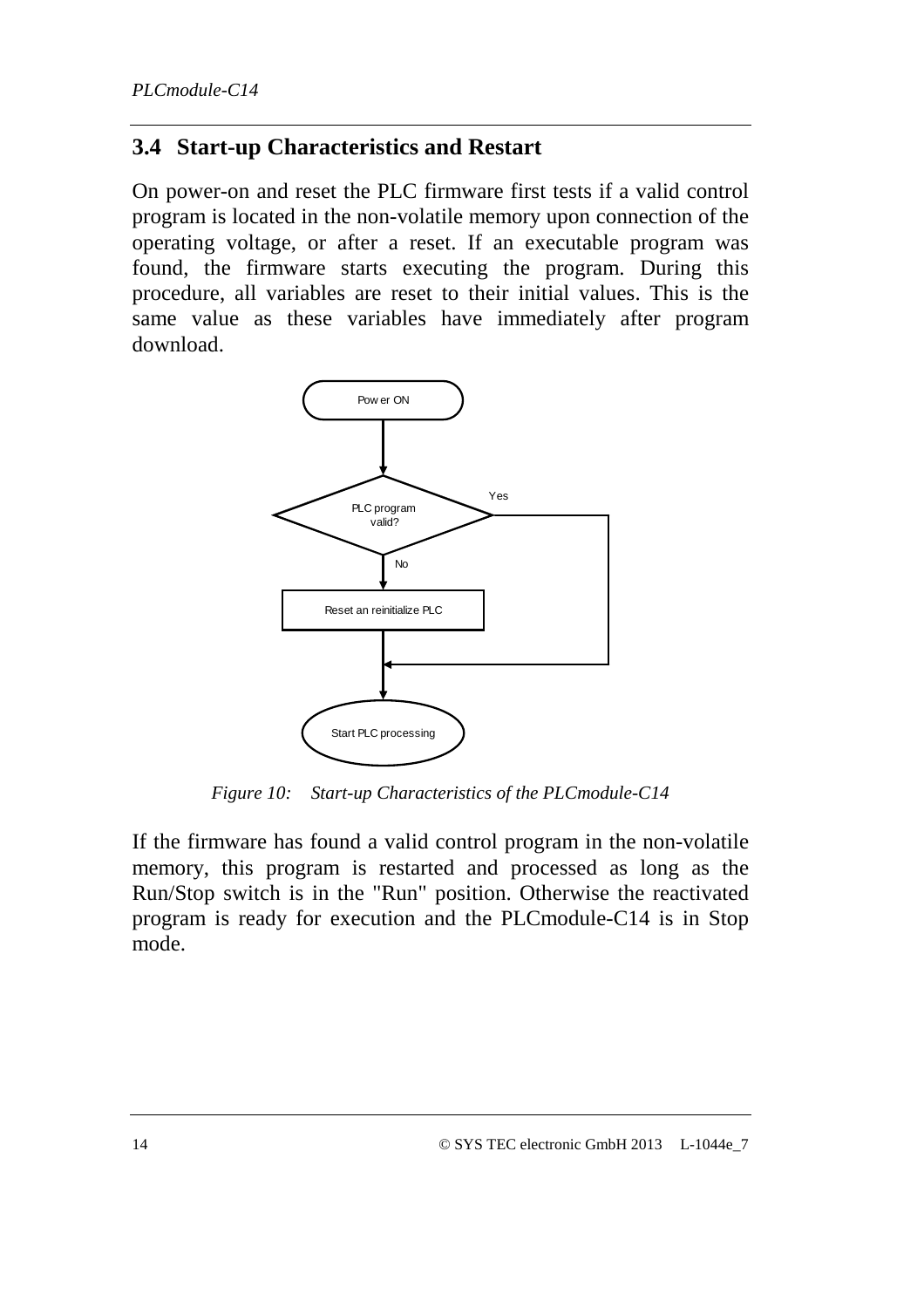#### **3.5 Switching from RS-232 to CANopen and/or Ethernet-Version**

The PLCmodule-C14 is available in three different firmware variants supporting communication via either RS-232, Ethernet or CANopen. Exchanging the communication protocol requires a firmware update with the applicable PLC firmware as well as the right hardware configuration (i.e. Ethernet and CAN controlers) on the module.

#### **3.6 Firmware Expansions**

As an additional service, SYS TEC offers expansion or customspecific adaptation of the PLC firmware. As an alternative, the user can also perform additional firmware extensions and adaptions. The latter option requires purchase of the firmware in library format. The interfaces for the process image, as well as to the firmware's function blocks, are provided in source. The complete firmware package is also available in source code.

The firmware, located in the Flash memory, can be exchanged over the RS-232 interface only.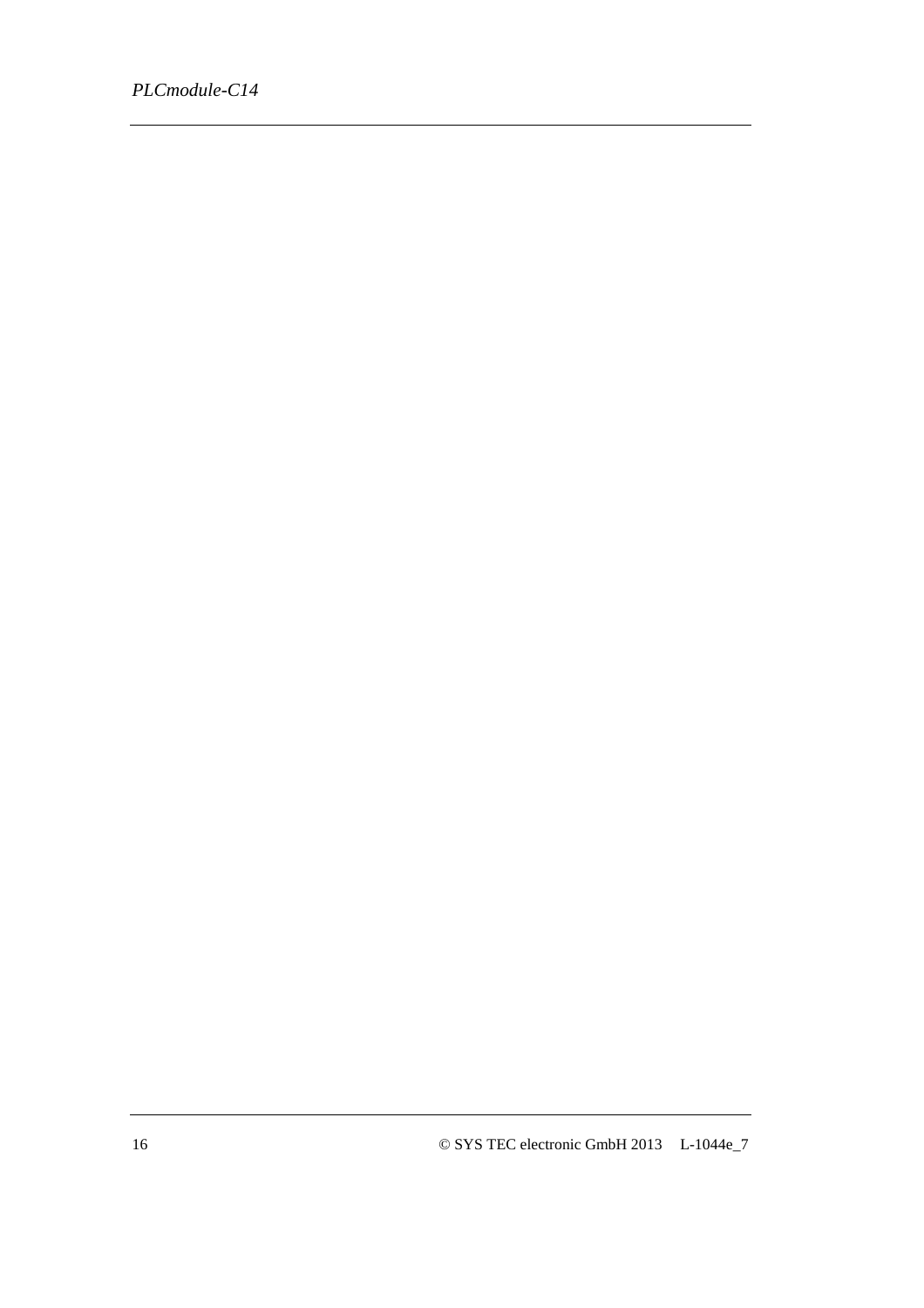# **4 Addressing PLC Inputs and Outputs**

#### **4.1 Fundamentals**

Addressing the PLC inputs and outputs with a PLC program occurs by defining the following information:

| <b>Data Direction:</b> |   | $\%I = Input$  |                                                                           |
|------------------------|---|----------------|---------------------------------------------------------------------------|
|                        |   | % $Q = Output$ |                                                                           |
|                        |   | $\%M =$ Memory |                                                                           |
| <b>Access Width:</b>   | X | $=$ Bit        |                                                                           |
|                        | B | $=$ Byte       | $(8 \text{ bit})$                                                         |
|                        | W | $=$ Word       | $(16 \text{ bit})$                                                        |
|                        | D | $=$ Dword      | $(32 \text{ bit})$                                                        |
| <b>Address:</b>        |   |                | "cascaded" address specification, for<br>example: "Module.Channel Number" |
|                        |   |                |                                                                           |

It is in the user`s responsibility to define the number of positions used for addressing. The IEC61131-3 standard recommends a two step addressing scheme in various examples.

#### **4.2 Addressing Compact Control Units**

The manufacturer of compact PLC units (for example the PLCmodule-C14) defines the addresses that are used to access the inputs and outputs on the device in accordance with the IEC61131-3 standard for PLC programming*. Table 2* shows the addressing scheme for all IO of the PLCmodule-C14.

To guarantee compatibility, all compact control units from SYS TEC provide a unique process image structure.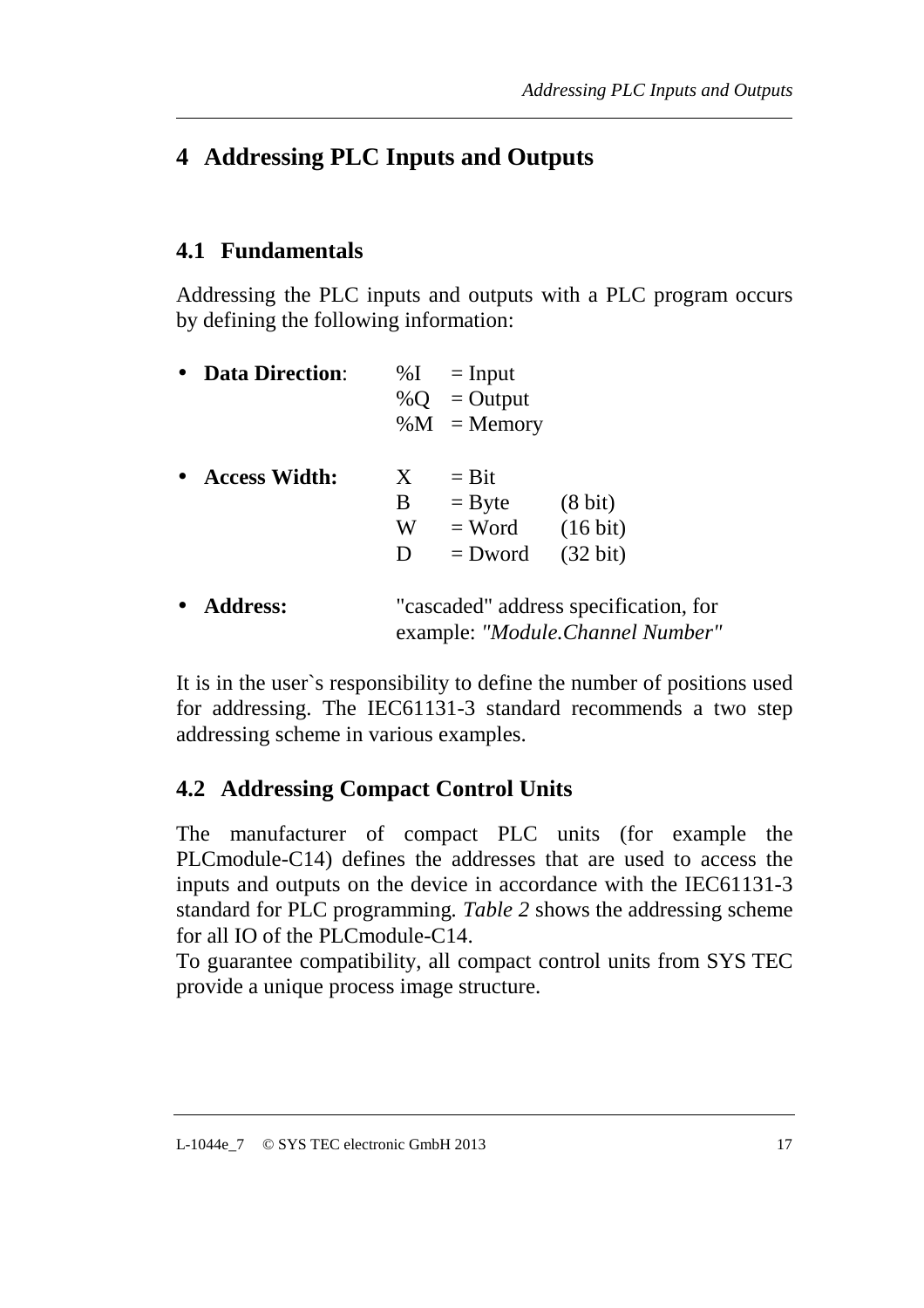#### *PLCmodule-C14*

|                 | <b>Address</b>    |                 | <b>Address</b> |
|-----------------|-------------------|-----------------|----------------|
| Input           |                   | Output          |                |
| DI <sub>0</sub> | $%$ IX $0.0$      | DO <sub>0</sub> | %QX0.0         |
| DI1             | %IX0.1            | DO1             | %QX0.1         |
| DI <sub>2</sub> | %IX0.2            | DO <sub>2</sub> | %QX0.2         |
| DI3             | %IX0.3            | DO <sub>3</sub> | %QX0.3         |
| DI <sub>4</sub> | %IX0.4            | DO <sub>4</sub> | %QX0.4         |
| DI <sub>5</sub> | %IX0.5            | DO <sub>5</sub> | %QX0.5         |
| DI <sub>6</sub> | %IX0.6            | DO <sub>6</sub> | %QX0.6         |
| DI7             | %IX0.7            | DO <sub>7</sub> | %QX0.7         |
| DI <sub>8</sub> | %IX1.0            | DO <sub>8</sub> | %QX1.0         |
| DI <sub>9</sub> | %IX1.1            | DO <sub>9</sub> | %QX1.1         |
| DI10            | %IX1.2            | DO10            | %QX1.2         |
| <b>DI11</b>     | %IX1.3            | DO11            | %QX1.3         |
| DI12            | %IX1.4            | DO12            | %QX1.4         |
| DI13            | %IX1.5            | DO13            | %QX1.5         |
| DI14            | %IX1.6            | <b>DO14</b>     | %QX1.6         |
| DI15            | %IX1.7            | DO15            | %QX1.7         |
| DI16            | $%$ IX2.0         |                 |                |
| DI17            | $%$ IX2.1         | <b>RELO</b>     | %QX2.0         |
| DI18            | %IX2.2            | REL1            | %QX2.1         |
| DI19            | %IX2.3            | REL2            | %QX2.2         |
| DI20            | %IX2.4            | REL3            | %QX2.3         |
| DI21            | %IX2.5            |                 |                |
| DI22            | %IX2.6            | AO <sub>0</sub> | %QW8.0         |
| DI23            | %IX2.7            | AO1             | %QW10.0        |
| DI24            | $\%$ IX3.0 (C0)   |                 |                |
| DI25            | $\%$ IX3.1 $(C1)$ |                 |                |
| DI26            | $\%$ IX3.2 (C2)   |                 |                |
| AI0             | %IW8.0            |                 |                |
| AI1             | $%$ IW10.0        |                 |                |
| AI2             | %IW12.0           |                 |                |
| AI3             | $%$ IW14.0        |                 |                |
|                 |                   |                 |                |
| C <sub>0</sub>  | %ID40.0 (DI24)    |                 |                |
| C <sub>1</sub>  | %ID44.0 (DI25)    |                 |                |
| C <sub>2</sub>  | %ID48.0 (DI26)    |                 |                |
| C <sub>3</sub>  | %ID52.0 (DI21)    |                 |                |

*Table 2: IO Address table*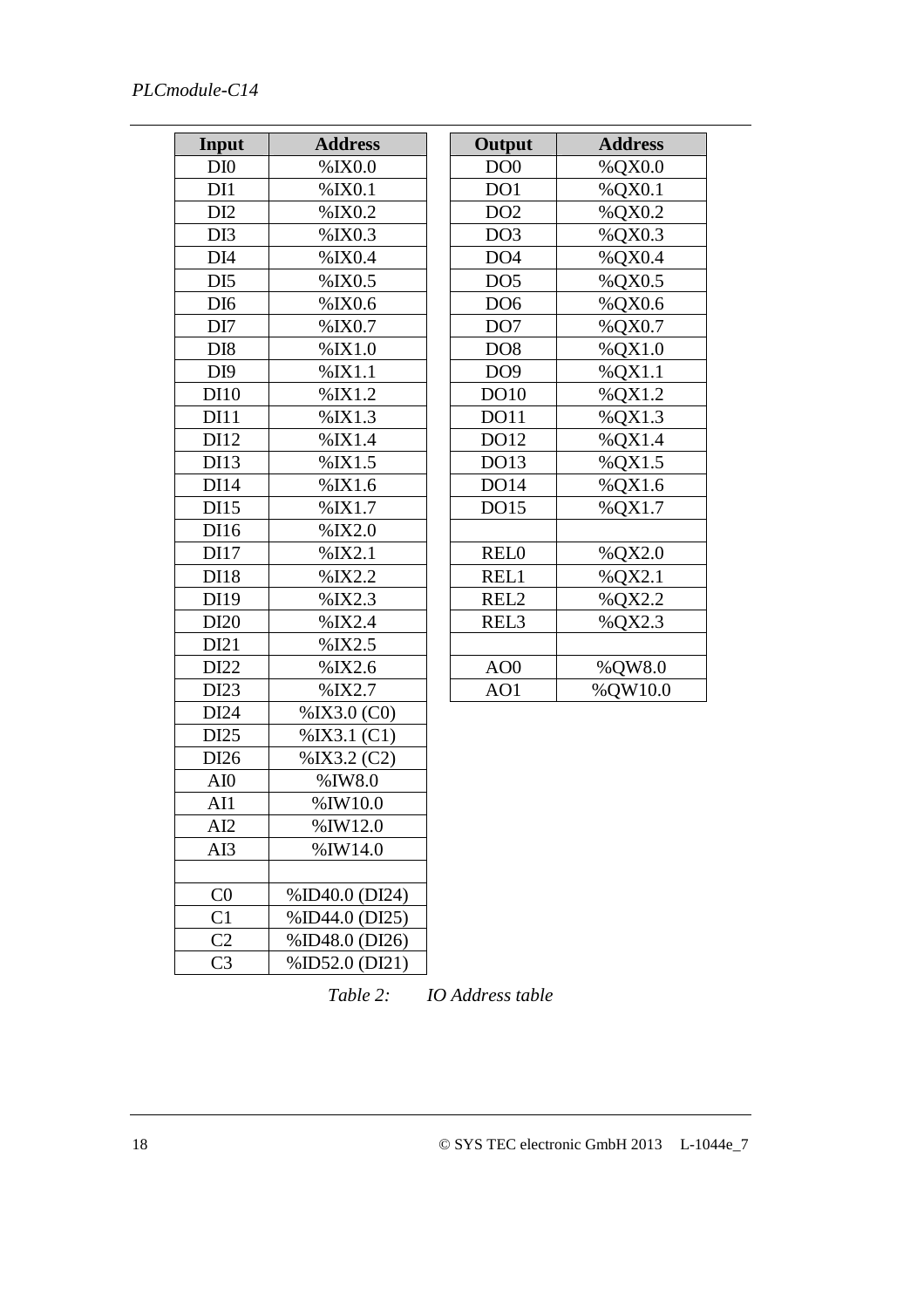#### **Note:**

The I/Os specified in the addressing table (Table 2) describe the real inputs and outputs available on the PLCmodule-C14. PLC programs that only make use of the available peripherals hence use the standard process image, can be used on any SYS TEC PLC hardware providing the corresponding I/O functions. Additional compilation of the program is thereby not necessary.

The user should note that not all PLC-modules provide the same number of inputs and outputs even if the process image is identical. The value zero will be returned when reading an input value for an unavailable input channel. Writing to an unavailable output does not result in any reaction.

The process image addresses for accessing inputs and outputs on various PLC-modules are listed in Table 2. The first address entry always specifies a byte address; the second entry references the applicable bit. For example, the address %QX1.3 entry specifies access to the fourth bit in the second byte (counting starts with "0" for the first byte) of the output address space, or in other words the output bit number 12 of the compact control unit.

The following addressing variants are possible when accessing **digital inputs and outputs** (bit addressable inputs and outputs):

**Bit access**: Each digital input and output can be accessed individually by bit access. The addresses shown in *Table 2* must be used for bit access.

#### **Example:**

| Input $DI0 = %IX0.0$    | Output $DO0 = %QX0.0$  |
|-------------------------|------------------------|
| Input $DI13 = \% IX1.5$ | Output $DO14 = %QX1.6$ |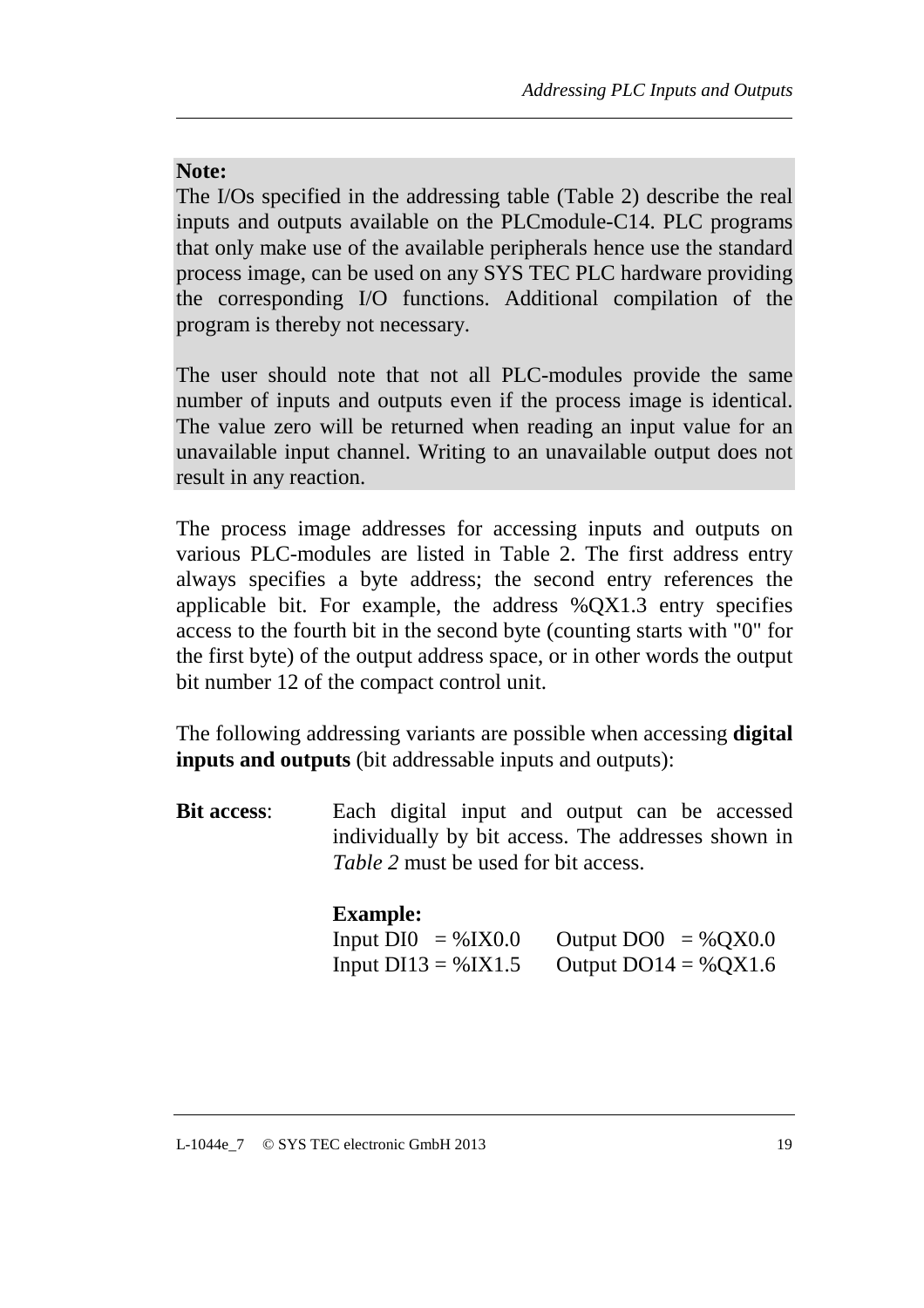**Byte/Word access**: A group of digital inputs and outputs can be accessed together by byte or word access. The digital inputs and outputs are located at the beginning of the inputs and outputs section in the process image. Bit positions 0..7 are located in Byte 0, Byte 1 contains Bits 8..15 etc. The bit address for byte and word access is always zero.

#### **Example:**

| Inputs DI07   | $=$ %IB0.0  |
|---------------|-------------|
| Output DO815  | $= %OB1.0$  |
| Input $DI023$ | $=$ % IW0.0 |

The input addresses %ID20.0, %ID24.0, %ID28.0, %ID32.0 (for C0- 3) must be used regardless of which actual input matches the counter channel.

#### **Data Format**

| <b>IOs</b>     | <b>Access Width</b>                  | Example <sup>1</sup>                           |
|----------------|--------------------------------------|------------------------------------------------|
| Digital input  | 1 bit                                | 2#0, 2#1                                       |
| Digital output | 1 bit                                |                                                |
| Analog input   | $15$ bit + 1 bit sign                | $16\#7$ FFF $\rightarrow +32767$ LSB           |
|                |                                      | $16\#0000 \rightarrow 0$                       |
| Analog output  | $15 \text{ bit} + 1 \text{bit sign}$ | 16#FFFF $\rightarrow$ -1 LSB                   |
|                |                                      | $16\#8000 \rightarrow -32768$ LSB <sup>2</sup> |
| Counter input  | 32 bit                               | $16\#00000000 -$                               |
|                |                                      | 16#FFFFFFFFF                                   |
| PWM output     | 16 bit                               | $16\#0000 - 16\#$ FFFF                         |

*Table 3: Data format of IOs in the Process Image* 

 $\ddot{\phantom{a}}$ 

<sup>&</sup>lt;sup>1</sup> Definition of base (16# = Hexadecimal,  $2# = \text{Binary}$ )

<sup>2</sup> The value of the LSB can be found in the Technical Specifications.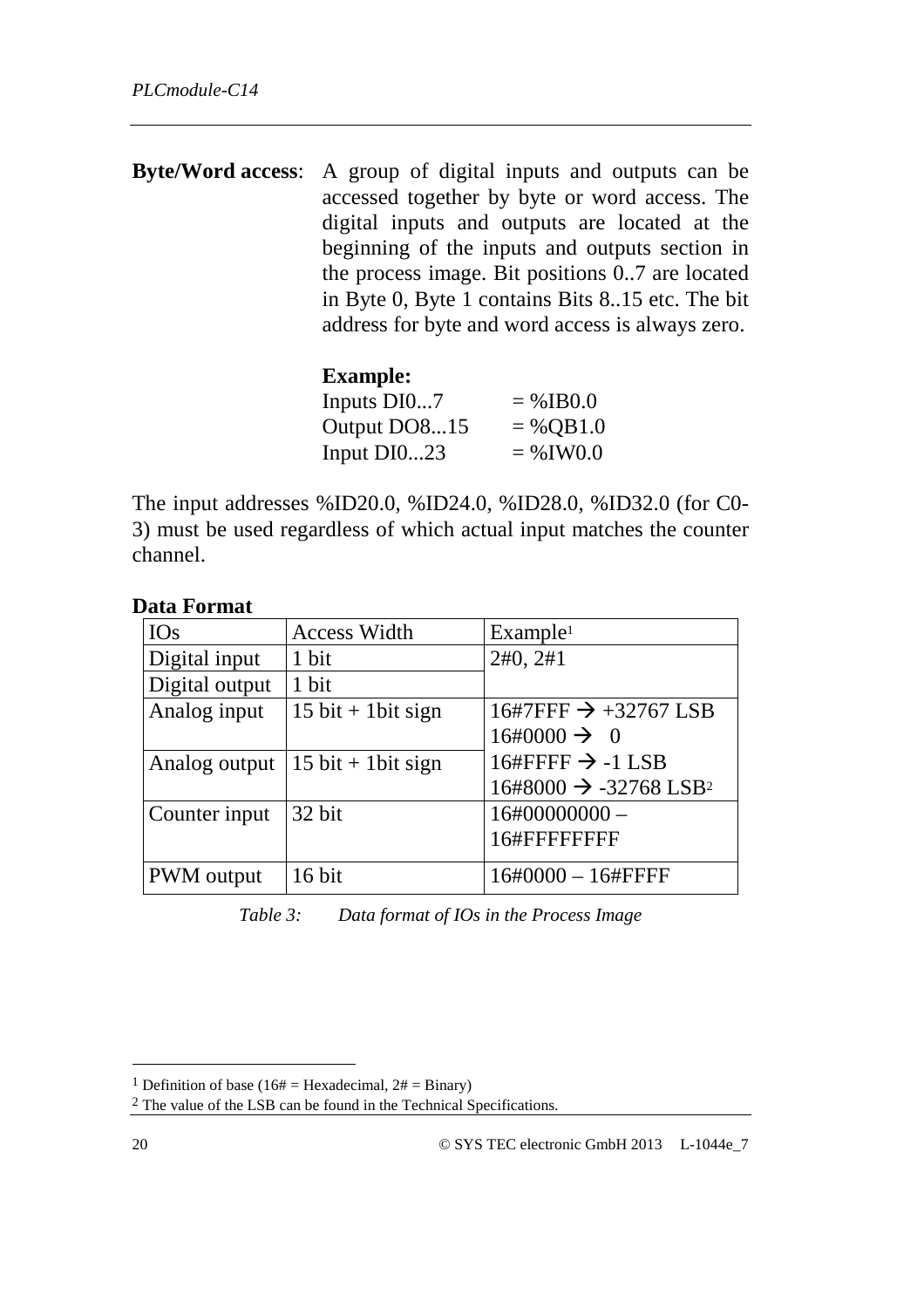#### **4.3 Representation of Variables of the CAN1 interface in Marker space of Process Image**

Via CAN1 interface the PLCmodule-C14 corresponds to an CANopen device with static Object Dictionary. The number of variables is fixed. There are 252 bytes for input and 252 bytes for output available in Marker space of the PLC Process Image. (*see Table 6 and Table 7*). Keep in mind, that the CANopen objects for variables of type BYTE, WORD and DWORD represent the same elements in Marker space. That means the CANopen objects are overlapping. A WORD overlaps 2 BYTE variables ect. (*see Table 4 and Table 5*).

| Marker   | 0.0          | 1.0            | 2.0            | 3.0            | 4.0 | 5.0 | 6.0            | 7.0            | 8.0 | 9.0 | 10.0           | 11.0 |
|----------|--------------|----------------|----------------|----------------|-----|-----|----------------|----------------|-----|-----|----------------|------|
| %MB      |              |                |                |                |     |     |                |                |     |     |                |      |
| Index    | $\mathbf{1}$ | $\overline{2}$ | $\overline{3}$ | $\overline{4}$ | 5   | 6   | $\overline{7}$ | 8              | 9   | 10  | 11             | 12   |
| 16#2000  |              |                |                |                |     |     |                |                |     |     |                |      |
| (BYTE)   |              |                |                |                |     |     |                |                |     |     |                |      |
| Subindex |              |                |                |                |     |     |                |                |     |     |                |      |
| Index    | $\mathbf{1}$ | $\overline{2}$ | 3              | $\overline{4}$ | 5   | 6   | $\overline{7}$ | 8              | 9   | 10  | 11             | 12   |
| 16#2001  |              |                |                |                |     |     |                |                |     |     |                |      |
| (SHORT)  |              |                |                |                |     |     |                |                |     |     |                |      |
| Subindex |              |                |                |                |     |     |                |                |     |     |                |      |
| Index    |              | 1              |                | $\overline{2}$ |     | 3   |                | $\overline{4}$ |     | 5   |                | 6    |
| 16#2010  |              |                |                |                |     |     |                |                |     |     |                |      |
| (WORD)   |              |                |                |                |     |     |                |                |     |     |                |      |
| Subindex |              |                |                |                |     |     |                |                |     |     |                |      |
| Index    |              | $\mathbf{1}$   |                | $\overline{2}$ |     | 3   |                | $\overline{4}$ |     | 5   |                | 6    |
| 16#2011  |              |                |                |                |     |     |                |                |     |     |                |      |
| (INT)    |              |                |                |                |     |     |                |                |     |     |                |      |
| Subindex |              |                |                |                |     |     |                |                |     |     |                |      |
| Index    |              |                | 1              |                |     |     | $\overline{2}$ |                |     |     | 3              |      |
| 16#2020  |              |                |                |                |     |     |                |                |     |     |                |      |
| (DWORD)  |              |                |                |                |     |     |                |                |     |     |                |      |
| Subindex |              |                |                |                |     |     |                |                |     |     |                |      |
| Index    |              |                | $\mathbf{1}$   |                |     |     | $\overline{2}$ |                |     |     | $\overline{3}$ |      |
| 16#2021  |              |                |                |                |     |     |                |                |     |     |                |      |
| (LINT)   |              |                |                |                |     |     |                |                |     |     |                |      |
| Subindex |              |                |                |                |     |     |                |                |     |     |                |      |

*Table 4: Overlapping of the CANopen Address space (Subindex) in Marker space for (Input- data)* 

| Marker   | 256. | 257. | 258. | 259. | 260. | 261. | 262. | 263. | 264. | 265. | 266. | 267. |
|----------|------|------|------|------|------|------|------|------|------|------|------|------|
| %MB      |      |      |      |      |      |      |      |      | v    |      |      |      |
| Index    |      |      |      | 4    |      | O    |      |      | 9    | 10   | 11   |      |
| 16#2030  |      |      |      |      |      |      |      |      |      |      |      |      |
| (BYTE)   |      |      |      |      |      |      |      |      |      |      |      |      |
| Subindex |      |      |      |      |      |      |      |      |      |      |      |      |

L-1044e\_7 © SYS TEC electronic GmbH 2013 21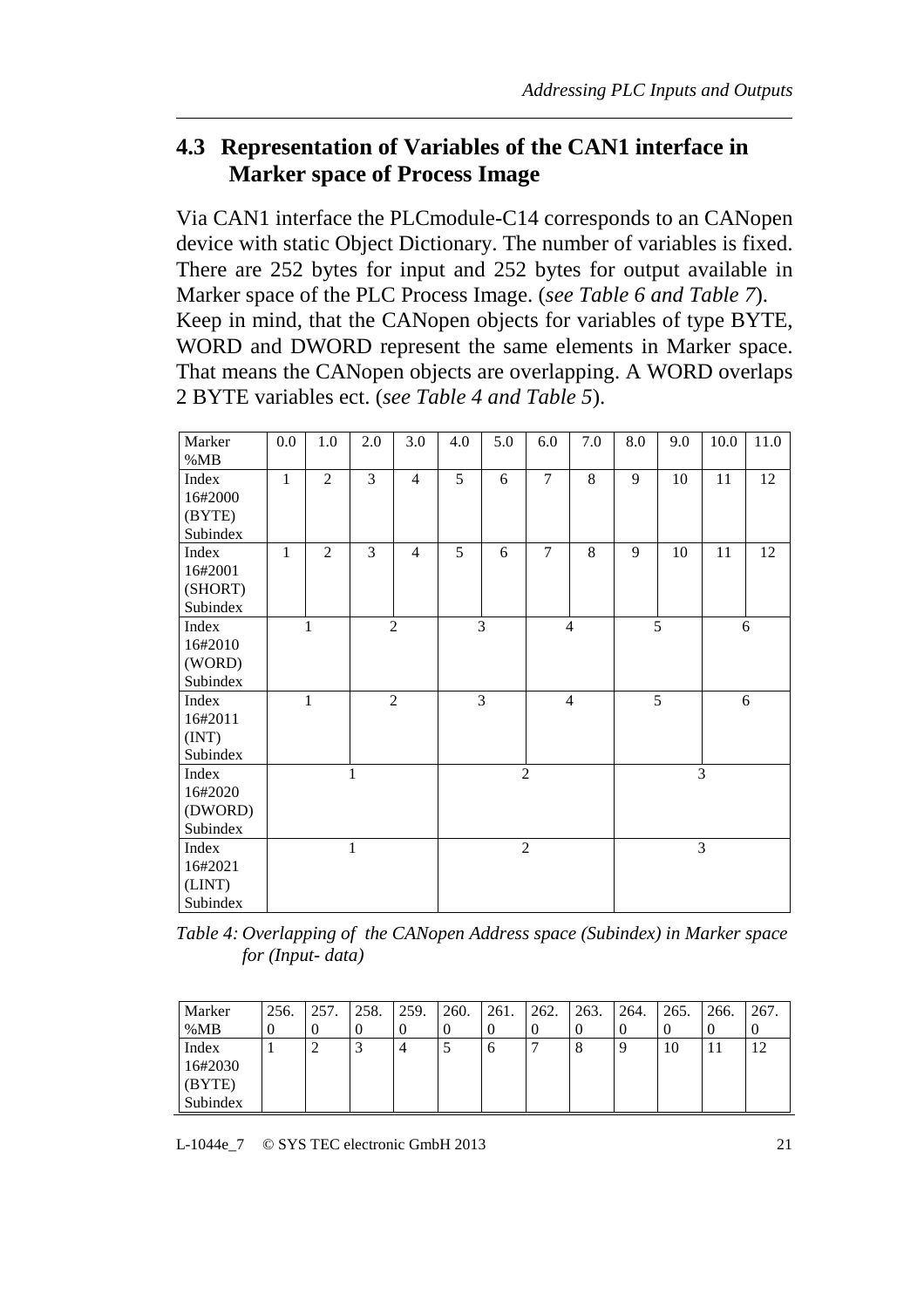| Index    | 1 | $\overline{2}$ | 3              | $\overline{4}$ | 5              | 6 | $\overline{7}$ | 8 | 9 | 10 | 11 | 12 |
|----------|---|----------------|----------------|----------------|----------------|---|----------------|---|---|----|----|----|
| 16#2031  |   |                |                |                |                |   |                |   |   |    |    |    |
| (SHORT)  |   |                |                |                |                |   |                |   |   |    |    |    |
| Subindex |   |                |                |                |                |   |                |   |   |    |    |    |
| Index    | 1 |                | $\overline{2}$ |                | 3              |   | $\overline{4}$ |   | 5 |    | 6  |    |
| 16#2040  |   |                |                |                |                |   |                |   |   |    |    |    |
| (WORD)   |   |                |                |                |                |   |                |   |   |    |    |    |
| Subindex |   |                |                |                |                |   |                |   |   |    |    |    |
| Index    | 1 |                | $\overline{2}$ |                | 3              |   | $\overline{4}$ |   | 5 |    | 6  |    |
| 16#2041  |   |                |                |                |                |   |                |   |   |    |    |    |
| (INT)    |   |                |                |                |                |   |                |   |   |    |    |    |
| Subindex |   |                |                |                |                |   |                |   |   |    |    |    |
| Index    | 1 |                |                |                | $\overline{2}$ |   |                |   | 3 |    |    |    |
| 16#2050  |   |                |                |                |                |   |                |   |   |    |    |    |
| (DWORD)  |   |                |                |                |                |   |                |   |   |    |    |    |
| Subindex |   |                |                |                |                |   |                |   |   |    |    |    |
| Index    | 1 |                |                |                | $\overline{2}$ |   |                |   | 3 |    |    |    |
| 16#2051  |   |                |                |                |                |   |                |   |   |    |    |    |
| (LINT)   |   |                |                |                |                |   |                |   |   |    |    |    |
| Subindex |   |                |                |                |                |   |                |   |   |    |    |    |

*Table 5: Overlapping of the CANopen Address space (Subindex) in Marker space for (Output - data)* 

Communication with other CANopen devices is possible via SDO<sup>1</sup> and PDO2. Therefore 16 Receive-PDO (RPDO) and 16- Transmit-PDO (TPDO) are available. The PDO mapping can be done via Function Blocks from within the PLC program. The first set of 4 RPDO and 4 TPDO are preconfigured according to the CANopen "Predefined Connection Set" as shown in *Table 8* and *Table 9*.

Thus, without doing any configuration 4 RPDO and 4 TPDO are represented in the Marker space of the PLC process image.

Not all variables in Marker space can be mapped to PDO because of limited PDO storage capacity (16 PDO \* 8 Bytes = 128Bytes). However, it is possible to access all variables in OD via SDO.

 $\ddot{\phantom{a}}$ 

<sup>&</sup>lt;sup>1</sup> SDO service data object

<sup>2</sup> PDO process data object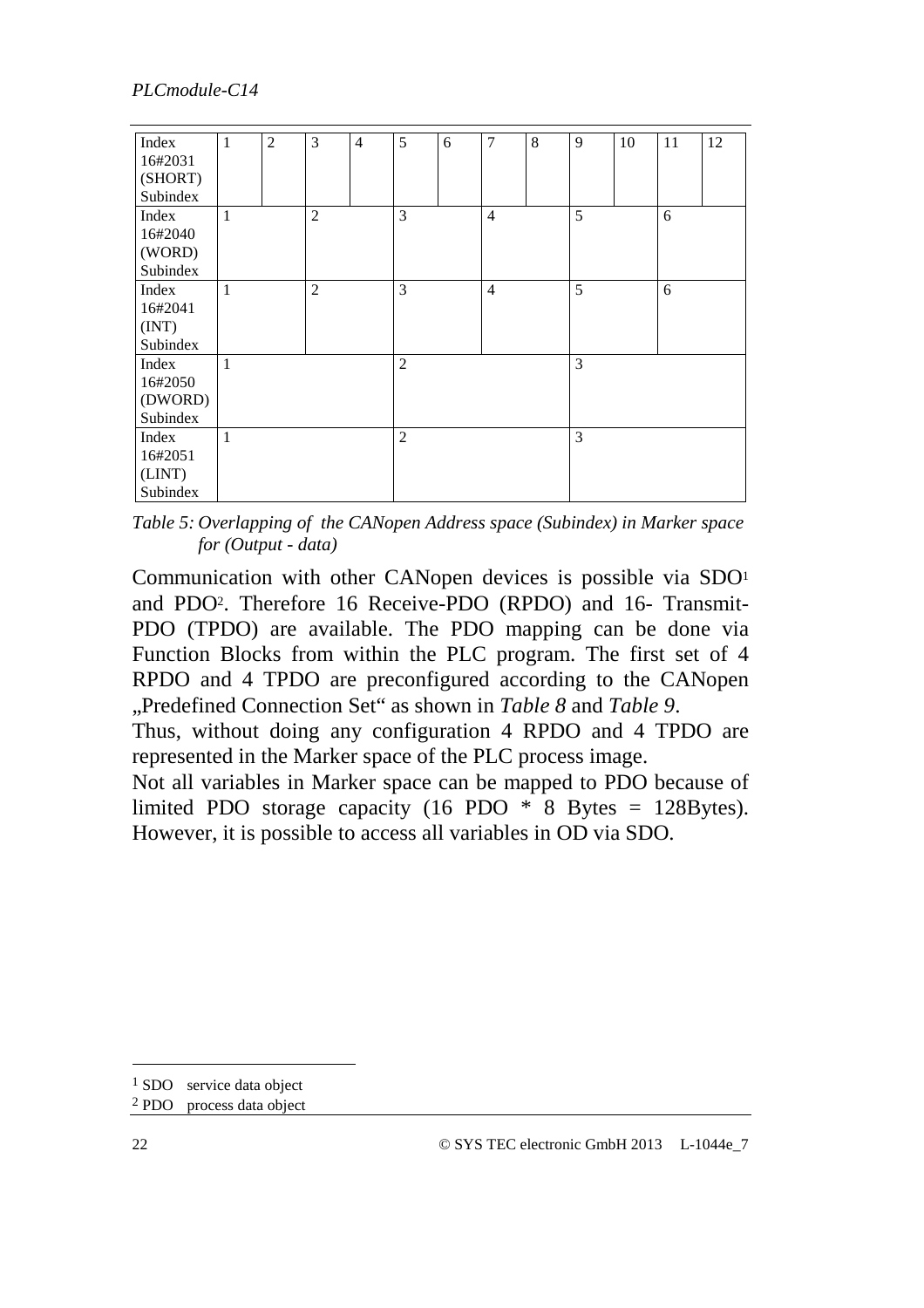| <b>Index</b> | Sub-           | Marker-        | <b>Description in EDS</b> | <b>CANopen</b>  |
|--------------|----------------|----------------|---------------------------|-----------------|
|              | index          | <b>Address</b> |                           | Data type       |
| 16#2000      |                |                |                           |                 |
|              | 1              | %MB0.0         | CAN1InByte0               | USIGNED8        |
|              | $\overline{2}$ | %MB1.0         | CAN1InByte1               | <b>USIGNED8</b> |
|              | $\overline{3}$ | %MB2.0         | CAN1InByte2               | USIGNED8        |
|              | 4              | %MB3.0         | CAN1InByte3               | USIGNED8        |
|              | 5              | %MB4.0         | CAN1InByte4               | USIGNED8        |
|              | 6              | %MB5.0         | CAN1InByte5               | <b>USIGNED8</b> |
|              |                |                |                           |                 |
|              | 240            | %MB239.0       | CAN1InByte239             | <b>USIGNED8</b> |
| 16#2001      |                |                |                           |                 |
|              | 1              | %MB0.0         | CAN1InSInt0               | <b>INTEGER8</b> |
|              | $\overline{2}$ | %MB1.0         | CAN1InSInt1               | <b>INTEGER8</b> |
|              | $\overline{3}$ | %MB2.0         | CAN1InSInt2               | <b>INTEGER8</b> |
|              | 4              | %MB3.0         | CAN1InSInt3               | <b>INTEGER8</b> |
|              | $\overline{5}$ | %MB4.0         | CAN1InSInt4               | <b>INTEGER8</b> |
|              | 6              | %MB5.0         | CAN1InSInt5               | <b>INTEGER8</b> |
|              |                |                |                           |                 |
|              | 240            | %MB239.0       | CAN1InSInt239             | <b>INTEGER8</b> |
| 16#2010      |                |                |                           |                 |
|              | 1              | %MW0.0         | CAN1InWord0               | USIGNED16       |
|              | $\overline{2}$ | %MW2.0         | CAN1InWord1               | USIGNED16       |
|              | 3              | %MW4.0         | CAN1InWord2               | USIGNED16       |
|              | $\overline{4}$ | %MW6.0         | CAN1InWord3               | USIGNED16       |
|              | 5              | %MW8.0         | CAN1InWord4               | USIGNED16       |
|              | 6              | %MW10.0        | CAN1InWord5               | USIGNED16       |
|              |                |                |                           |                 |
|              | 120            | %MW238.0       | CAN1InWord120             | USIGNED16       |
| 16#2011      |                |                |                           |                 |
|              | $\mathbf{1}$   | %MW0.0         | CAN1InInt0                | INTEGER16       |
|              | $\overline{2}$ | %MW2.0         | CAN1InInt1                | INTEGER16       |
|              | 3              | %MW4.0         | CAN1InInt2                | INTEGER16       |
|              | $\overline{4}$ | %MW6.0         | CAN1InInt3                | INTEGER16       |
|              | 5              | %MW8.0         | CAN1InInt4                | INTEGER16       |
|              | 6              | %MW10.0        | CAN1InInt5                | INTEGER16       |
|              |                |                |                           |                 |
|              | 120            | %MW238.0       | CAN1InInt120              | INTEGER16       |
| 16#2020      |                |                |                           |                 |
|              | $\mathbf{1}$   | %MD0.0         | CAN1InDword0              | USIGNED32       |
|              | $\overline{2}$ | %MD4.0         | CAN1InDword1              | USIGNED32       |
|              | 3              | %MD8.0         | CAN1InDword2              | USIGNED32       |

L-1044e\_7 © SYS TEC electronic GmbH 2013 23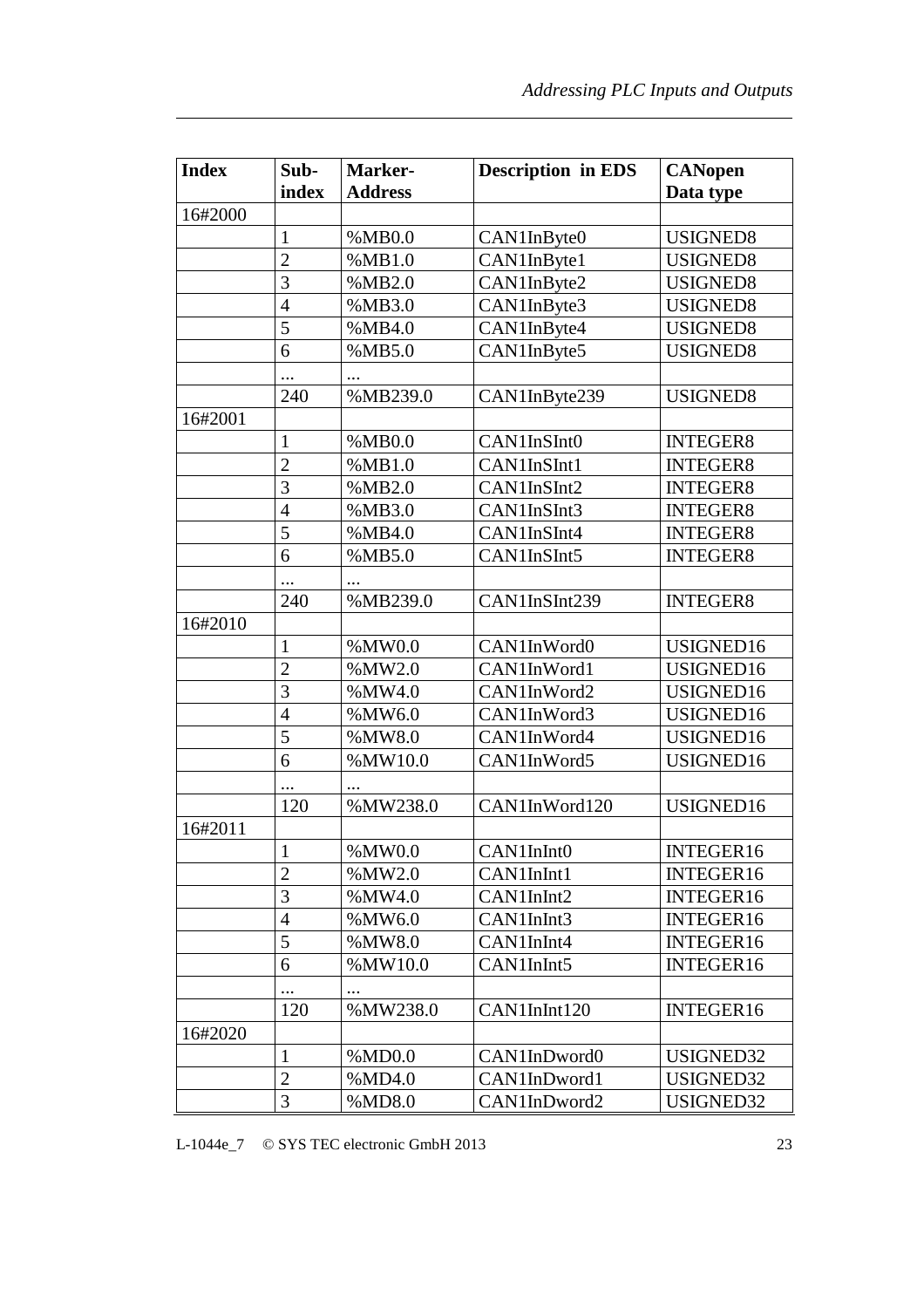|         | 4              | %MD12.0  | CAN1InDword3  | USIGNED32        |
|---------|----------------|----------|---------------|------------------|
|         | 5              | %MD16.0  | CAN1InDword4  | USIGNED32        |
|         | 6              | %MD20.0  | CAN1InDword5  | USIGNED32        |
|         | $\cdots$       |          |               |                  |
|         | 60             | %MD236.0 | CAN1InDword60 | USIGNED32        |
| 16#2021 |                |          |               |                  |
|         |                | %MD0.0   | CAN1InDInt0   | <b>INTEGER32</b> |
|         | $\overline{2}$ | %MD4.0   | CAN1InDInt1   | <b>INTEGER32</b> |
|         | 3              | %MD8.0   | CAN1InDInt2   | <b>INTEGER32</b> |
|         | 4              | %MD12.0  | CAN1InDInt3   | <b>INTEGER32</b> |
|         | 5              | %MD16.0  | CAN1InDInt4   | INTEGER32        |
|         | 6              | %MD20.0  | CAN1InDInt5   | INTEGER32        |
|         | $\cdots$       | $\cdots$ |               |                  |
|         | 60             | %MD236.0 | CAN1InDInt60  | <b>INTEGER32</b> |

*Table 6: Assignment of CANopen Objekt Dictionary to input data in Marker space forCANopen RPDO*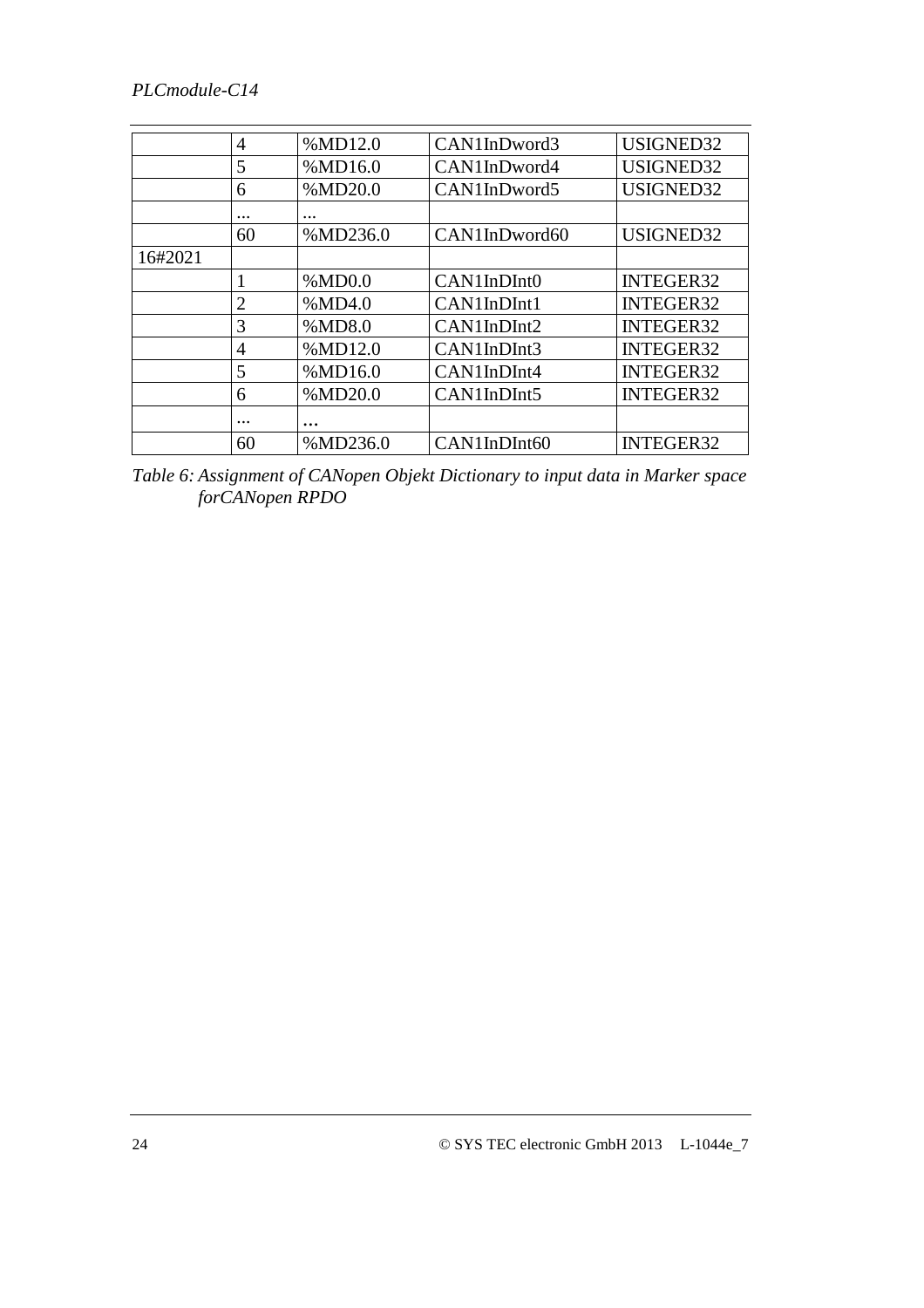| <b>Index</b> | Sub-           | Marker-        | <b>Description in EDS</b> | <b>CANopen</b>  |
|--------------|----------------|----------------|---------------------------|-----------------|
|              | index          | <b>Address</b> |                           | Data type       |
| 16#2030      |                |                |                           |                 |
|              | 1              | %MB256.0       | CAN1OutByte0              | USIGNED8        |
|              | $\overline{2}$ | %MB257.0       | CAN1OutByte1              | <b>USIGNED8</b> |
|              | 3              | %MB258.0       | CAN1OutByte2              | USIGNED8        |
|              | $\overline{4}$ | %MB259.0       | CAN1OutByte3              | <b>USIGNED8</b> |
|              | 5              | %MB260.0       | CAN1OutByte4              | <b>USIGNED8</b> |
|              | 6              | %MB261.0       | CAN1OutByte5              | USIGNED8        |
|              |                |                |                           |                 |
|              | 240            | %MB495.0       | CAN1OutByte240            | <b>USIGNED8</b> |
| 16#2031      |                |                |                           |                 |
|              | 1              | %MB256.0       | CAN1OutSInt0              | <b>INTEGER8</b> |
|              | $\overline{2}$ | %MB257.0       | CAN1OutSInt1              | <b>INTEGER8</b> |
|              | 3              | %MB258.0       | CAN1OutSInt2              | <b>INTEGER8</b> |
|              | $\overline{4}$ | %MB259.0       | CAN1OutSInt3              | <b>INTEGER8</b> |
|              | 5              | %MB260.0       | CAN1OutSInt4              | <b>INTEGER8</b> |
|              | 6              | %MB261.0       | CAN1OutSInt5              | <b>INTEGER8</b> |
|              |                | $\cdots$       |                           |                 |
|              | 240            | %MB495.0       | CAN1OutSInt240            | <b>INTEGER8</b> |
| 16#2040      |                |                |                           |                 |
|              | $\mathbf{1}$   | %MW256.0       | CAN1OutWord0              | USIGNED16       |
|              | $\overline{2}$ | %MW258.0       | CAN1OutWord1              | USIGNED16       |
|              | 3              | %MW260.0       | CAN1OutWord2              | USIGNED16       |
|              | $\overline{4}$ | %MW262.0       | CAN1OutWord3              | USIGNED16       |
|              | 5              | %MW264.0       | CAN1OutWord4              | USIGNED16       |
|              | 6              | %MW266.0       | CAN1OutWord5              | USIGNED16       |
|              |                |                |                           |                 |
|              | 120            | %MW494.0       | CAN1OutWord120            | USIGNED16       |
| 16#2041      |                |                |                           |                 |
|              | $\mathbf{1}$   | %MW256.0       | CAN1OutInt0               | INTEGER16       |
|              | $\overline{2}$ | %MW258.0       | CAN1OutInt1               | INTEGER16       |
|              | 3              | %MW260.0       | CAN1OutInt2               | INTEGER16       |
|              | $\overline{4}$ | %MW262.0       | CAN1OutInt3               | INTEGER16       |
|              | 5              | %MW264.0       | CAN1OutInt4               | INTEGER16       |
|              | 6              | %MW266.0       | CAN1OutInt5               | INTEGER16       |
|              |                |                |                           |                 |
|              | 120            | %MW494.0       | CAN1OutInt120             | INTEGER16       |
| 16#2050      |                |                |                           |                 |
|              | $\mathbf{1}$   | %MD256.0       | CAN1OutDword0             | USIGNED32       |
|              | $\mathbf{2}$   | %MD260.0       | CAN1OutDword1             | USIGNED32       |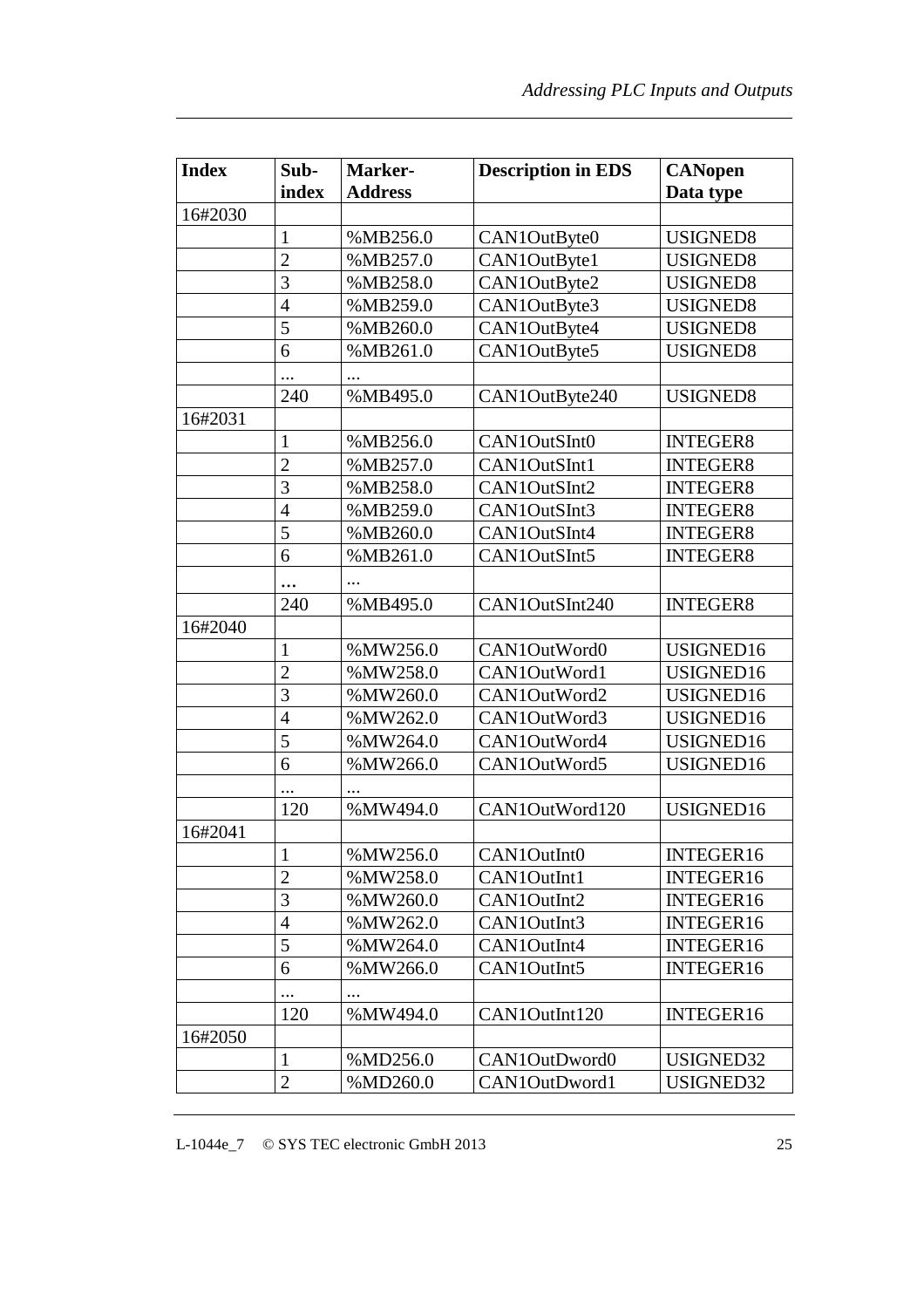|         | 3                   | %MD264.0 | CAN1OutDword2 | USIGNED32        |
|---------|---------------------|----------|---------------|------------------|
|         | $\overline{4}$      | %MD268.0 | CAN1OutDword3 | USIGNED32        |
|         | 5                   | %MD272.0 | CAN1OutDword4 | USIGNED32        |
|         | 6                   | %MD276.0 | CAN1OutDword6 | USIGNED32        |
|         | $\ddotsc$           |          |               |                  |
|         | 60                  | %MD492.0 | CAN1OutWord60 | USIGNED16        |
| 16#2051 |                     |          |               |                  |
|         |                     | %MD256.0 | CAN1OutDInt0  | <b>INTEGER32</b> |
|         | $\overline{2}$      | %MD260.0 | CAN1OutDInt1  | <b>INTEGER32</b> |
|         | 3                   | %MD264.0 | CAN1OutDInt2  | <b>INTEGER32</b> |
|         | 4                   | %MD268.0 | CAN1OutDInt3  | <b>INTEGER32</b> |
|         | 5                   | %MD272.0 | CAN1OutDInt4  | <b>INTEGER32</b> |
|         | 6                   | %MD276.0 | CAN1OutDInt6  | <b>INTEGER32</b> |
|         | $\cdot \cdot \cdot$ |          |               |                  |
|         | 60                  | %MD492.0 | CAN1OutDInt60 | <b>INTEGER32</b> |

*Table 7: Assignemt of CANopen Objekt Dictionary to Output data in Marker space, for CANopen TPDO*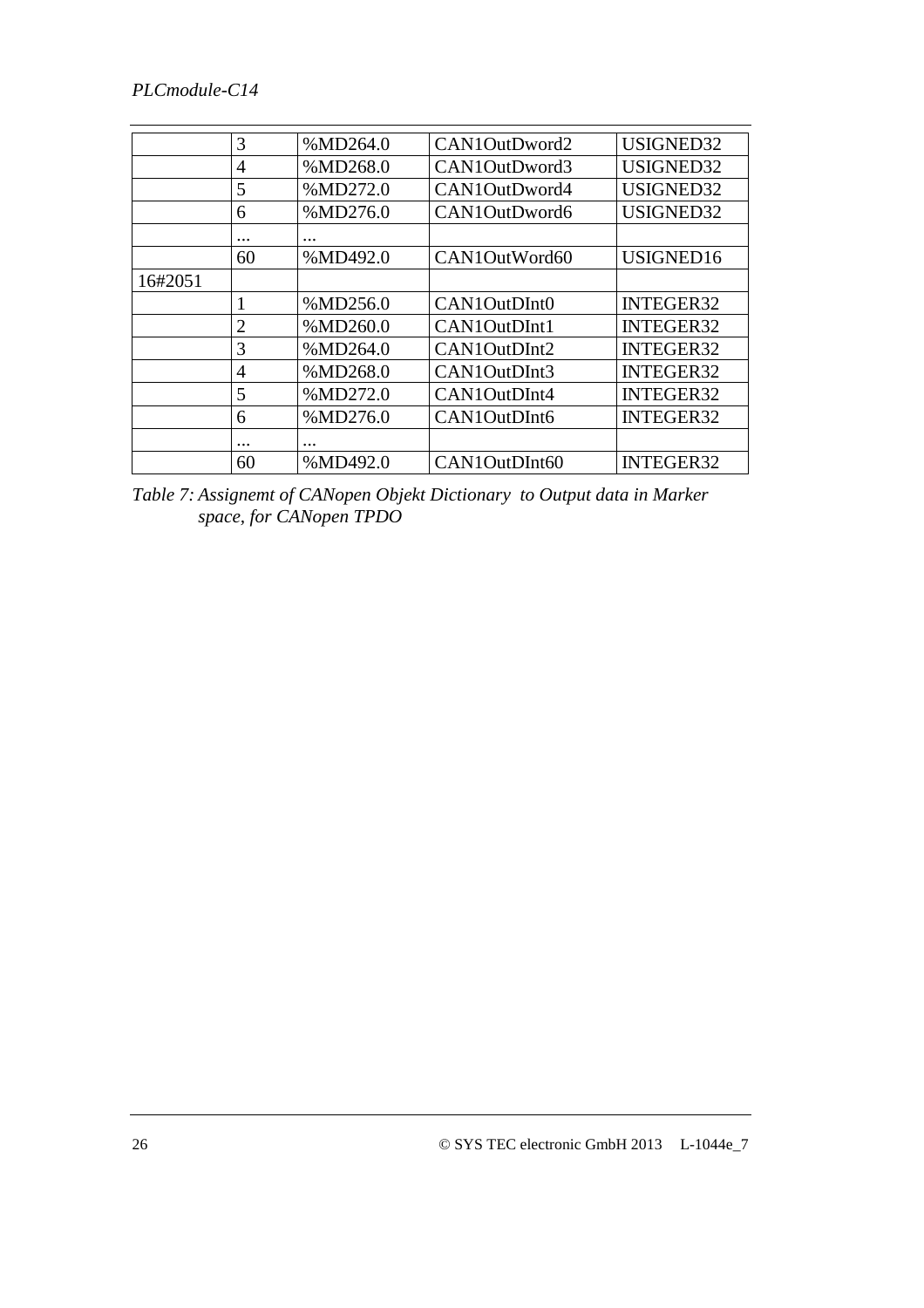| <b>Index</b>      | Sub-<br>index    | <b>Value</b>  | <b>Description</b>    |
|-------------------|------------------|---------------|-----------------------|
| RPDO1             |                  | communication |                       |
| 16#1400           | $\mathbf{1}$     | 16#200+NodeId | CAN-Identifier        |
|                   | $\overline{2}$   | 255           | transmission type     |
| RPDO <sub>2</sub> |                  | communication |                       |
| 16#1401           | 1                | 16#300+NodeId | <b>CAN-Identifier</b> |
|                   | $\overline{2}$   | 255           | transmission type     |
| RPDO3             |                  | communication |                       |
| 16#1402           | 1                | 16#400+NodeId | <b>CAN-Identifier</b> |
|                   | $\overline{2}$   | 255           | transmission type     |
| RPDO4             |                  | communication |                       |
| 16#1403           | $\mathbf{1}$     | 16#500+NodeId | CAN-Identifier        |
|                   | $\overline{2}$   | 255           | transmission type     |
| RPDO1             |                  | mapping       |                       |
| 16#1600           |                  |               |                       |
|                   | $\mathbf{0}$     | 8             | number of entries     |
|                   | 1                | 16#20000108   |                       |
|                   | $\overline{2}$   | 16#20000208   |                       |
|                   | 3                | 16#20000308   |                       |
|                   | $\overline{4}$   | 16#20000408   |                       |
|                   | 5                | 16#20000508   |                       |
|                   | 6                | 16#20000608   |                       |
|                   | $\overline{7}$   | 16#20000708   |                       |
|                   | 8                | 16#20000808   |                       |
| RPDO <sub>2</sub> |                  | mapping       |                       |
| 16#1601           |                  |               |                       |
|                   | $\boldsymbol{0}$ | 8             | number of entries     |
|                   | $\mathbf{1}$     | 16#20000908   |                       |
|                   | $\overline{2}$   | 16#20000A08   |                       |
|                   | 3                | 16#20000B08   |                       |
|                   | $\overline{4}$   | 16#20000C08   |                       |
|                   | 5                | 16#20000D08   |                       |
|                   | 6                | 16#20000E08   |                       |
|                   | $\overline{7}$   | 16#20000F08   |                       |
|                   | 8                | 16#20001008   |                       |
| RPDO3             |                  | mapping       |                       |
| 16#1602           |                  |               |                       |
|                   | $\theta$         | 8             | number of entries     |
|                   | $\mathbf{1}$     | 16#20001108   |                       |
|                   | $\overline{2}$   | 16#20001208   |                       |
|                   | 3                | 16#20001308   |                       |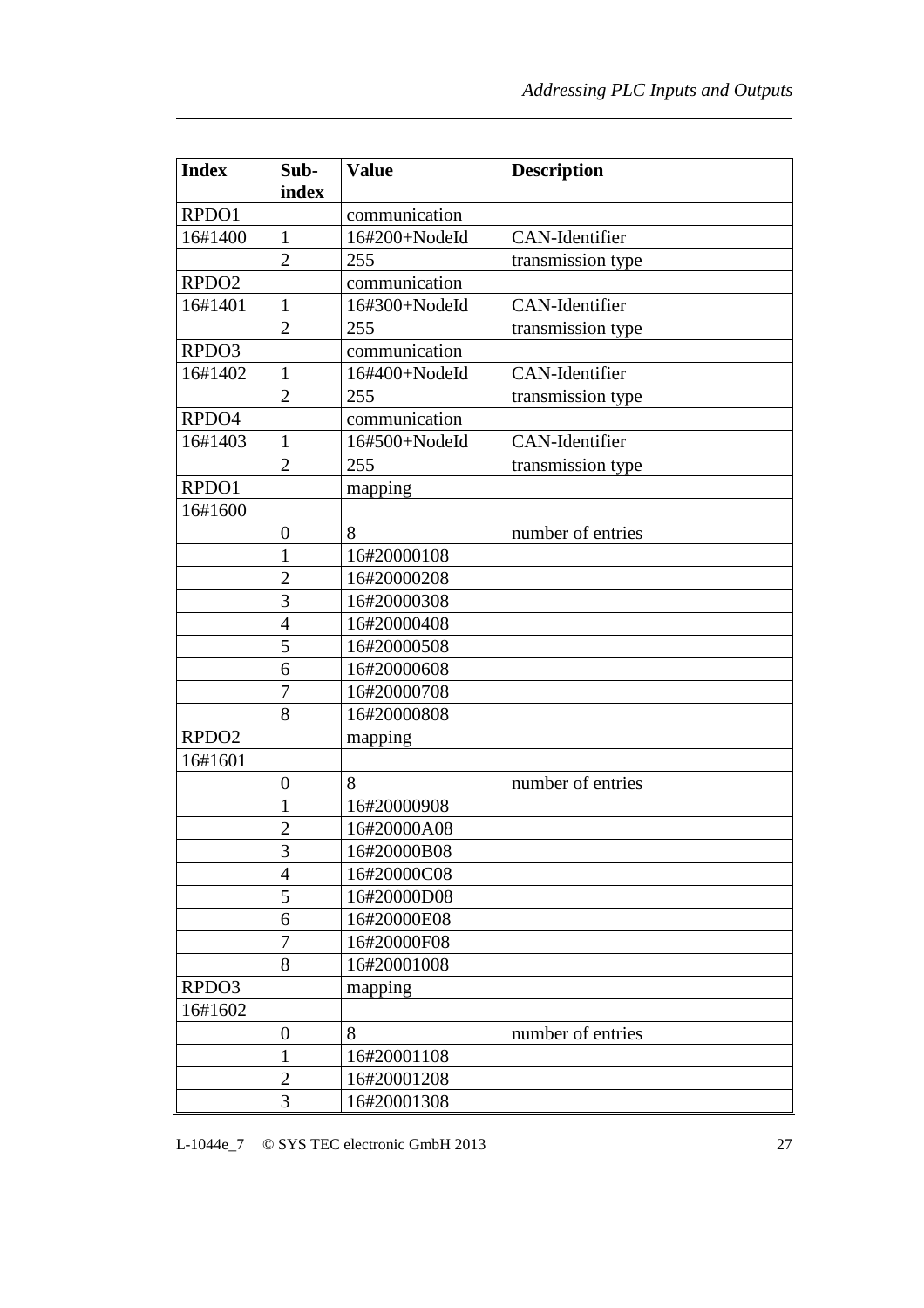|         | $\overline{4}$ | 16#20001408 |                   |
|---------|----------------|-------------|-------------------|
|         | 5              | 16#20001508 |                   |
|         | 6              | 16#20001608 |                   |
|         | 7              | 16#20001708 |                   |
|         | 8              | 16#20001808 |                   |
|         |                |             |                   |
| RPDO4   |                | mapping     |                   |
| 16#1603 |                |             |                   |
|         | $\overline{0}$ | 8           | number of entries |
|         |                | 16#20001908 |                   |
|         | $\overline{2}$ | 16#20001A08 |                   |
|         | 3              | 16#20001B08 |                   |
|         | $\overline{4}$ | 16#20001C08 |                   |
|         | 5              | 16#20001D08 |                   |
|         | 6              | 16#20001E08 |                   |
|         | 7              | 16#20001F08 |                   |
|         | 8              | 16#20002008 |                   |

*Table 8: Default communication and mapping parameter, CAN1, RPDO*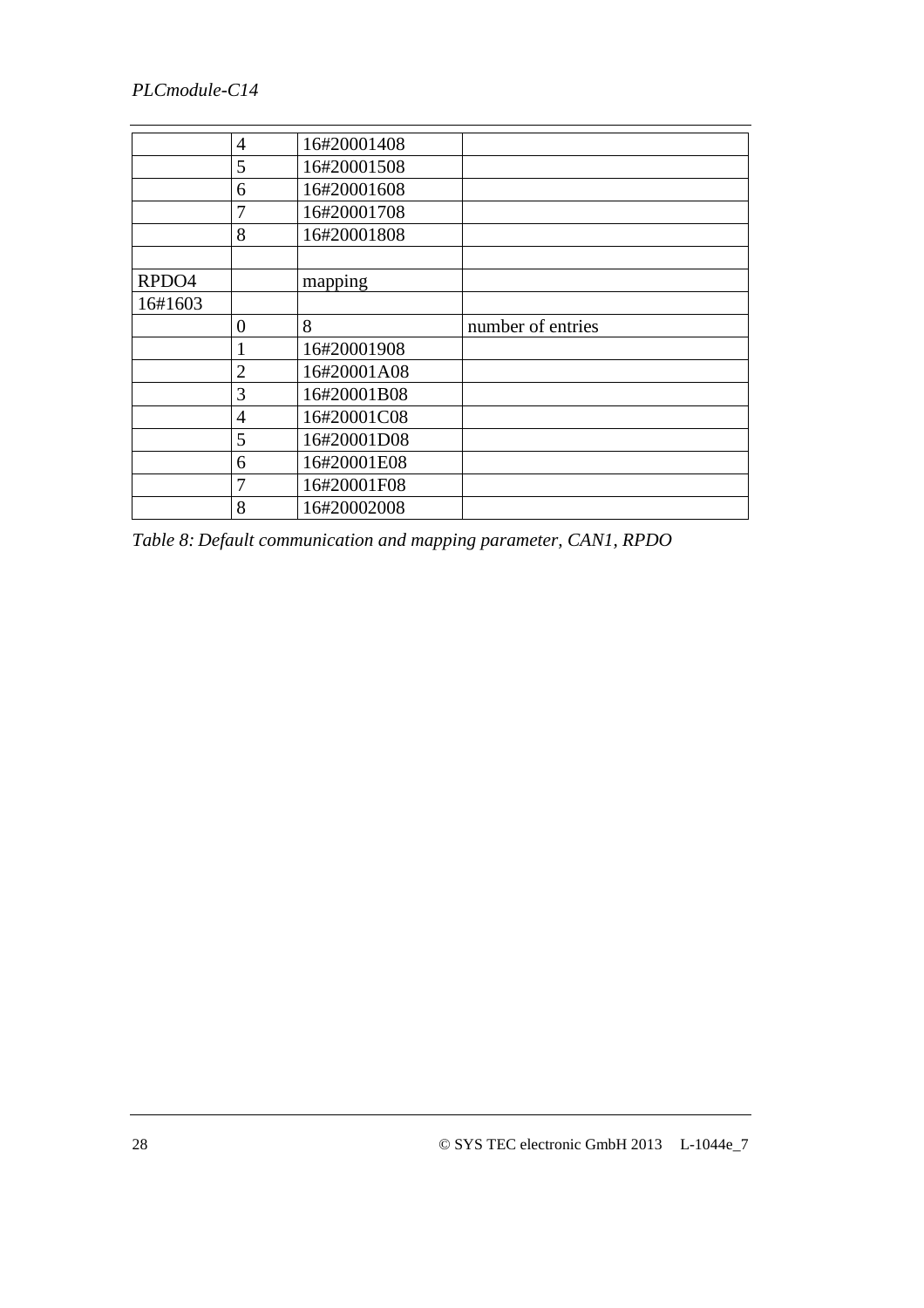| <b>Index</b>      | Sub-           | <b>Value</b>     | <b>Description</b> |
|-------------------|----------------|------------------|--------------------|
|                   | index          |                  |                    |
| TPDO1             |                | communication    |                    |
| 16#1800           | $\mathbf{1}$   | 16#180+NodeId    | CAN-Identifier     |
|                   | $\overline{2}$ | 255              | transmission type  |
|                   | 3              | $\overline{0}$   | inhibit time       |
|                   | 5              | $\overline{0}$   | event timer        |
| TPDO <sub>2</sub> |                | communication    |                    |
| 16#1801           | $\mathbf{1}$   | 16#280+NodeId    | CAN-Identifier     |
|                   | $\overline{2}$ | 255              | transmission type  |
|                   | $\overline{3}$ | $\boldsymbol{0}$ | inhibit time       |
|                   | 5              | $\overline{0}$   | event timer        |
| TPDO3             |                | communication    |                    |
| 16#1802           | 1              | 16#380+NodeId    | CAN-Identifier     |
|                   | $\overline{2}$ | 255              | transmission type  |
|                   | 3              | $\boldsymbol{0}$ | inhibit time       |
|                   | 5              | $\overline{0}$   | event timer        |
| TPDO4             |                | communication    |                    |
| 16#1803           | $\mathbf{1}$   | 16#480+NodeId    | CAN-Identifier     |
|                   | $\overline{2}$ | 255              | transmission type  |
|                   | 3              | $\overline{0}$   | inhibit time       |
|                   | 5              | $\overline{0}$   | event timer        |
| TPDO1             |                | mapping          |                    |
| 16#1A00           |                |                  |                    |
|                   | 0              | 8                | number of entries  |
|                   | 1              | 16#20000108      |                    |
|                   | $\overline{c}$ | 16#20300208      |                    |
|                   | 3              | 16#20300308      |                    |
|                   | $\overline{4}$ | 16#20300408      |                    |
|                   | 5              | 16#20300508      |                    |
|                   | 6              | 16#20300608      |                    |
|                   | $\overline{7}$ | 16#20300708      |                    |
|                   | 8              | 16#20300808      |                    |
| TPDO <sub>2</sub> |                | mapping          |                    |
| 16#1A01           |                |                  |                    |
|                   | 0              | 8                | number of entries  |
|                   | 1              | 16#20300908      |                    |
|                   | $\overline{c}$ | 16#20300A08      |                    |
|                   | 3              | 16#20300B08      |                    |
|                   | 4              | 16#20300C08      |                    |
|                   | 5              | 16#20300D08      |                    |
|                   | 6              | 16#20300E08      |                    |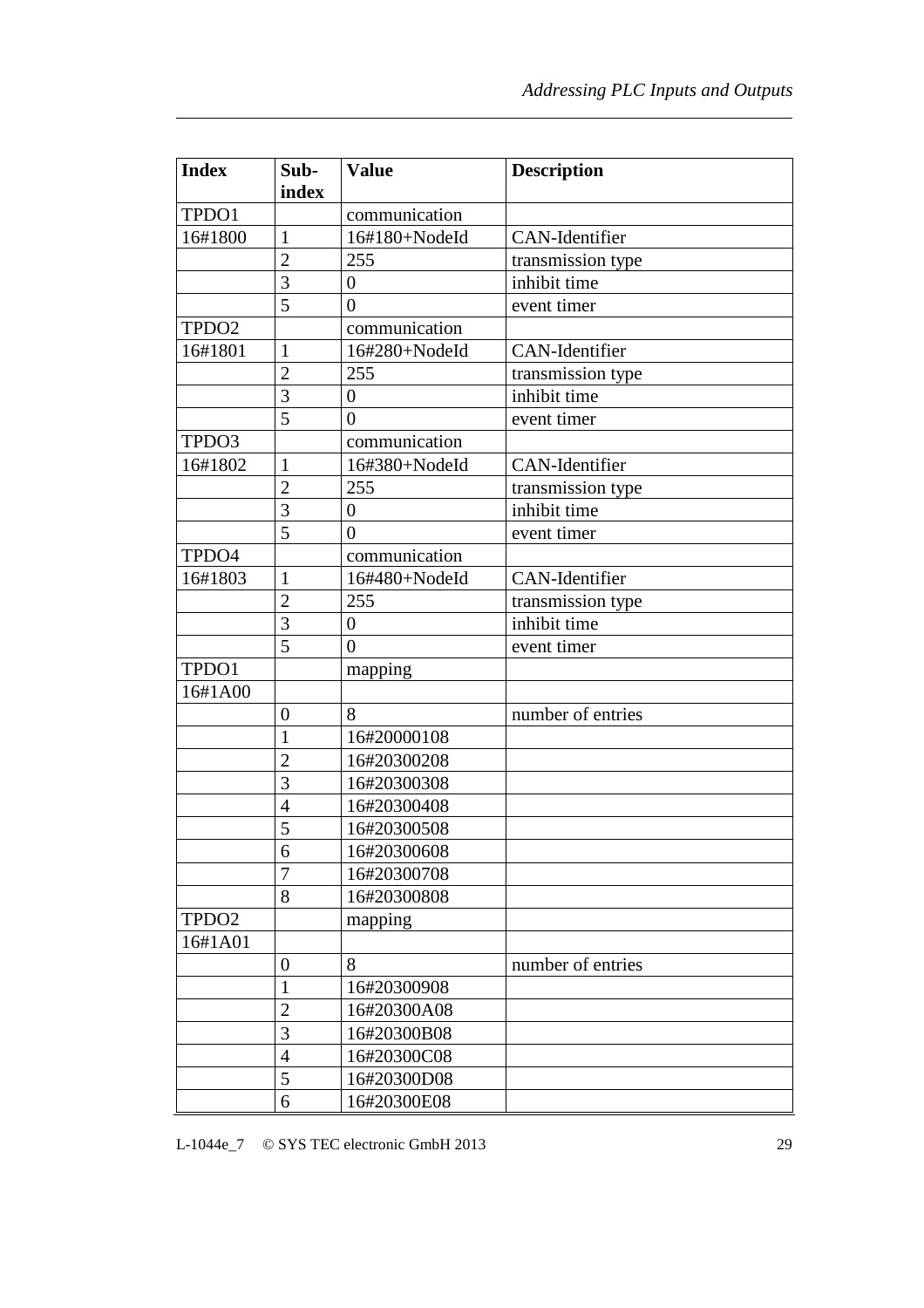|         | 7              | 16#20300F08 |                   |
|---------|----------------|-------------|-------------------|
|         | 8              | 16#20301008 |                   |
| TPDO3   |                | mapping     |                   |
| 16#1A02 |                |             |                   |
|         | $\overline{0}$ | 8           | number of entries |
|         | 1              | 16#20301108 |                   |
|         | $\overline{2}$ | 16#20301208 |                   |
|         | $\overline{3}$ | 16#20301308 |                   |
|         | $\overline{4}$ | 16#20301408 |                   |
|         | 5              | 16#20301508 |                   |
|         | 6              | 16#20301608 |                   |
|         | $\overline{7}$ | 16#20301708 |                   |
|         | 8              | 16#20301808 |                   |
|         |                |             |                   |
| TPDO4   |                | mapping     |                   |
| 16#1A03 |                |             |                   |
|         | $\overline{0}$ | 8           | number of entries |
|         | $\mathbf{1}$   | 16#20301908 |                   |
|         | $\overline{2}$ | 16#20301A08 |                   |
|         | 3              | 16#20301B08 |                   |
|         | $\overline{4}$ | 16#20301C08 |                   |
|         | 5              | 16#20301D08 |                   |
|         | 6              | 16#20301E08 |                   |
|         | 7              | 16#20301F08 |                   |
|         | 8              | 16#20302008 |                   |

*Table 9: Default communication and mapping parameter, CAN1, TPDO* 

Example:

It is assumed CANopen devices with following configuration are connected to CAN1 on the PLCmodule-C14:

CANopen device using "Predefined Connection Set":

NodeID: 10

- 1x RPDO: 3 Variables of type UNSIGNED16,  $CAN-Id = 16#20A$
- 1x TPDO: 2 Variables of type UNSIGNED8, 1 Variable of type UNSIGNED32  $CAN-Id = 16#18A$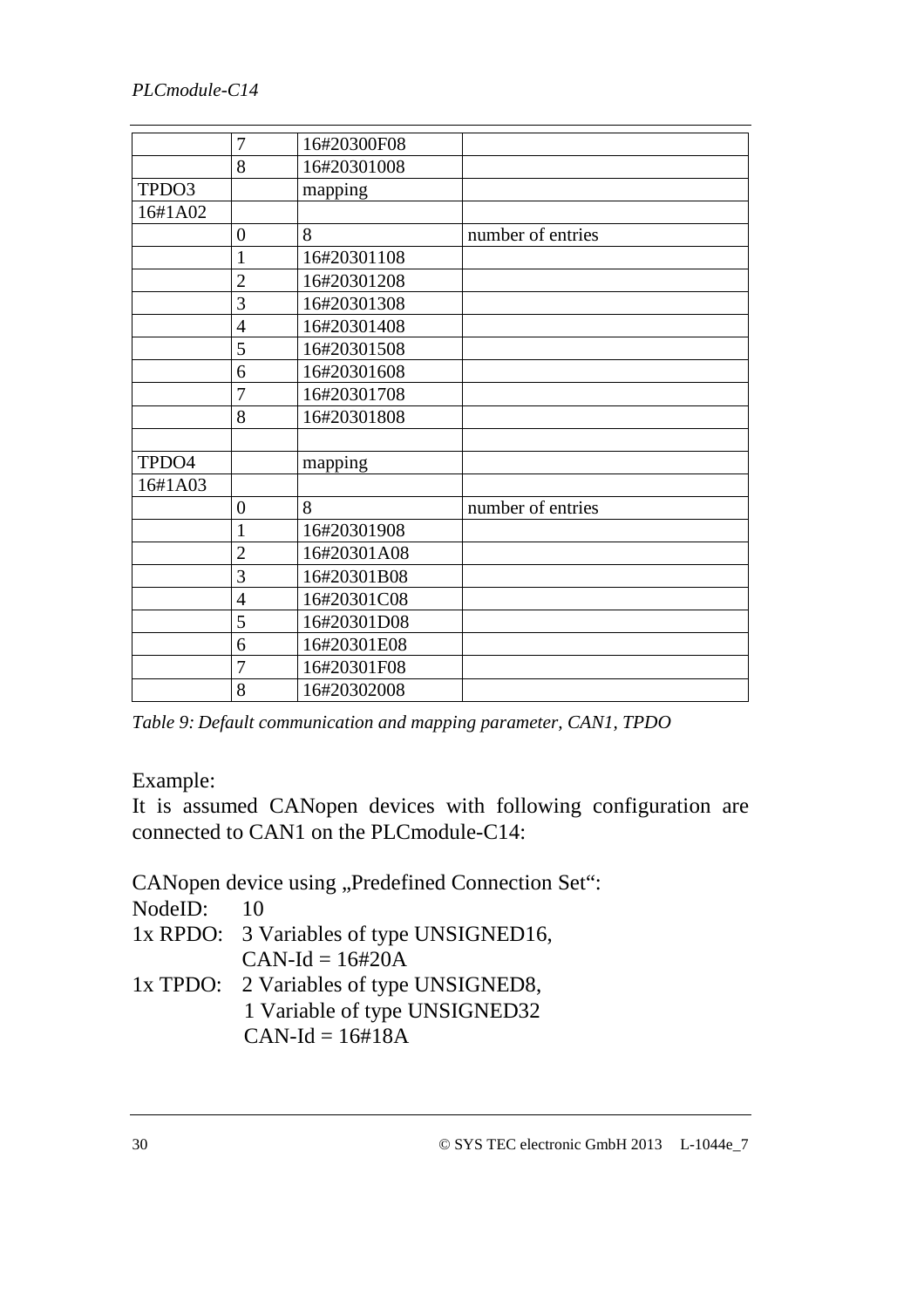The CAN1 interface needs to be configured as shown below using the appropriate Function Blocks.

| NodeID:                                                                                     | has to be not equal to 10                                                                |                                                          |  |
|---------------------------------------------------------------------------------------------|------------------------------------------------------------------------------------------|----------------------------------------------------------|--|
| TPDO1:<br>communication parameter:<br>index 16#1800                                         |                                                                                          |                                                          |  |
| subindex 1                                                                                  | CAN-Id:<br>16#20A                                                                        |                                                          |  |
| mapping parameter:<br>index 16#1A00<br>subindex 0<br>subindex 1<br>subindex 2<br>subindex 0 | number of entries:<br>1st object %MW256.0:<br>2nd object %MW258.0:<br>number of entries: | $\theta$<br>16#20400110<br>16#20400210<br>$\overline{2}$ |  |
| RPDO1:<br>communication parameter:<br>index 16#1400<br>subindex 1                           | CAN-Id:                                                                                  | 16#18A                                                   |  |
| mapping parameter:<br>index 16#1600                                                         |                                                                                          |                                                          |  |
| subindex 0                                                                                  | number of entries:                                                                       | $\theta$                                                 |  |
| subindex 1                                                                                  | 1st object %MB0.0:                                                                       | 16#20000108                                              |  |
| subindex 2                                                                                  | 2nd object %MB1.0:                                                                       | 16#20000208                                              |  |
| subindex 3                                                                                  | 3th object %MD4.0:                                                                       | 16#20200220                                              |  |
| subindex 0                                                                                  | number of entries:<br>3                                                                  |                                                          |  |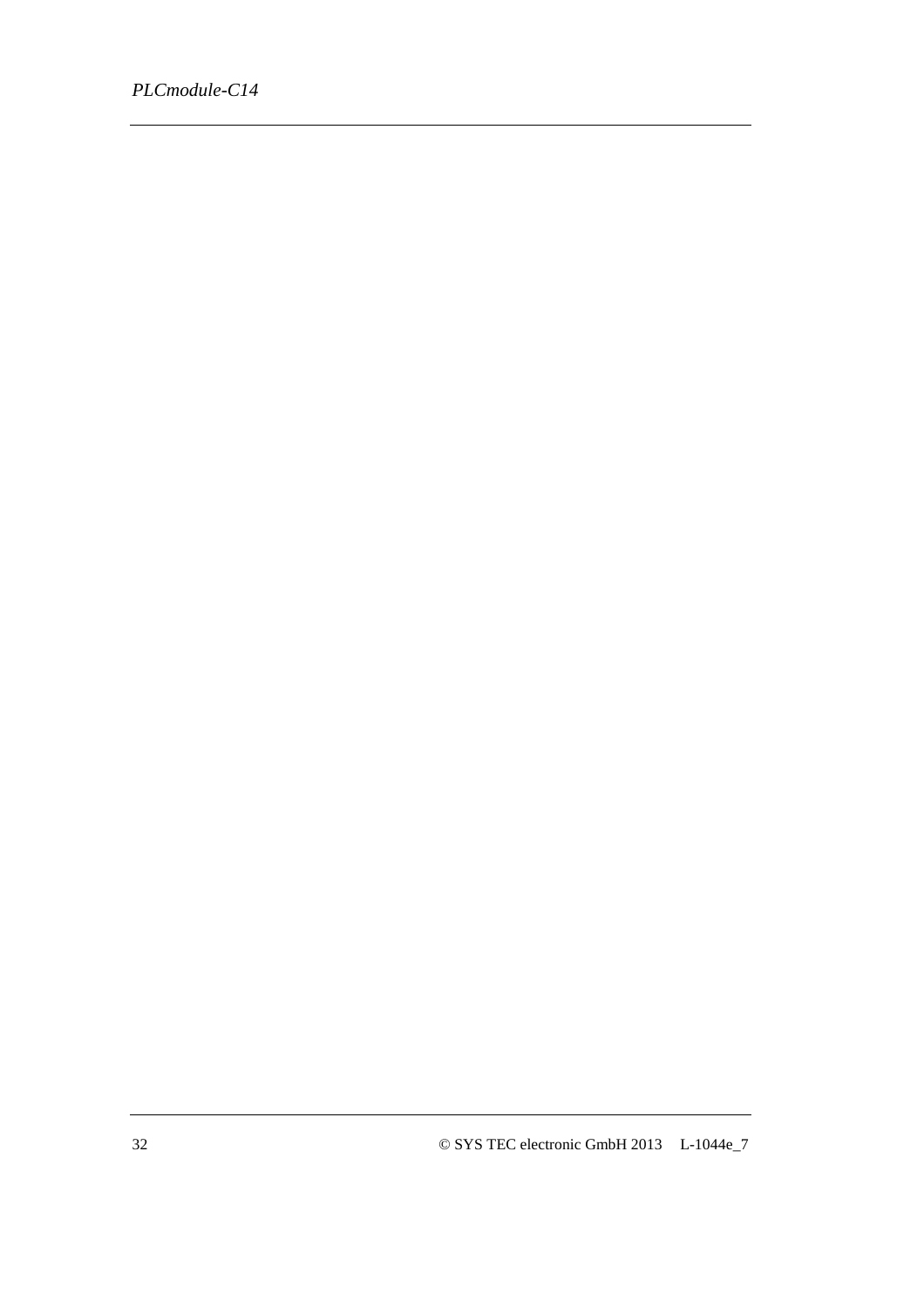# **5 Control Units on the PLCmodule-C14**

The PLC module provides at least the following control and display units:

- Run/Stop/Module Reset switch
- Run LED (green)
- Error LED (red)
- IO-State LEDs
- Communication state LEDs

Compact PLCs intended for use in network applications, such as CANopen, provide additional configuration components:

- HEX-encoding switch (CAN node number configuration)
- DIP switch (RS-232/CAN baud rate selection, CANopen-Master selection)

The control and display units are described in more detail in the following sections.

### **5.1 Run/Stop/MRES Switch**

The Run/Stop switch allows the user to start and suspend the execution of the PLC program on the compact control unit, as well as to reset the board into its factory default state if required (position Mres).

The Run/Stop switch mounted on the local PLC device and the Start and Stop buttons in the *"Test and Commissioning"* (T&C) tool form a logic AND combination. This means, the program execution on the PLC device will start only if both the local Run/Stop switch is in position Run **and** the Start command (cold, warm or hot start) has been executed in the T&C tool (*refer to the OpenPCS User's Manual for details*). The order in which these control elements are set is not of importance. If the local Run/Stop switch is in position Stop, but the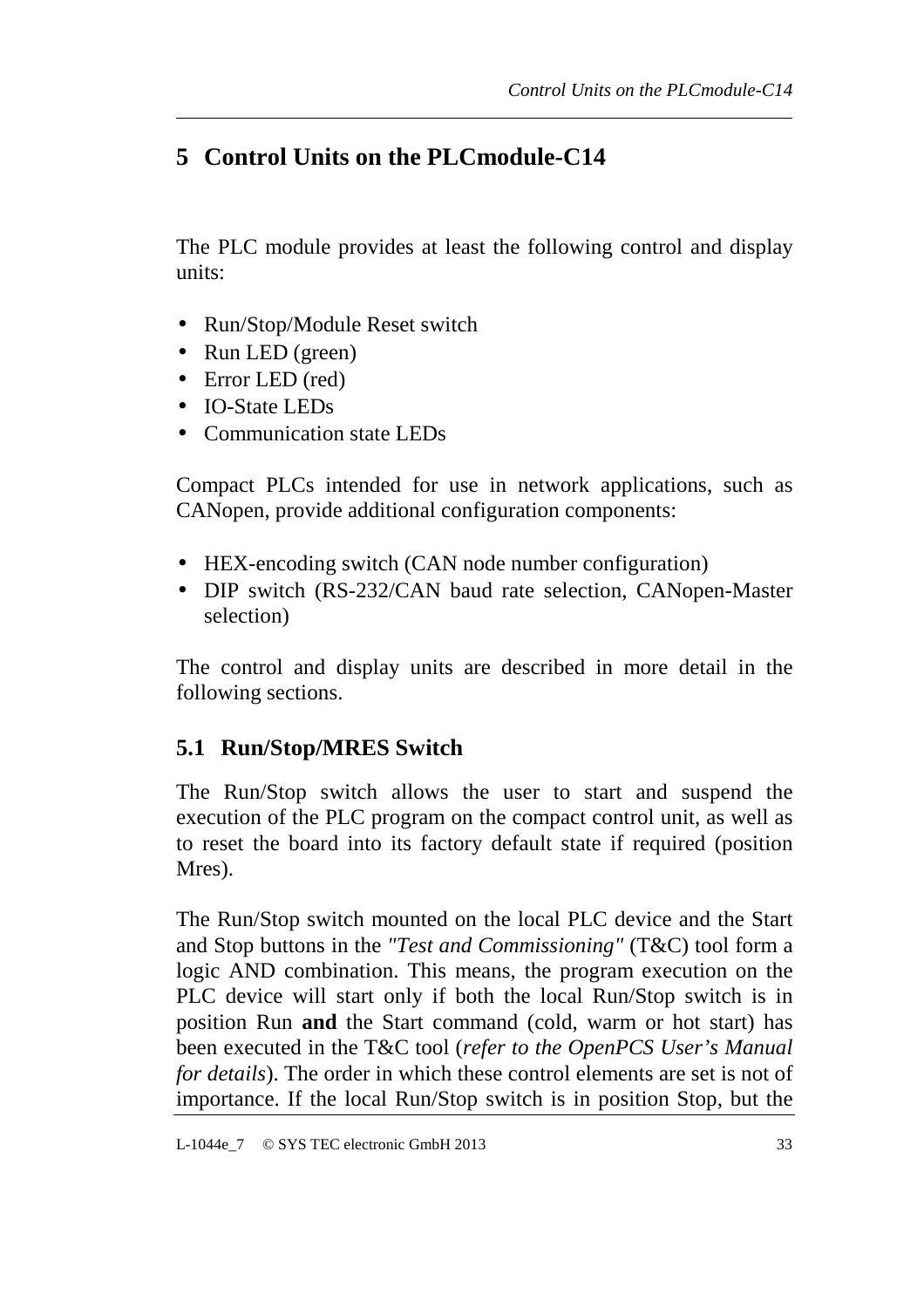T&C tool has released a Run command, then the Run LED (green) will start short blinking. The switch position "Module Reset" (MRES) is provided to reset the PLC unit into its factory default state. The user must adhere to the operating step order as described in *section 6* in order to avoid unintended erasing of the PLC program.

An illustration of the switch positions Run, Stop and Module Reset is provided in *Table 10*.

| <b>Switch Function</b> | <b>Switch Position</b> |
|------------------------|------------------------|
| <b>RUN</b>             | right position         |
| <b>STOP</b>            | middle position        |
| <b>MRES</b>            | left position          |

*Table 10: Functions and Positions of the RUN/STOP Switch* 

### **5.2 Run LED (green)**

The Run LED indicates the operational state of the PLC unit with the following possible modes:

| <b>LED</b> Mode           | <b>Operational State of the PLC</b>             |
|---------------------------|-------------------------------------------------|
| Off                       | The PLC unit is in "Stop" state:                |
|                           | no valid program available on the PLC           |
|                           | the local Run/Stop switch is in position Run    |
|                           | but the T&C tool has released a Stop            |
|                           | command                                         |
|                           | an internal error occurred while executing      |
|                           | the PLC program, execution stopped              |
| Short blinking cycles     | The PLC unit is ready but program execution     |
| with a pulse ratio of 1:8 | has not been started:                           |
| (on to off)               | the T&C tool has released a Run command         |
|                           | but the local Run/Stop switch is still in       |
|                           | position Stop                                   |
| Slow blinking cycles      | The PLC unit is in "Run" state and executes the |
| with a pulse ratio of 1:1 | PLC program.                                    |
| Fast blinking cycles      | The PLC unit is in "Module Reset" state, see    |
| with a pulse ratio of 1:1 | section 6.3.                                    |

*Table 11: Run LED Modes*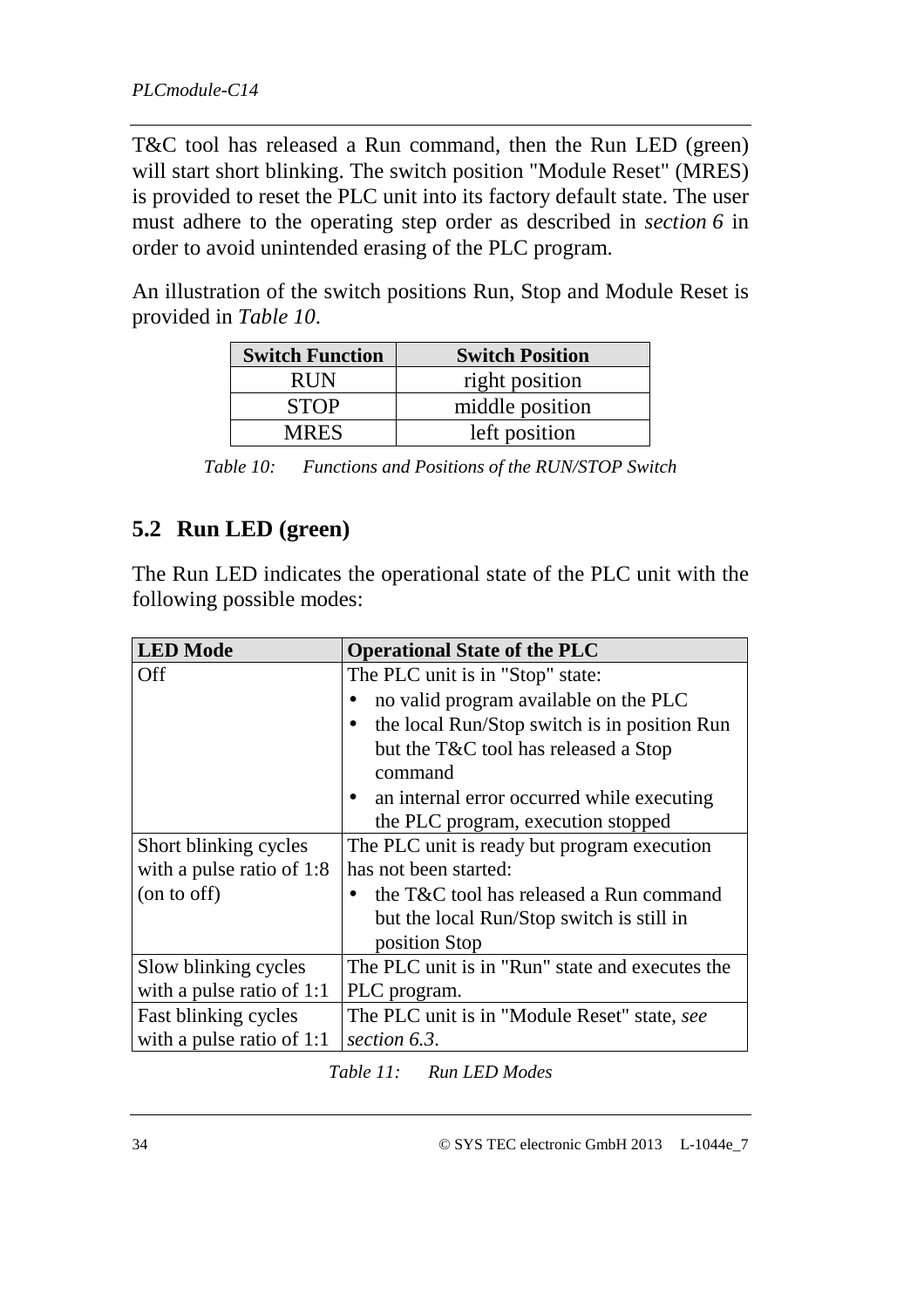# **5.3 Error LED (red)**

The Error LED indicates the error states of the PLC unit with the following possible modes:

| <b>LED</b> Mode           | <b>Operational/Error State of the PLC</b>          |
|---------------------------|----------------------------------------------------|
| Off                       | No error, the PLC unit is in normal "Run" state    |
|                           | and executes the PLC program.                      |
| Always on                 | A serious internal error occurred while            |
|                           | executing the PLC program. The PLC has been        |
|                           | forced to exit Run state (possible reasons:        |
|                           | hardware problem, division by zero,)               |
| Slow blinking cycles      | A network error occurred during communication      |
| with a pulse ratio of 1:1 | with the OpenPCS programming system. If the        |
|                           | PLC program was already started on the PLC it      |
|                           | will continue to execute. The PLC will             |
|                           | automatically reset this error state the next time |
|                           | communication with OpenPCS is successful.          |
| Fast blinking cycles      | The PLC unit is in "Module Reset" state, see       |
| with a pulse ratio of 1:1 | section 6.3.                                       |

#### *Table 12: Error LED Modes*

If a serious internal error occurs, such as a hardware problem or division by zero, the PLC will automatically exit Run state and goes into Stop state. This is indicated by an illuminated red Error LED. In this case, the cause of the error is stored in the PLC and can be extracted at a later time. Follow the steps described below to query the error cause:

- Start OpenPCS.
- Select <PLC  $\supset \text{Online} >$ .

A dialog box will appear showing error number and a short description of the error cause.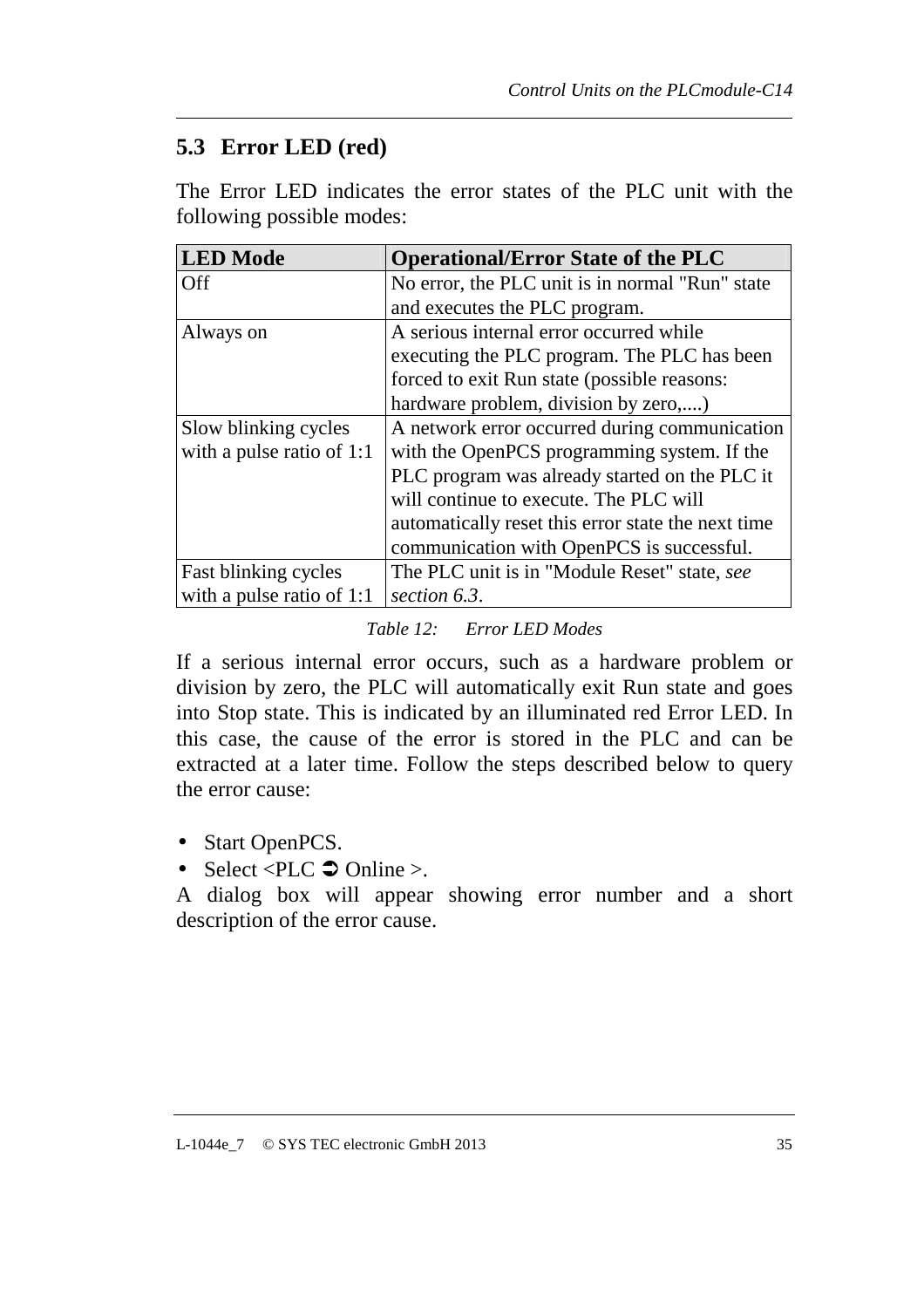# **5.4 HEX-Encoding Switch and DIP Switch**



*Figure 11: HEX-Encoding Switch and DIP Switch* 

### **5.4.1 HEX-Encoding Switches**

The PLCmodule-C14 is equipped with two HEX-encoding switches marked S200 (MSB) and S201 (LSB). The two HEX-encoding switches are intended for configuration purposes prior to operation rather than implementing the switches as a control unit during runtime.

*Section 5.4.3* describes the communication parameter configuration.

These switches are used to set up the node address when integrating the PLCmodule-C14 into a CANopen network.

CANopen networks require a unique node number for each individual control unit connected to the CANopen system. Assigning the same node number to two different devices will result in functional problems. Please note that the node numbers 00H and ≥80H are reserved and must not be used.

### **5.4.2 DIP Switch**

The PLCmodule-C14 is equipped with a 8-position DIP switch at S202. The DIP switch is intended for configuration purposes prior to operation rather than implementing the switches as a control unit during runtime.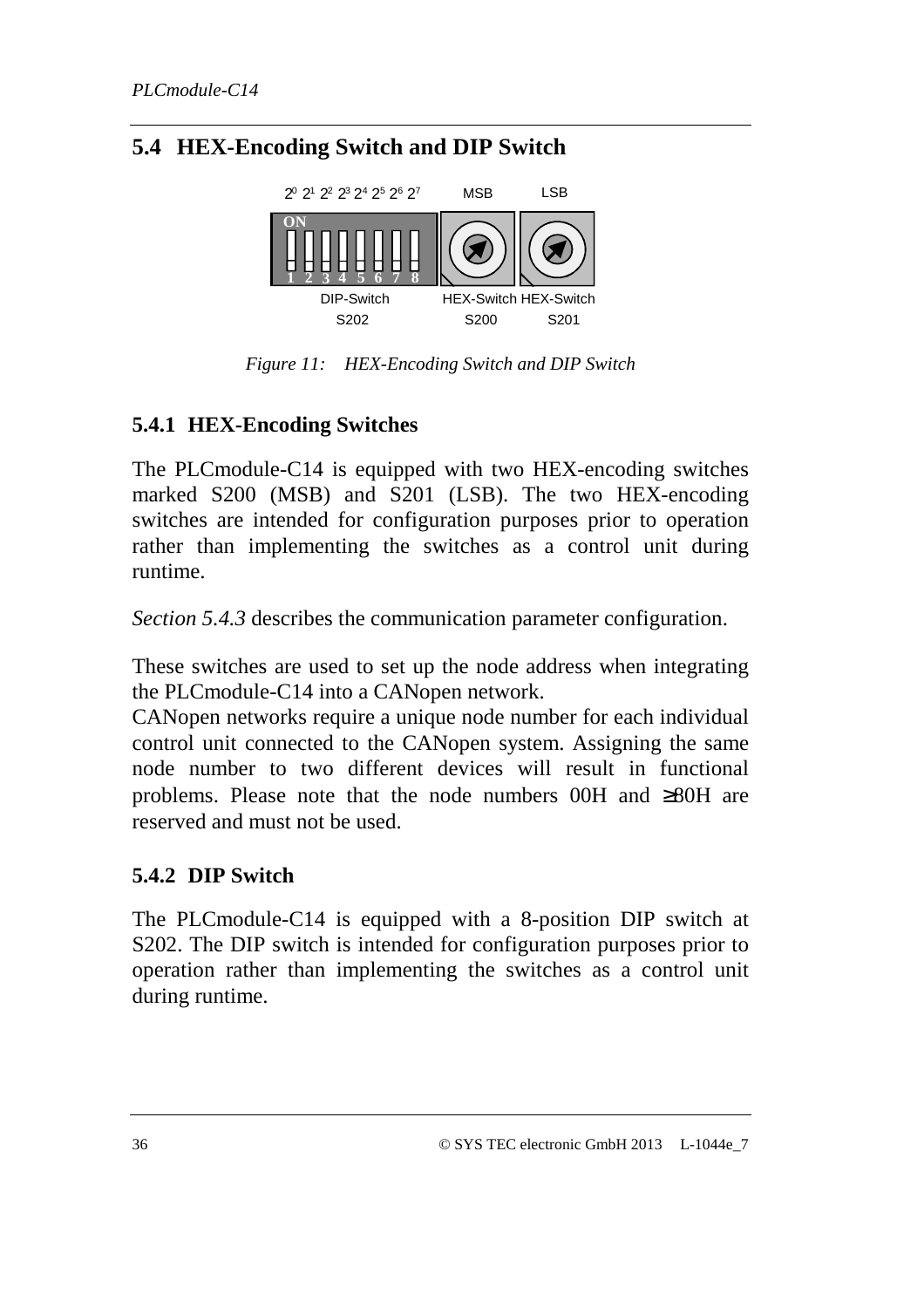

| <b>DIP</b>       | <b>Function</b>                | <b>See section:</b> |
|------------------|--------------------------------|---------------------|
| DIP <sub>1</sub> | CANO or RS232 bitrate          | 5.4.3.1             |
| DIP <sub>2</sub> |                                | 5.4.3.2             |
| DIP <sub>3</sub> |                                |                     |
| DIP4             | CANO - CANopen Master (ON/OFF) | 5.4.3.2             |
| DIP <sub>5</sub> | CAN1 (ON/OFF)                  | 5.4.3.3             |
| DIP <sub>6</sub> | Reserved, OFF                  |                     |
| DIP7             | Reserved, OFF                  |                     |
| DIP <sub>8</sub> | Configuration mode (ON/OFF)    |                     |

*Section 5.4.3* describes the communication parameter configuration.

### **5.4.3 Communication Parameter Configuration**

#### **5.4.3.1 Parameters for RS-232 Communication**

#### Configuring the Node Address:

A node address is not required for a peer-to-peer connection, such as an RS-232. Furthermore, the settings on the HEX-encoding switches define the baudrate when using the RS-232 communication.

Configuring the Baudrate:

Baudrate configuration for RS-232 communication is done with the DIP switch DIP1 through DIP3, located on the module. The following baudrates are possible:

| <b>Baudrate</b>                 | DIP1       | DIP <sub>2</sub> | DIP3              |
|---------------------------------|------------|------------------|-------------------|
| 9600                            | <b>OFF</b> | <b>OFF</b>       | <b>OFF</b>        |
| 19200                           | ON         | <b>OFF</b>       | <b>OFF</b>        |
| 38400                           | <b>OFF</b> | ON               | <b>OFF</b>        |
| 57600                           | ON         | ON               | <b>OFF</b>        |
| 115000                          | <b>OFF</b> | <b>OFF</b>       | ON                |
| $\sim$ $\sim$<br><i>m</i> 11 10 |            |                  | $P(A \cap B) = 1$ |

*Table 13: Configuring the RS-232 Baudrate*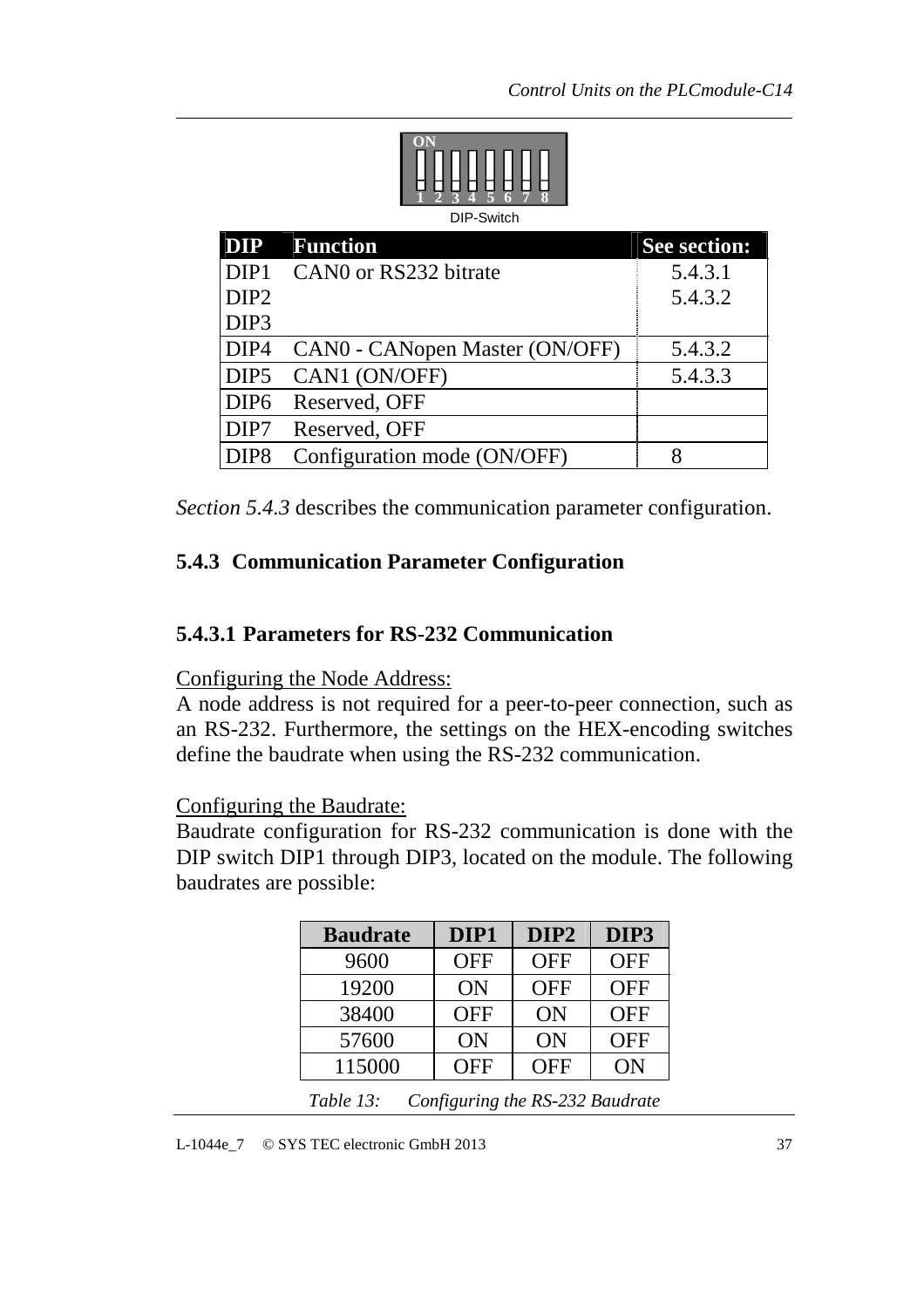#### Default Settings:

The DIP switches 1-3 are in off position at time of delivery. This configures the PLCmodule-C14 to the default baudrate of 9600 baud.

### **5.4.3.2 CANopen communication via CAN0**

Configuring the Node Address:

The CAN node address of the PLC can be configured with the HEXencoding switches.

#### **Note:**

Please note that the node numbers 00H and ≥80H are reserved and must not be used.

Configuring the Bitrate:

Configuration of the CAN bus bitrate is done with DIP switch DIP1 through DIP3. The following bitrates can be selected:

| <b>Bitrate</b> | DIP1       | DIP <sub>2</sub> | DIP3       |
|----------------|------------|------------------|------------|
| [ $kBit/s$ ]   |            |                  |            |
| 10             | <b>OFF</b> | <b>OFF</b>       | ON         |
| 20             | ON         | <b>OFF</b>       | <b>OFF</b> |
| 50             | ON         | <b>OFF</b>       | ON         |
| 125            | <b>OFF</b> | <b>OFF</b>       | <b>OFF</b> |
| 250            | <b>OFF</b> | ON               | ON         |
| 500            | <b>OFF</b> | ON               | <b>OFF</b> |
| 800            | ON         | ON               | ON         |
| 1000           | ON         | ON               | OFF        |

*Table 14: Configuring the CANopen Bitrate* 

#### Configuring the CANopen-Master:

Configuration of the CANopen master functionality is done with DIP switch DIP4 for CAN0.

• CAN0: DIP4 = OFF $\rightarrow$  CANopen Slave  $DIP4 = ON \rightarrow$  CANopen Master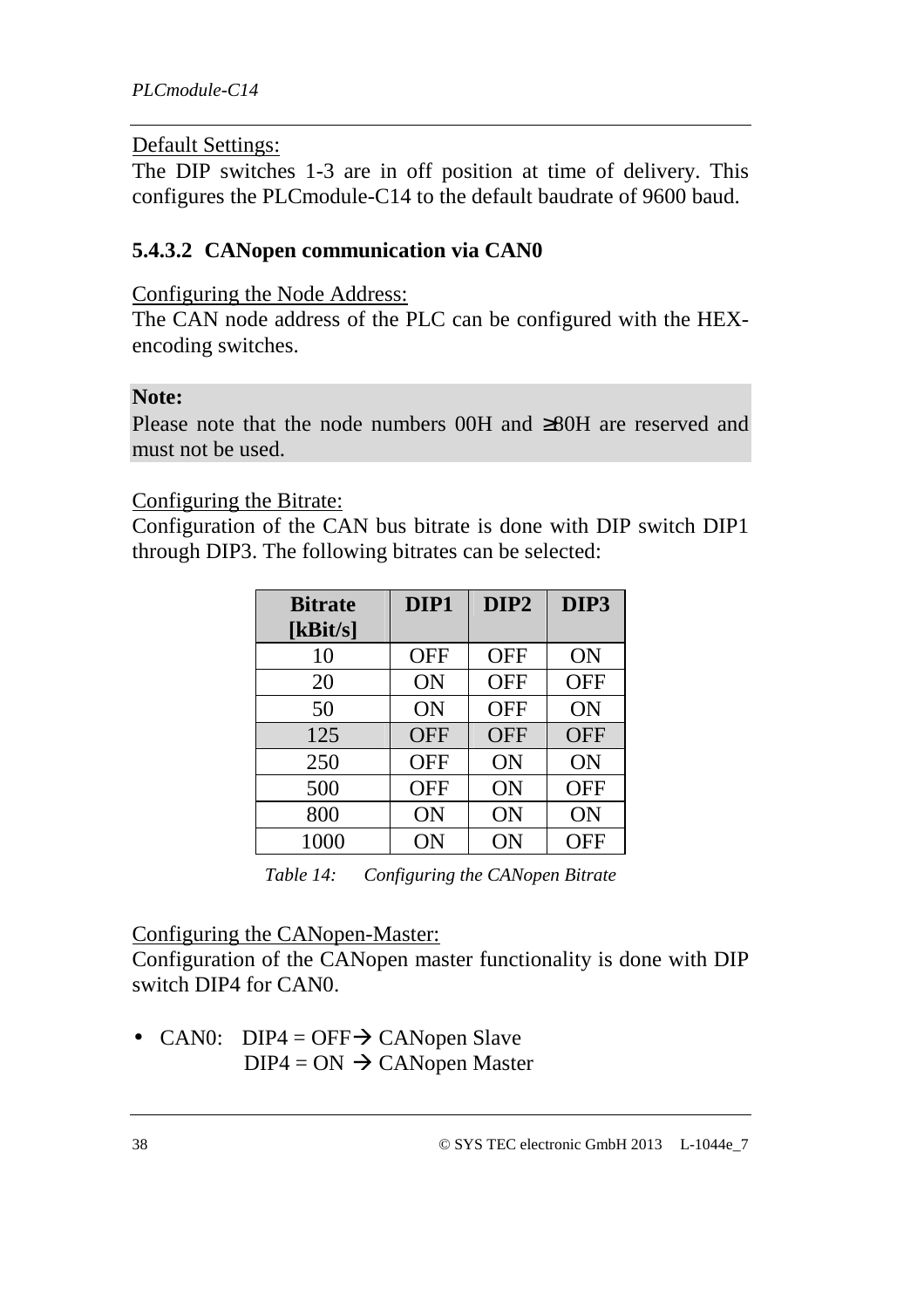Default Settings:

DIP4 is in on position, all other switsches are in in off position at time of delivery, while the HEX-encoding switches are set to 20H. This configures the PLC to the following default settings:

- Node Address = 20H
- Bitrate  $= 125$  kBit/s
- CANopen Master @ CANO = on
- $CAN1 = off$

### **5.4.3.3 CANopen communication via CAN1**

On how to configure the communication parameters for the CAN1 interface please refer to *section 0*.

The CAN1 interface is disabled by default. To enable CAN1 the DIP5 has to be set to ON. However, if CAN1 is not needed, DIP5 should be set to OFF for performance reasons.

• CAN1: DIP5 = OFF $\rightarrow$  CAN1 disabled  $DIP5 = ON \rightarrow CAN1$  enabled

### **5.4.3.4 Ethernet communication**

The Ethernet interface is available in phyPS-412-Z5 version only. It is enabled by default. On how to configure the communication parameters for the Ethernet interface please refer to *section 8.1.3*.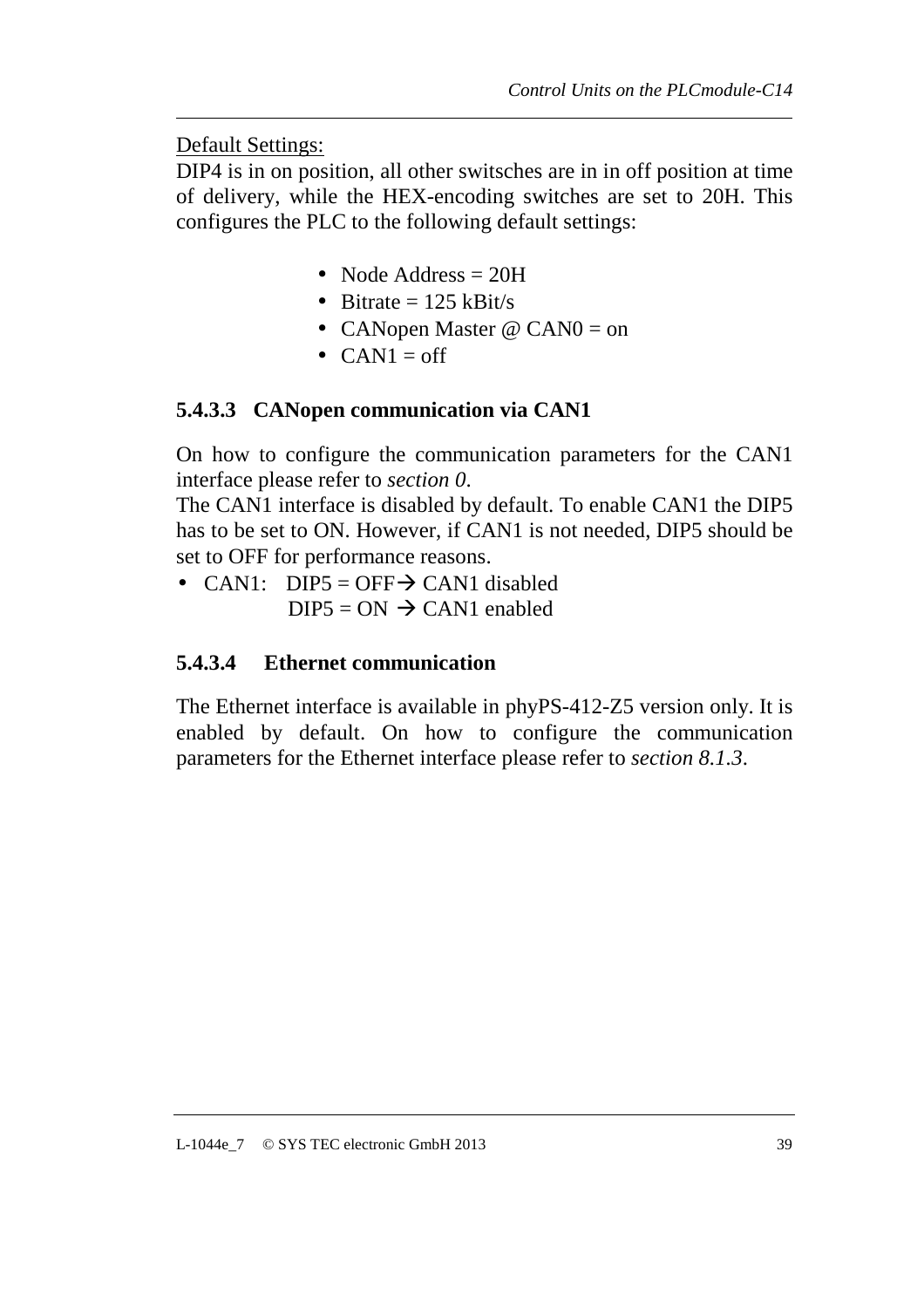# **6 Operating the PLCmodule-C14**

### **6.1 Connecting the CAN Interfaces**

The microcontroller is equipped with two integrated FULL-CAN interfaces. The signals CAN0\_HIGH, CAN1\_HIGH, CAN0\_LOW, CAN1 LOW and CAN GND are galvanically decoupled and accessible on the removable connectors according to CiA standard DRP303-1 (open style connector). An external power supply is not required.

The CAN signals can be routed to a DB-9 male connector with signal connection according to the CiA standard DRP303-1:

- CAN<sub>x</sub> HIGH at pin 7
- CANx LOW at pin 2
- CAN\_GND at pin 6 and/or pin 3

The maximum bitrate supported is 1 MBit/s.

# **6.2 Initial Startup of the PLC**

The steps described below are required for the initial startup of the control unit and for communication with the *OpenPCS* programming system.

The initial PLC programming steps are described in more detail in the *OpenPCS Quick Start Instructions* manual.

• **Step 1:** 

The PLCmodule-C14 features two galvanic isolated power supply inputs. Connect the two power supply inputs to a 24VDC source. It is also possible to supply both inputs from one 24VDC source. This, however, would result in shortening the galvanic isolation. We recommend using two independent power supply sources in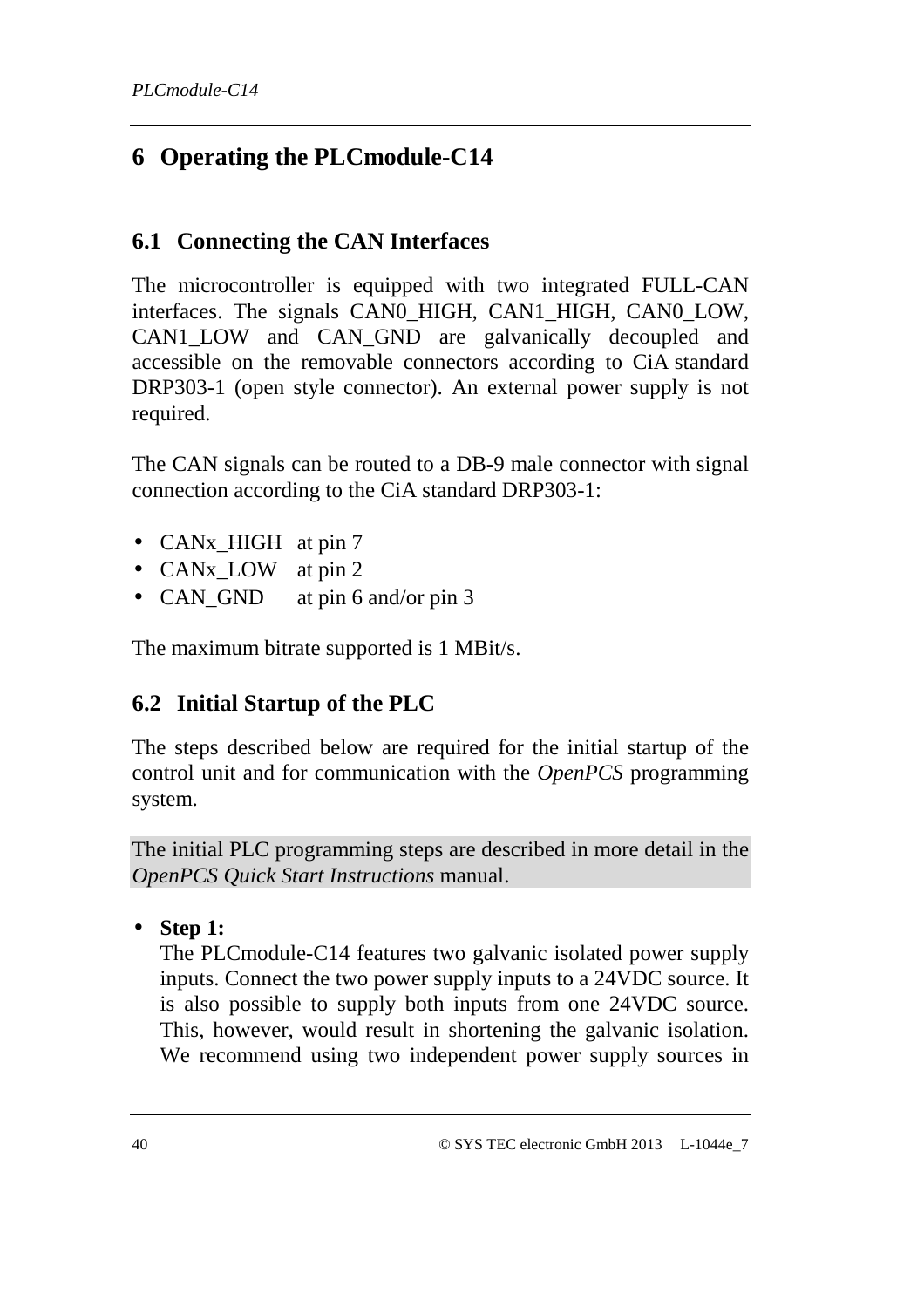order to ensure proper operation of the PLC and galvanic isolation between CPU core circuitry and I/O components.

• **Step 2:** 

Connect the PLC device with your host-PC. The connection type, hence the required cable style, depends on the chosen communication protocol. When using the PLC with serial protocol connect the PLC with an RS-232 extension (1:1) cable to your PC. A CAN bus cable is required when using the CANopen version. A Ethernet cable is required when using the Ethernet version.

• **Step 3:** 

Configure the desired communication parameter on the PLC in accordance with the chosen network protocol. Refer back to *section 5.4.3* for details on the configuration options.

• **Step 4:** 

Select the applicable communication protocol in your *OpenPCS* programming system and configure the matching communication parameters. Follow the steps below:

Start *OpenPCS*. Select <PLC  $\triangleright$  Connections ...>. A new dialog box **"Connection Setup"** will appear. Click on the **"New"** button. Enter a connection name in the **"Edit Connection"** dialog box. Next click on the **"Select"** button. Select the applicable driver and click on **"OK"**. The driver type **"Standard Driver"** must be selected (double-click) when using PLC devices with SYS TEC firmware. Now click on the **"Settings"** button. A new dialog box **"Connection Configuration"** will appear which allows you to specify the desired communication parameters and, if applicable, additional hardware settings. First select one of the available protocols (RS-232, CANopen, UDP/IP, Simulator). Then you can select all other parameters according to your PLC hardware setup.

These **"Global Settings ..."** serve as template for all further connections with the same communication protocol. The parameters, specific for each individual connection, must be set in the **"Hardware Settings ..."** dialog box.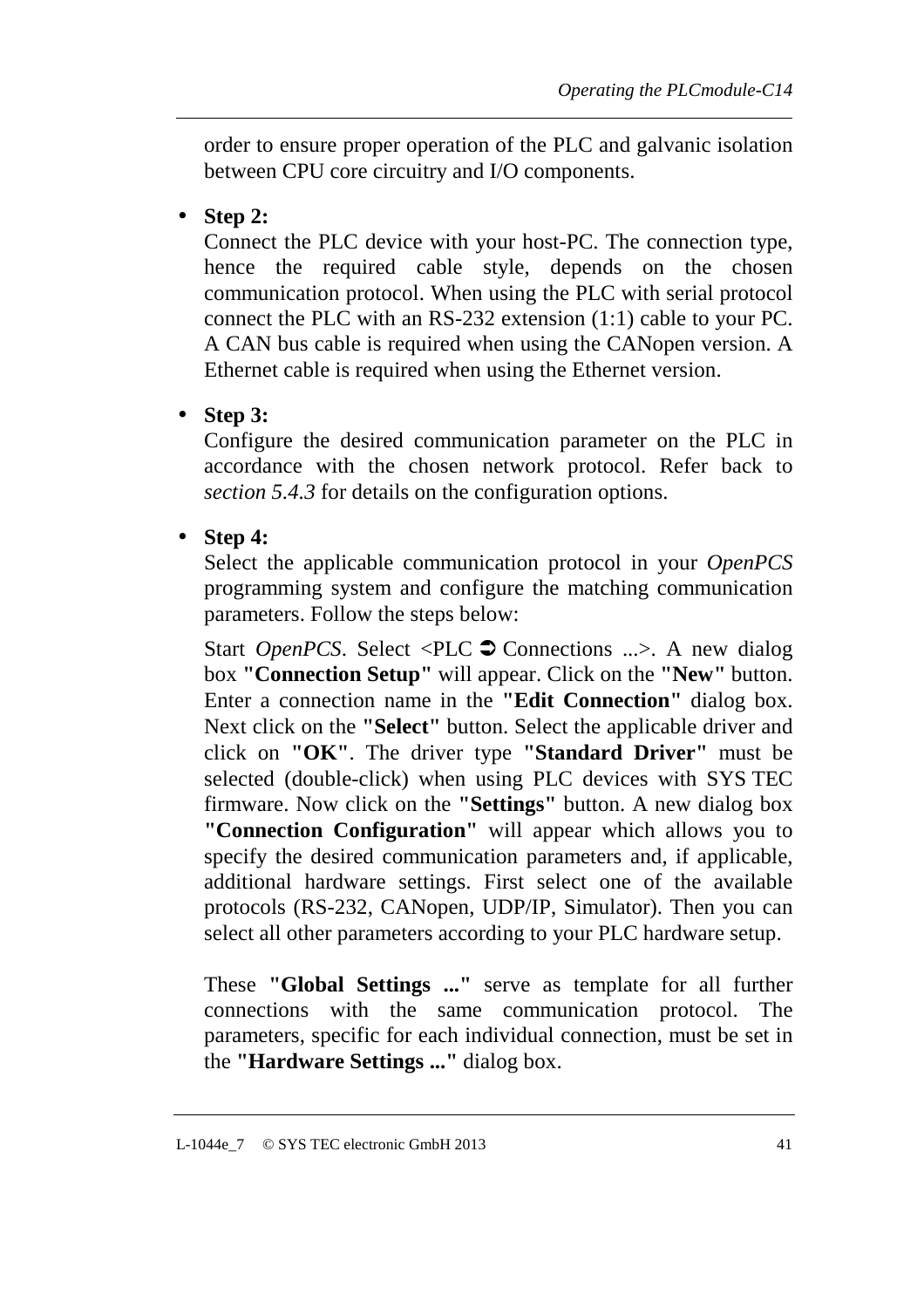Definition of a node address is required when using a bus system for communication between the PLC and *OpenPCS*. Click on the **"Select Node ..."** button in the **"Connection Configuration"** dialog box and enter the desired node address as hexadecimal value. All extended settings are reserved for customer specific applications and not available in the standard version.

Click on **"OK"** in all the individual dialog boxes in order to close and save the settings.

Highlight the desired resource in the project browser Right-click on this resource and select the context menu item **"Properties"**. This will open the **"Edit Resource Specifications"** dialog box. Select the applicable PLC as the hardware module, for example the *"SYSTEC PLCmodule-C14 (phyPS-412-Z4)"*.

Choose the previously configured network connection in the corresponding menu. Save and close by clicking on **"OK"**.

Now select  $\leq$ PLC  $\supset$  Build All> to start a new compilation of the PLC program code.

• **Step 5:** 

Next check the connection between the PLC and the *OpenPCS* programming system. Follow the steps below:

Select <PLC  $\triangleright$  Online> in the *OpenPCS* programming system. *OpenPCS* will now try to establish communication with the PLC device. If this is successful, the message box *"Connection to the PLC could be established successfully"* will appear indicating that the connection is established.

#### **Note:**

It may take several seconds until an error message appears if the connection can not be established due to wrong parameter specification or missing power supply on the PLC unit. The system is blocked during this time. The exact delay time depends on the communication protocol used.

Check the PLC hardware properties as described below: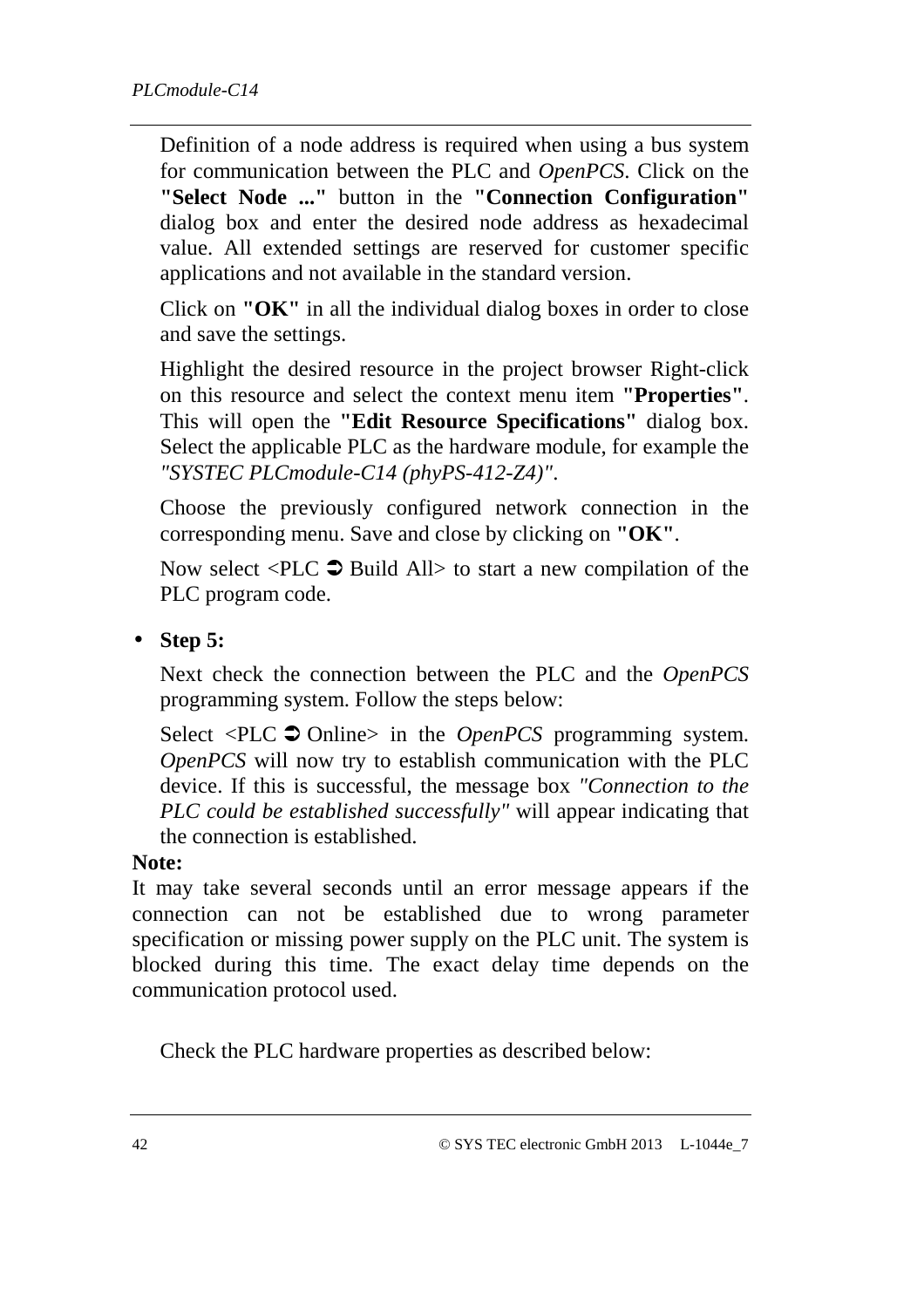Select <PLC  $\triangleright$  Hardware Info...> in the *OpenPCS* programming system. The PLC hardware properties will be displayed as shown below if the connection between PLC and *OpenPCS* functions properly.

| Hardwareversion: | 1.0                  |
|------------------|----------------------|
| Firmwareversion  | 2.20                 |
| Name:            | SYSTEC PLCmodule-C14 |
| OEM-ID:          | 163                  |
| Virtual-Machine: | $4.2 - 2$            |

*Figure 12: PLC Version info dialog window* 

# **6.3 Resetting the Control Unit**

The PLC device can be reset into its factory default state if required. This results in completely erasing the PLC program stored on the unit and releases the memory. Resetting the PLC device is done locally on the PLC using the Run/Stop switch.

In order to avoid unintended erasure of the control program and, hence, resetting the PLC with the Run/Stop switch, the user must strictly follow the individual steps as described below. This reset procedure can be aborted while executing the individual steps without loosing data. The following steps are required for a PLC reset:

• **Step 1:** 

Put the Run/Stop switch, located on the PLC, in the "Modul Reset" position (*refer to section 5.1*).

• **Step 2:** 

Release a hardware-reset on the PLC device by either pushing the reset button or shortly interrupting the power supply.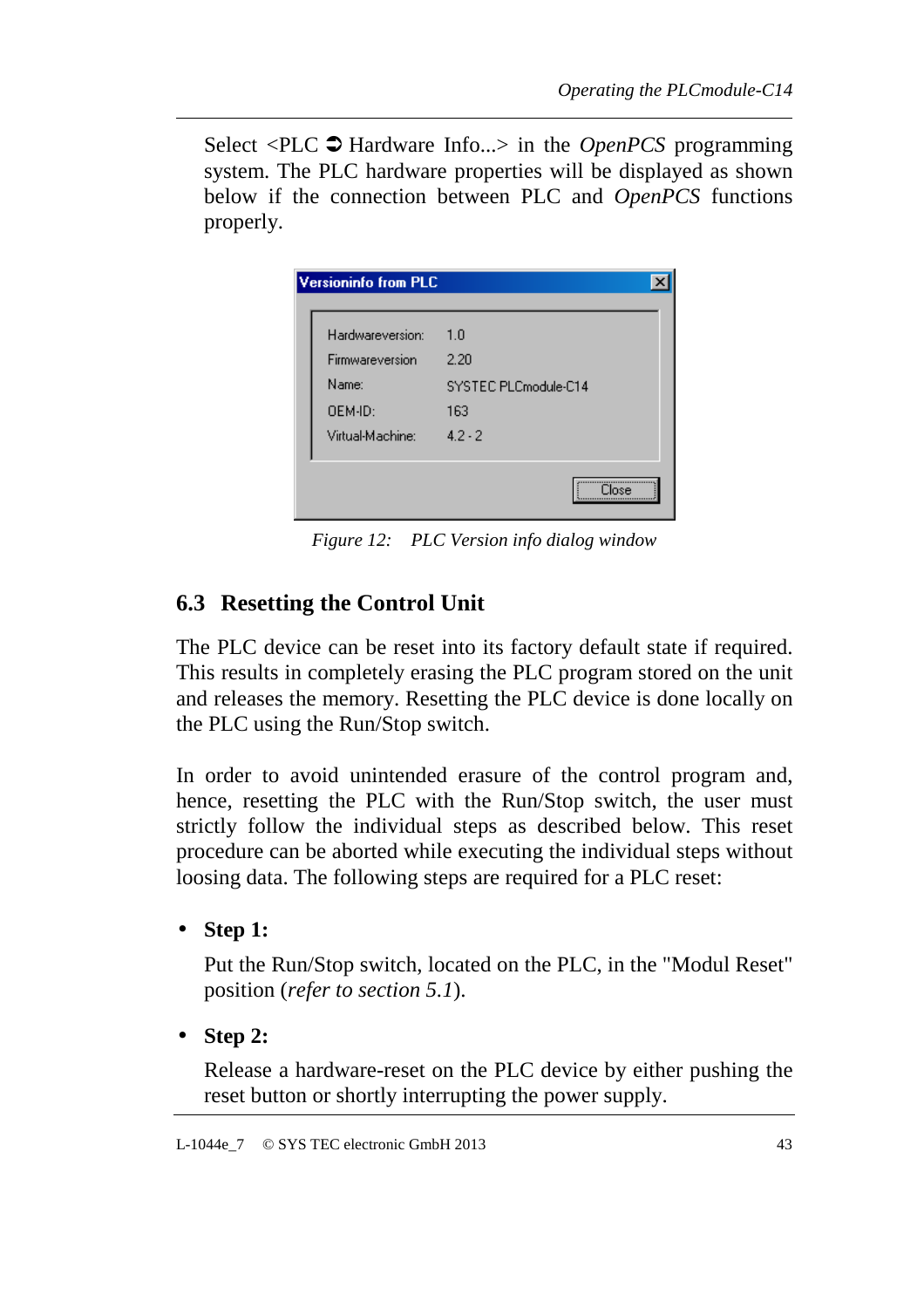$\Rightarrow$  The green Run LED will blink with a fast blinking cycle and a pulse ratio of 1:1.

### • **Step 3:**

Put the Run/Stop switch, located on the PLC, in the "Run" position.

 $\Rightarrow$  The red Error LED will blink with a fast blinking cycle and a pulse ratio of 1:1.

• **Step 4:** 

Put the Run/Stop **switch back into the "Modul Reset" position within 2 seconds**. The PLC now recognizes the reset request and resets its data memory**.**

 $\Rightarrow$  Both the red Error LED and the green Run LED will blink in alternating order.

• **Step 5:** 

Now put the Run/Stop switch back into the "Run" or "Stop" position and release a reset in order to render the PLC unit into normal operating state.

The PLC unit will also recognize the reset request in case a reset is released on the control unit (for example caused by a short power interruption) while the Run/Stop switch is in "Modul Reset" position. This will be indicated by a fast blinking green Run LED. If you don't wish to reset the PLC device, just bring the Run/Stop switch back into the "Run" or "Stop" position. The red Error LED will blink for a short time (about 2-3 seconds). The PLC will then automatically abort the reset procedure and start normal execution with unmodified data contents.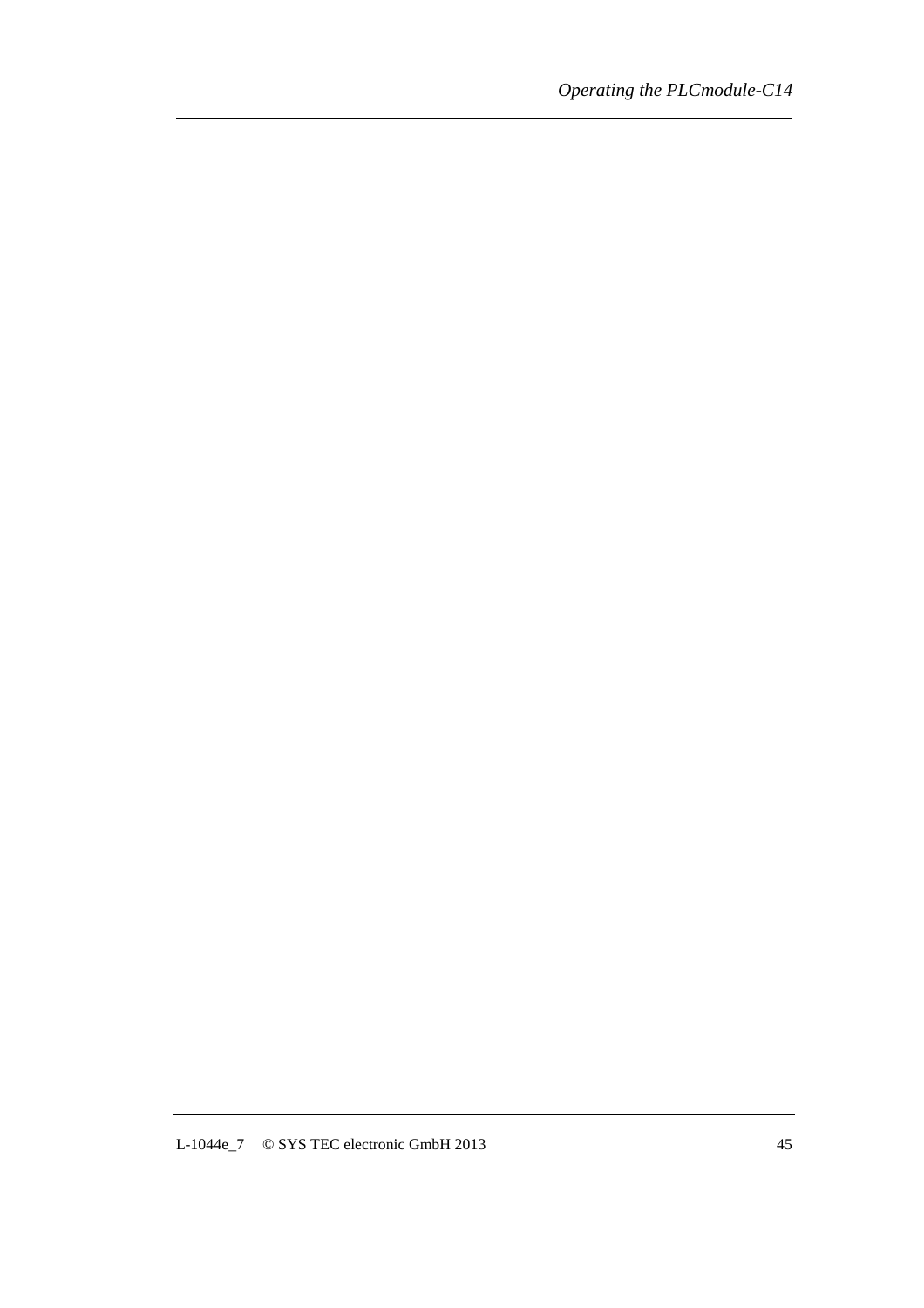# **7 Using the PLC Simulator**

The PLC Simulator, integrated in the *OpenPCS* programming system, provides an easy and fast means for testing program algorithms and program debugging for defined input states. Due to the lack of real connection to the control process it is not possible to analyze run-time specific problems.



*Figure 13: PLC Simulator* 

### **7.1 Starting the Simulator**

Integrating the PLC Simulator in the *OpenPCS* programming system is done with a special network layer that allows data exchange between the **"Test and Commissioning"** (T&C) tool and the Simulator program running on the same PC.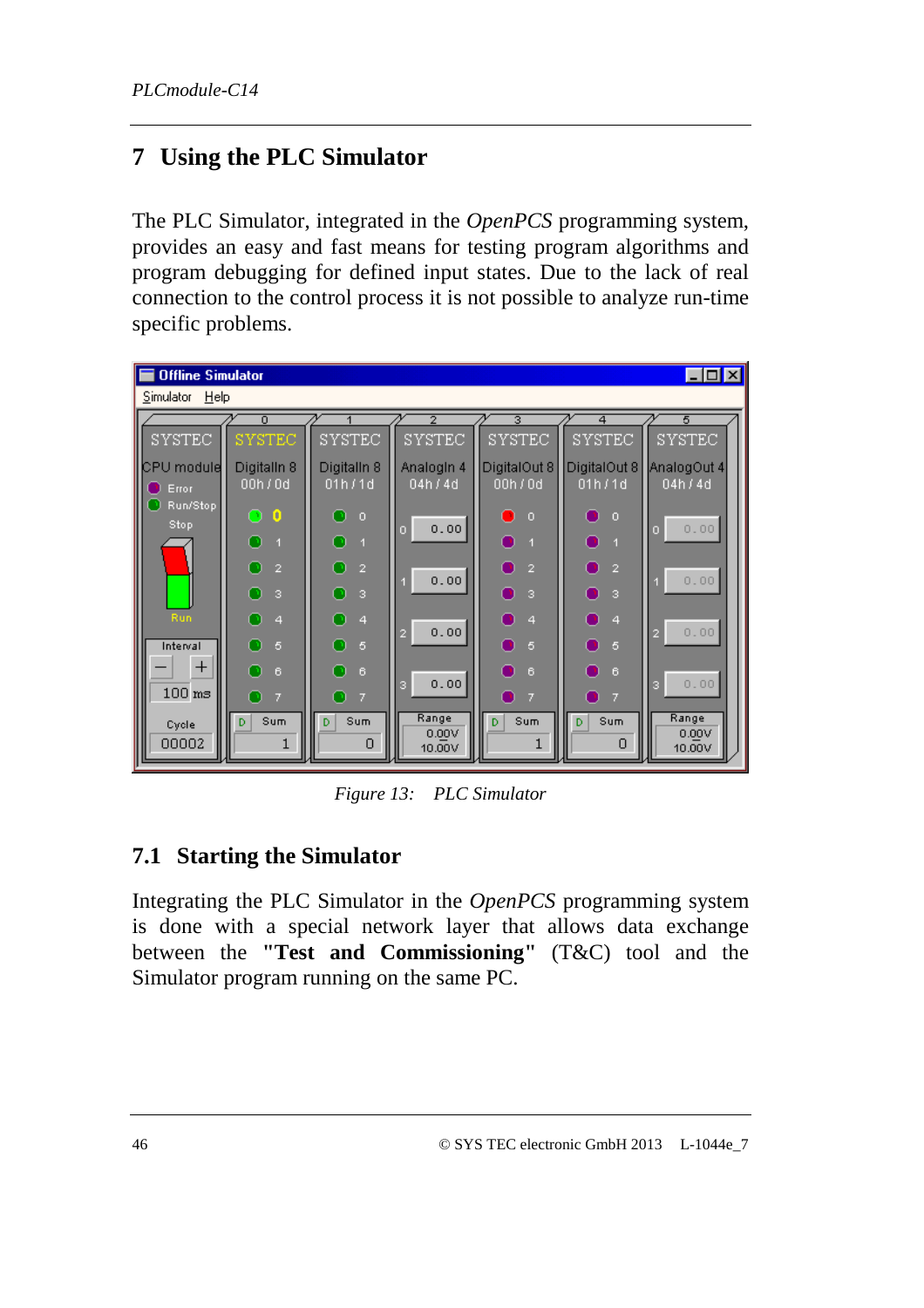The following steps are required to start the Simulator:

• **Step 1:** 

Start *OpenPCS*.

• **Step 2:** 

Right-click on the desired resource and select the context menu item **"Properties"**. This will open the **"Edit Resource Specifications"** dialog box. Select the applicable PLC as the hardware module, for example *"SYSTEC PLCmodule-C14 (phyPS-412-Z3)"*. Choose *"Simulation"* for the connection in the corresponding menu. Save and close by clicking on **"OK"**.

• **Step 3:** 

Now select  $\langle$ PLC  $\bullet$  Build All> to start a new compilation of the PLC program code.

• **Step 4:** 

Select <PLC  $\triangle$  Online> in the *OpenPCS* programming system. *OpenPCS* will now try to establish communication with the PLC device. If this is successful, the message box *"Connection to the PLC could be established successfully"* will appear indicating that the connection is established. The Simulator will now start automatically.

# **7.2 Using the Simulator**

The Simulator is operated with the help of your mouse and keyboard. The individual control elements can be accessed as listed below:

**Select input:** Selecting the desired input is done with the mouse by clicking on the applicable digital or analog input. Alternatively, the keyboard can be used. Select the desired module with the TAB key and then choose the individual input with the cursor keys " $\uparrow$ " and " $\downarrow$ ". The selected input is now clearly marked with a yellow color.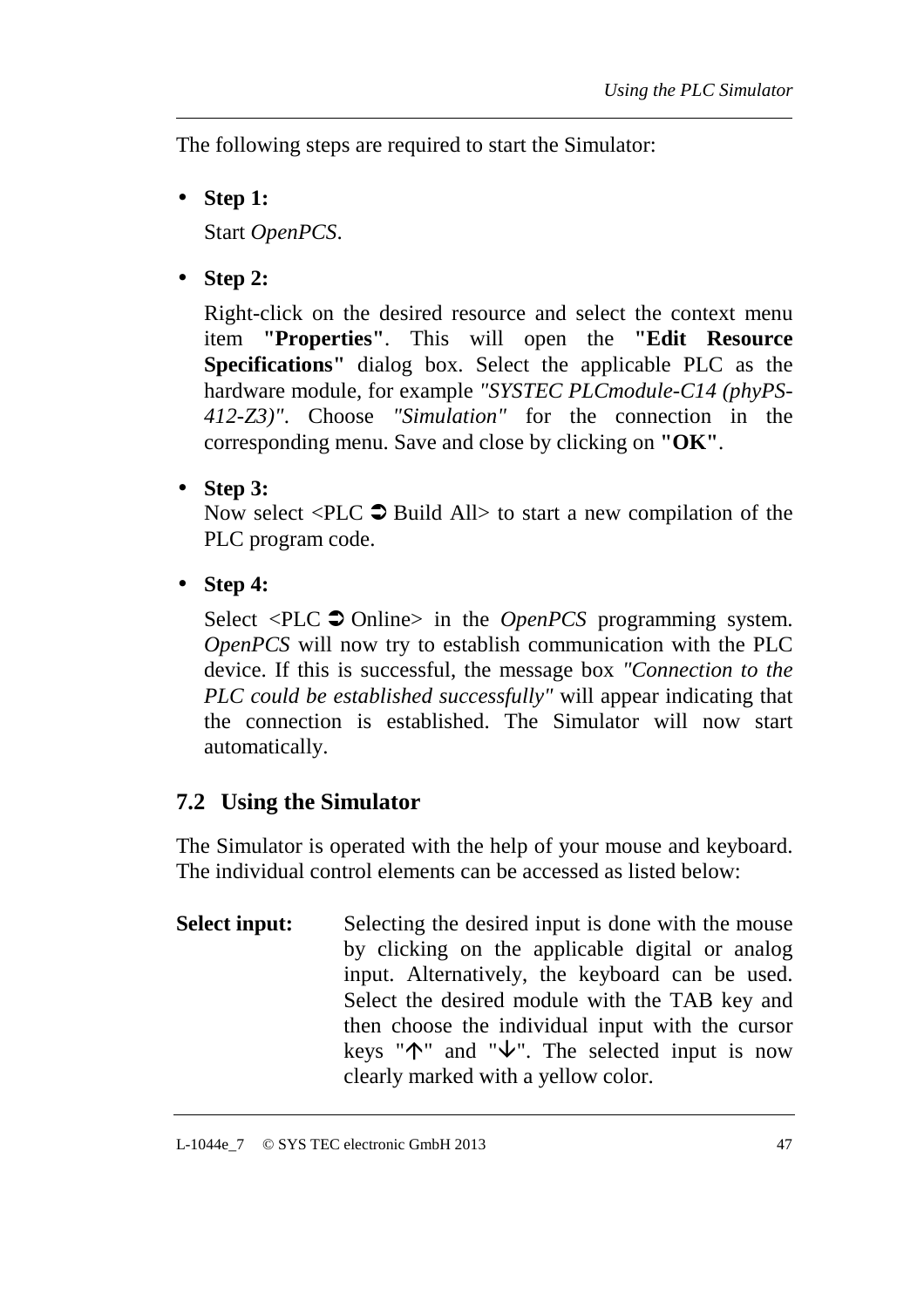- **Digital inputs:** The state of a digital input can be inverted by clicking on the corresponding input symbol or by pressing the space bar on your keyboard. The digital input is in active state with the logic value "1" if the corresponding symbol has a light color. A dark-colored symbol shows an input with the logic value "0".
- **Analog inputs:** The desired value can be entered in the selected input field with the keyboard number keys. Valid entries include numbers, comma, decimal point and sign  $([0-9]$ .,  $+$ -). Click on any location outside the input field to save and exit the configuration or use the ENTER key or the cursor keys " $\uparrow$ " and " $\downarrow$ ". The entered input value is now transferred into the process image.
- **Run/Stop Switch:** The Run/Stop switch is used to stop or resume program execution. The desired state can be selected by clicking on the corresponding side of the Run/Stop switch symbol (*see Figure 13*). As an alternative, the "S" (Stop) and "R" (Run) keys can be used.
- **Cycle Interval:** Program execution speed can be modified by changing the cycle interval. This allows for easier program analysis. The cycle interval can be altered by clicking on the applicable "+" and "-" buttons in the CPU module section (*see Figure 13*). The "+" (slower) and the "-" keys (faster) can also be used.
- **Display Mode:** The digital input value can be displayed in either decimal or hexadecimal notification. The button next to the "Sum" label (*see Figure 13*) shows the current display mode. The letter "D" indicates that decimal notification is used, while "H" shows hexadecimal values. The display mode is altered by clicking this button or by pressing the "X" key.

You also find a complete overview with additional details about using the Simulator in the online help.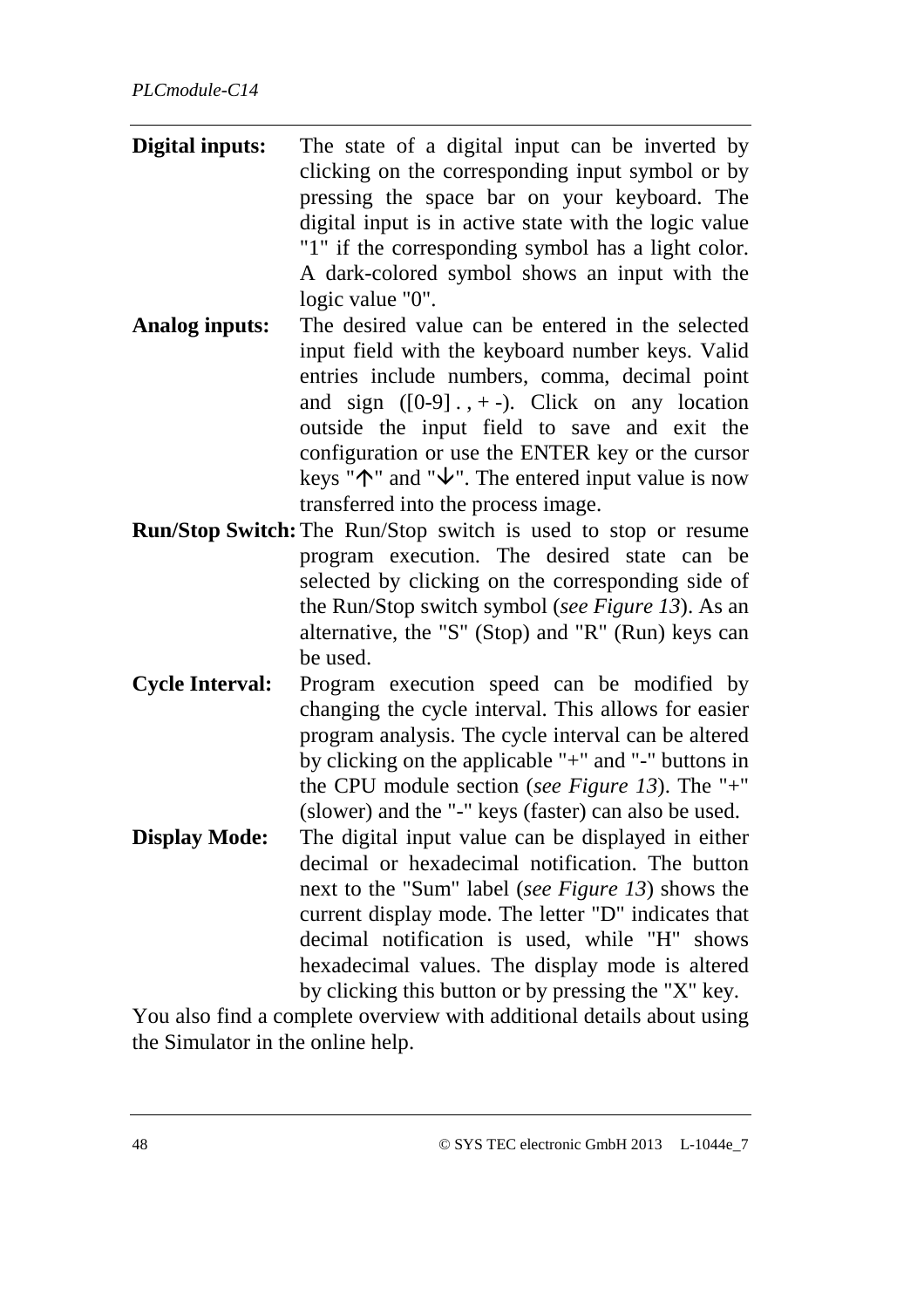# **7.3 Simulating Compact Control Units**

Programs written for a PLC module can also be tested with the Simulator prior to downloading to the PLC unit. The modular layout of the Simulator contains various input and output modules that correspond to the inputs and outputs available on the PLC module as shown in *Table 15*. Inputs and outputs displayed in the Simulator but not physically available on the PLC module have no function.

| <b>Input/Output on the</b> |           |                 | <b>Input/Output Module in the</b>     |
|----------------------------|-----------|-----------------|---------------------------------------|
| <b>PLC</b> module          |           |                 | <b>Simulator</b>                      |
| DI <sub>0</sub>            |           | DI <sub>7</sub> | digital input module 0                |
| D <sub>I8</sub>            | $\cdots$  | <b>DI15</b>     | digital input module 1                |
| DI16                       | $\ddotsc$ | $DI23^{(1)}$    | digital input module $2^{(1)}$        |
| AI0                        |           | AI3             | analog input module 3                 |
| C <sub>0</sub>             | $\ddotsc$ | $C2^{(1)}$      | counter channel 6 (counter $1)^{(1)}$ |
| DO <sub>0</sub>            |           | DO <sub>7</sub> | digital output module 0               |
| DO <sub>8</sub>            |           | DO15            | digital output module 1               |
| P <sub>0</sub>             | $\ddotsc$ | $P1^{(1)}$      | not supported                         |
| A()                        |           | AO1             | analog output module 3                |

*Table 15: Simulator Addresses for PLC modules ((1) see description)* 

In the Simulator default configuration not all available inputs and outputs of the PLC module are displayed. Due to space considerations, only the most commonly used modules are shown. For example, all inputs higher than DI16, as well as the counter channel are not displayed in the Simulator. All hidden modules are marked with in *Table 15*. Alternatively, the Simulator can display all I/O components available on the PLC module. The width of the Simulator window will increase by adding three new modules. In order to activate these additional I/O modules follow the steps below:

Select <Simulator  $\bullet$  Show all modules>. The Simulator window will reappear with all available modules displayed in the new window.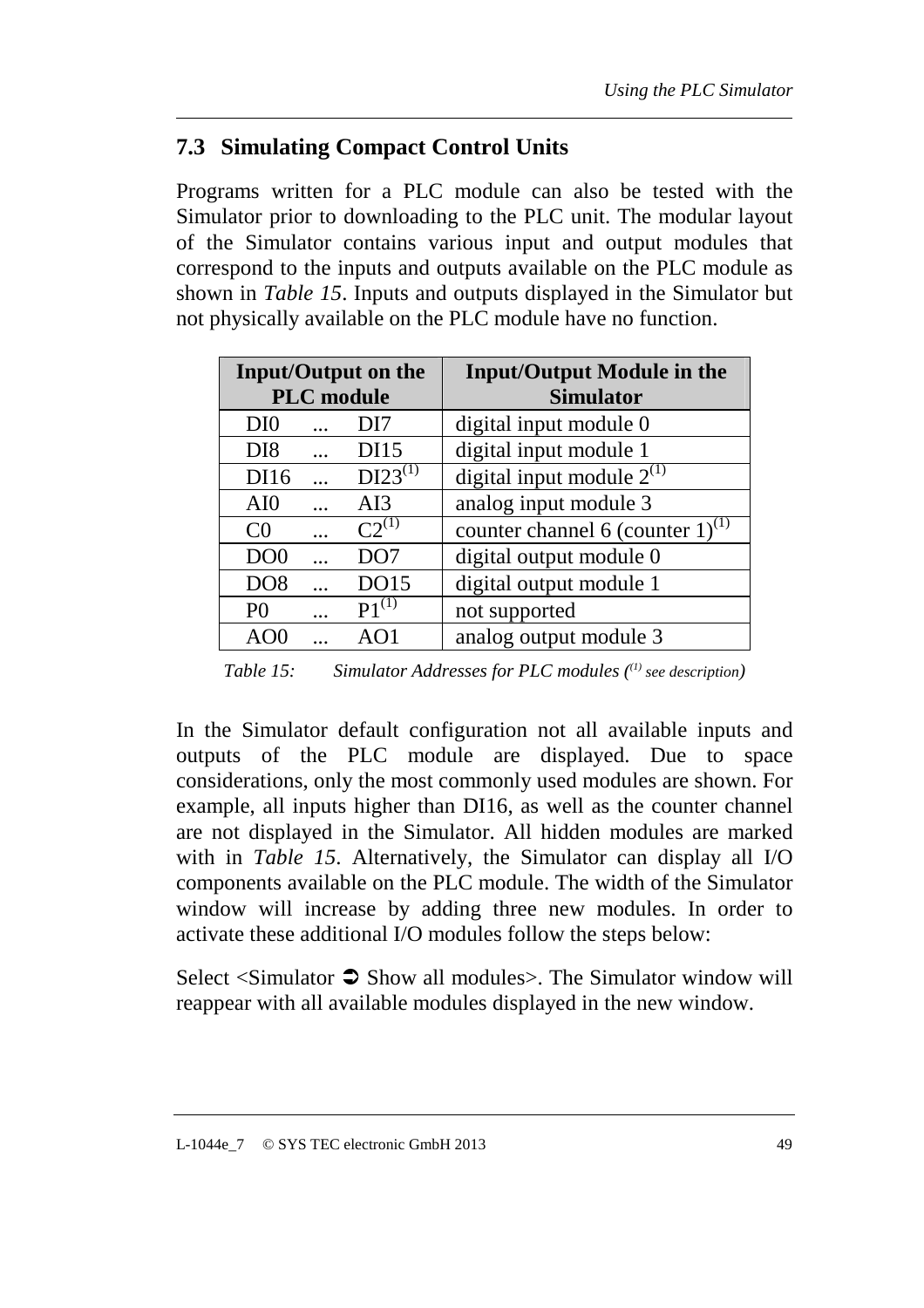# **8 Initial Configuration using the Configuration Command Shell**

The Configuration Command Shell (herein after called config shell) of the PLCmodule-C14 provides a set of commands to read and write device configurations such as TCP/IP address settings and CAN interface configurations.

| 四 Tera Term - COM4 VT                                                                                                                                                                                                                                                                                                                                                                                                                                                                                                                                                                                                                             |  |
|---------------------------------------------------------------------------------------------------------------------------------------------------------------------------------------------------------------------------------------------------------------------------------------------------------------------------------------------------------------------------------------------------------------------------------------------------------------------------------------------------------------------------------------------------------------------------------------------------------------------------------------------------|--|
| File Edit Setup Control Window<br>Help                                                                                                                                                                                                                                                                                                                                                                                                                                                                                                                                                                                                            |  |
| Configuration Command Shell -----                                                                                                                                                                                                                                                                                                                                                                                                                                                                                                                                                                                                                 |  |
| State: The configuration loaded from EEPROM is valid                                                                                                                                                                                                                                                                                                                                                                                                                                                                                                                                                                                              |  |
| type 'help' to get a overview of all available commands<br>type ' <command/> ?' to get a more detailed help for a command                                                                                                                                                                                                                                                                                                                                                                                                                                                                                                                         |  |
| > help<br>IGET_DEV_INFO      : Display static information about this device<br>GET_DEV_CONFIG : Display the current device configuration<br>IGET_RTC<br>: Get system time and date from on-board RTC<br> SET_RTC<br>: Set system time and date for on-board RTC<br>DEL_PLC_PROG<br>: Delete PLC program in Flash Memory<br>: Delete NVDATA in EEPROM<br>IDEL_NVDATA<br>IGET_LAST_ERROR : Display information about the last system error<br>IEXIT<br>: Exit this shell and save configuration.<br><b>IHELP</b><br>: Display this help screen<br>Kcommand> ?<br>: Display a more detailed help for a command<br>IESC.<br>: Repeat the last command |  |

*Figure 14: Built-in Configuration Command Shell* 

To access the config shell connect the PLC to the PC via ASC0 using the adapter cable delivered with the module. Open a connection using a terminal program such as Hyperterminal coming with Windows operating systems.

The configuration parameters have to be set to 9600bps, 8N1, no flow control.

Set switch 8 on the DIP-Switch block to ON and reset the device to enter the configuration mode. The config shell status message should come up on your terminal window.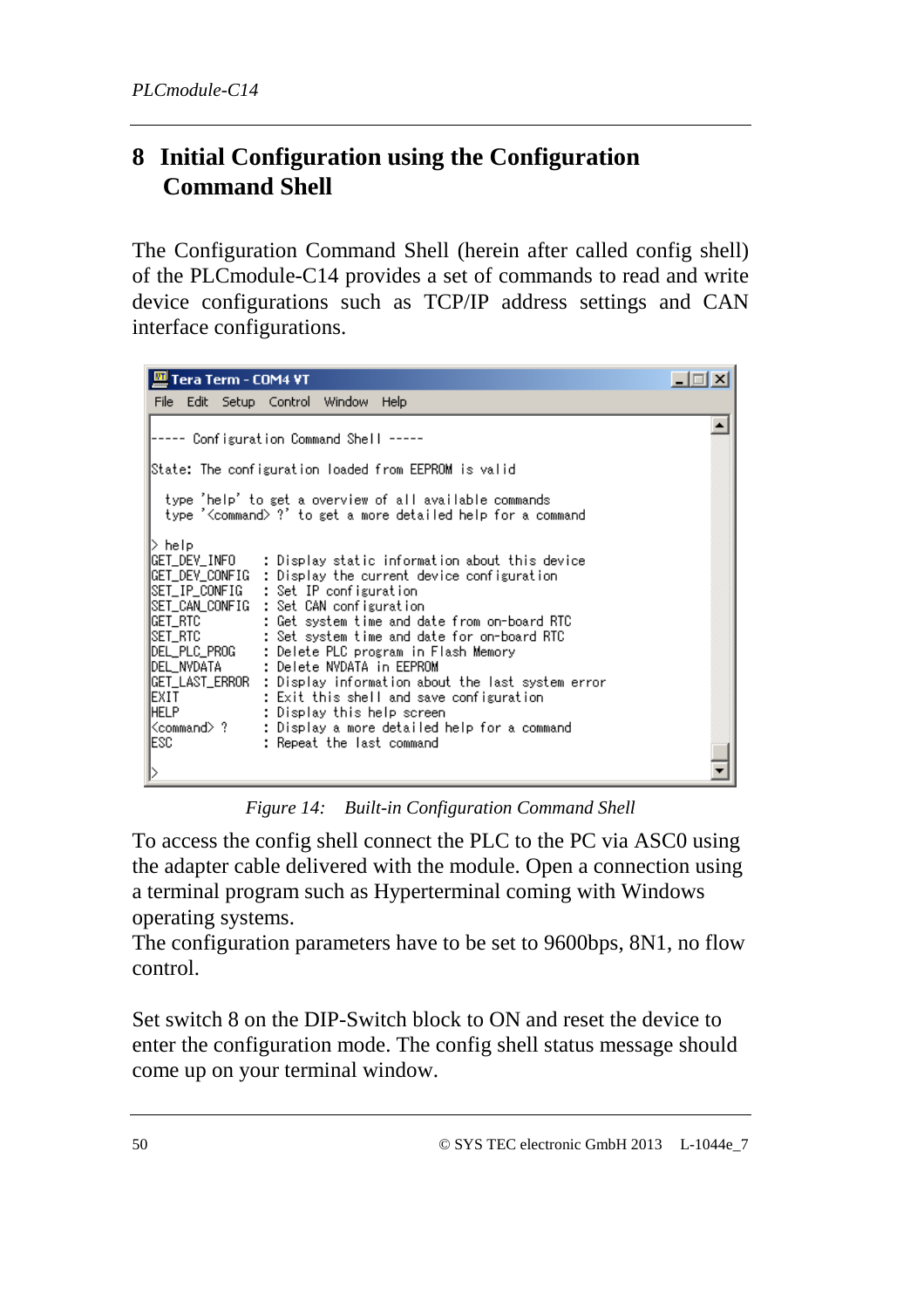All inputs are case insensitive. The HELP command gives you an overview about all command available. To get help for a specific command just enter HELP followed by the command name, or type the command followed by an "?". Press Escape to repeat the last command. When you have finished leave the config shell by typing "exit". The configuration is stored in non-volatile memory and the PLC starts. Do not forget to put switch 8 into its original position (OFF).

### **8.1 Command description**

The following section describes the commands available on config shell for PLCmodule-C14.

### **8.1.1 GET\_DEV\_INFO**

Display static information about this device such as serial number (Device-ID) and firmware version. This command has no parameters.

```
Example:
```

```
> GET_DEV_INFO 
Device Information: 
Type: SYSTEC PLCmodule-C14 (phyPS-412-Z5) 
DeviceID: 1004005 
Hardware: 1.00 
 CPU Board: 4112.00 (#0BH) 
 IO Board: 4103.01 (#F6H) 
Firmware: 3.01 
Virtual Machine: 4.02 - 2 (#42)<br>OEM-ID: 163OEM-ID:
Serial number: 12345678 
ETH0 MacAddr: AA-BB-CC-DD-EE-FF
```
### **8.1.2 GET\_DEV\_CONFIG**

Displays the current device configuration. This command has no parameters. The output also specifies whether the parameter can be configured via config shell (rw – read write) or not (ro – read only).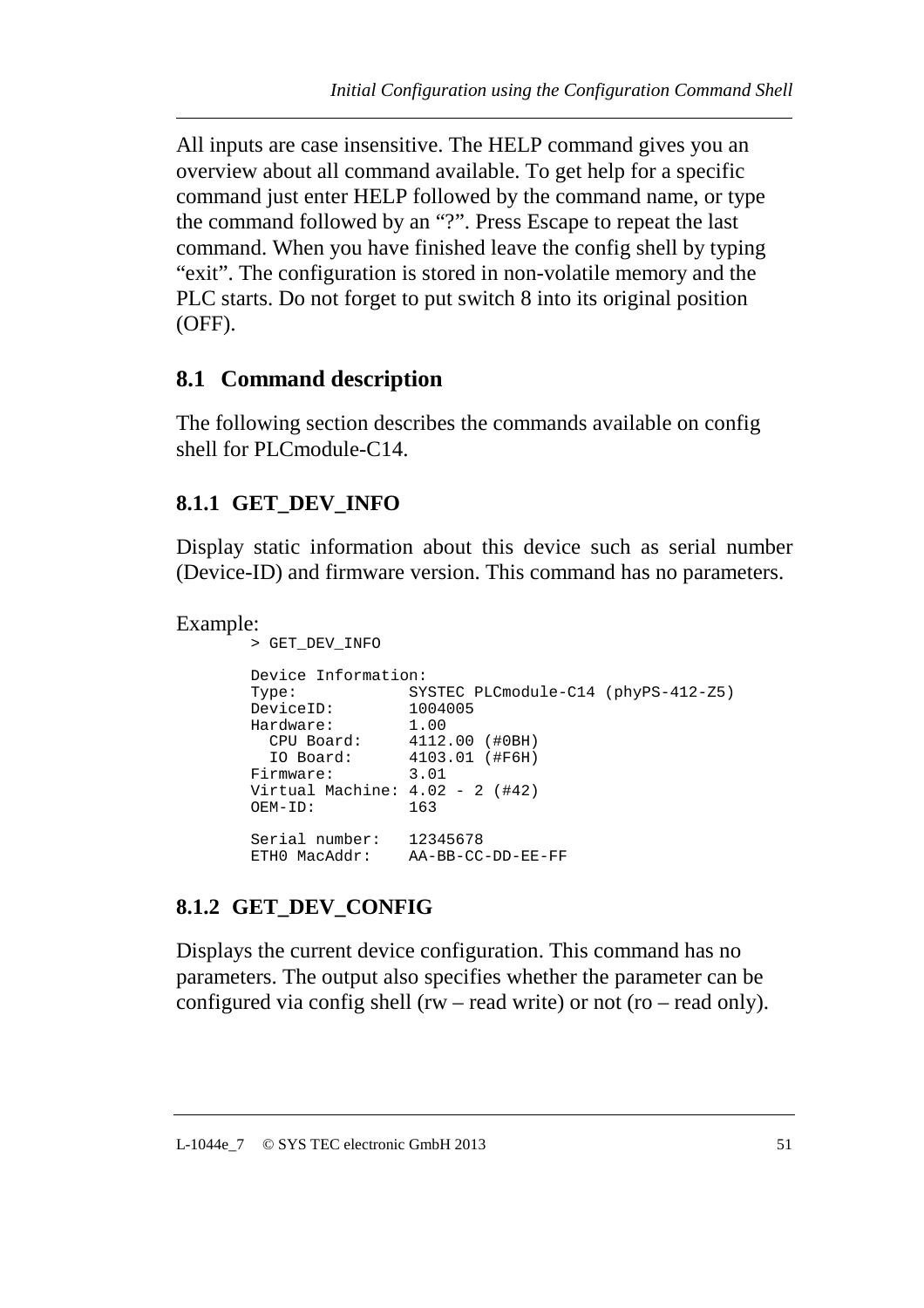#### Example:

```
> GET_DEV_CONFIG 
Device Configuration: 
(ro) ETH0 Enabled: on 
(ro) ETH0 MacAddr: AA-BB-CC-DD-EE-FF 
(rw) ETH0 IpAddr: 192.168.010.130 
(rw) ETH0 SubnetMask: 255.255.255.000 
(rw) ETH0 DefGateway: 192.168.010.001 
(ro) CAN0 Enabled: on 
(ro) CAN0 NodeID: 32 (0x20) 
(ro) CAN0 Baudrate: 125 
(ro) CAN0 MasterMode: on 
(ro) CAN1 Enabled: off 
(rw) CAN1 NodeID: 48 (0x30) 
(rw) CAN1 Baudrate: 125 
(rw) CAN1 MasterMode: on
```
### **8.1.3 SET\_IP\_CONFIG**

The SET\_IP\_CONFIG command is used to set the communication parameters for Ethernet interface.

| <b>Parameters</b> |                  | <b>Description</b>                   |
|-------------------|------------------|--------------------------------------|
| <b>IfNum</b>      | Mandatory        | Interface number (always 0 on        |
|                   |                  | $PLComodule-C14$                     |
| IpAddr            | <b>Mandatory</b> | IP address (i.e. 192.168.10.130)     |
| NetMask           | Mandatory        | Netmask (i.e. 255.255.255.0)         |
| Gateway           | Optional         | <b>IP</b> address of default gateway |

Example:

SET\_IP\_CONFIG 0 192.168.10.130 255.255.255.0 192.168.10.200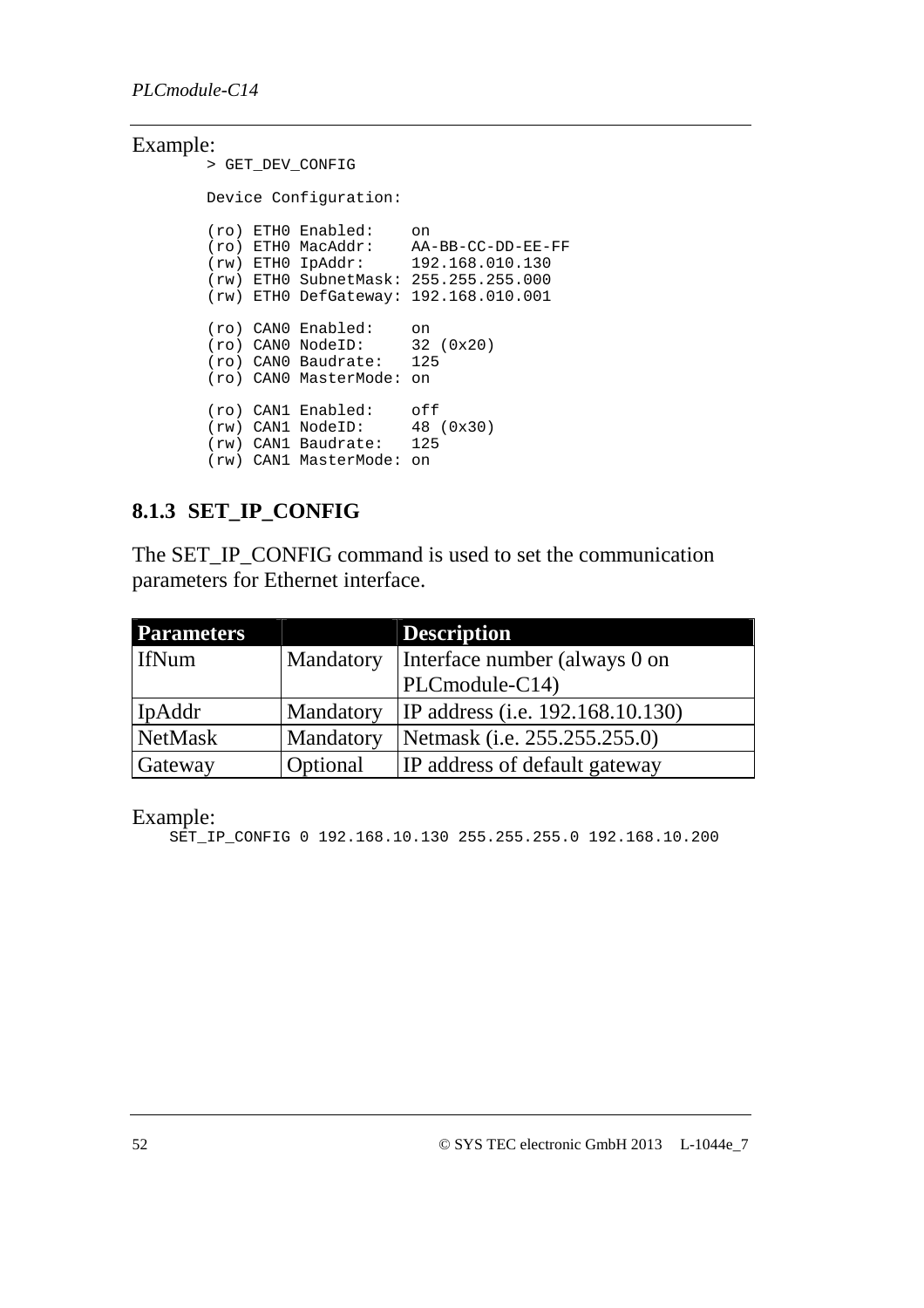# **8.1.4 SET\_CAN\_CONFIG**

The SET\_CAN\_CONFIG command is used to set the communication parameters of the CAN1-interface.

| <b>Parameters</b> |           | <b>Description</b>                |
|-------------------|-----------|-----------------------------------|
| <b>IfNum</b>      | Mandatory | Interface number (always 1 on     |
|                   |           | PLCmodule-C14, CAN0 is configured |
|                   |           | via the DIP-switches and HEX-     |
|                   |           | encoding switches)                |
| <b>NodeID</b>     | Mandatory | Node-ID (i.e. $0x21$ )            |
| <b>Bitrate</b>    | Mandatory | CAN-bus bitrate (i.e. 500)        |
| MstMode           | Optional  | Master mode (on/off)              |

Example:

SET\_CAN\_CONFIG 1 0x20 500 off

### **8.1.5 DEL\_CAN\_CONFIG**

The SET\_CAN\_CONFIG command is used to erase the communication parameters of the CAN1-interface.

| <b>Parameters</b> | <b>Description</b>                        |
|-------------------|-------------------------------------------|
| <b>IfNum</b>      | Mandatory   Interface number (always 1 on |
|                   | PLCmodule-C14, CAN0 is configured         |
|                   | via the DIP-switches and HEX-             |
|                   | encoding switches)                        |

Example:

DEL\_CAN\_CONFIG 1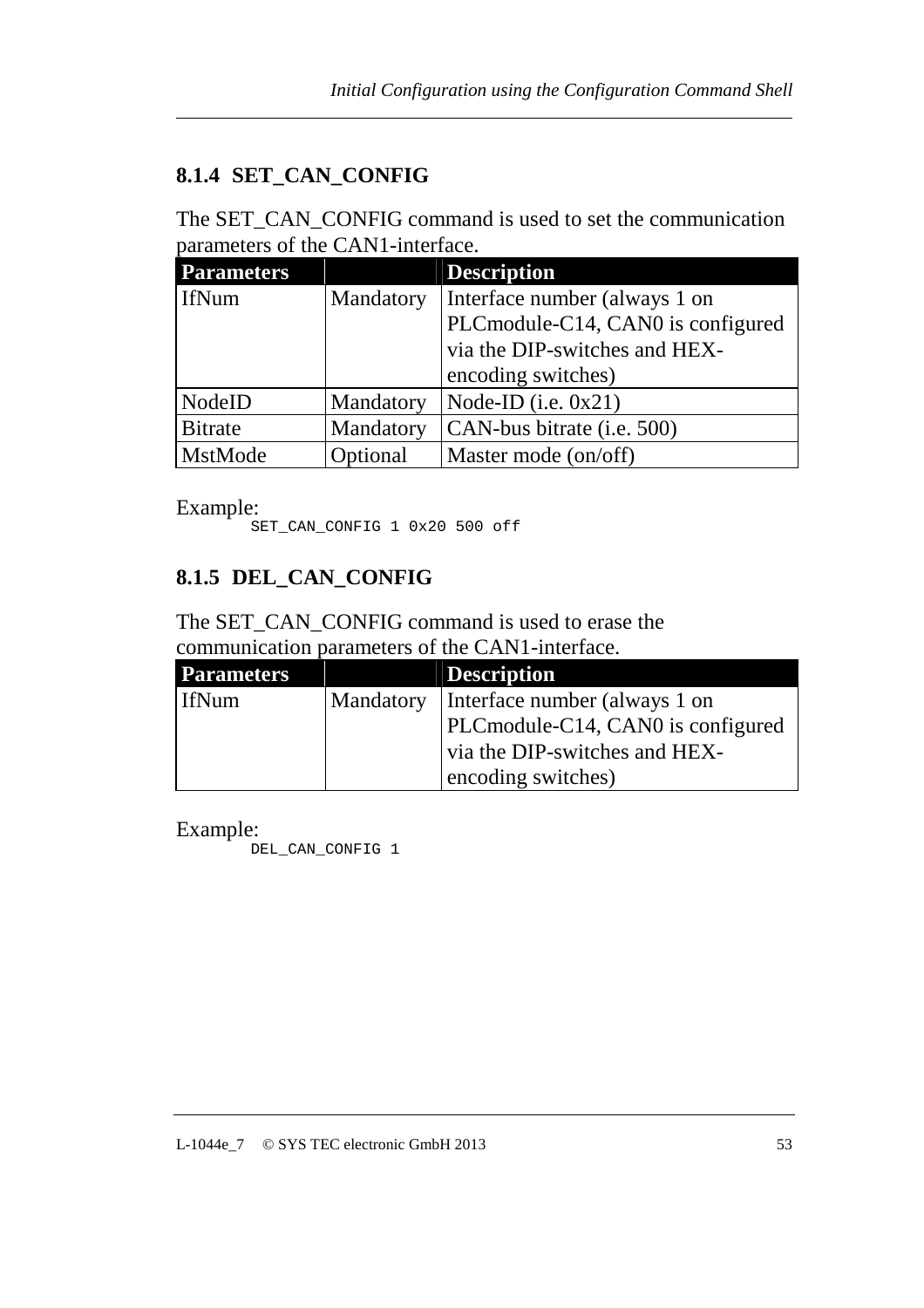### **8.1.6 GET\_RTC**

Shows the system time and date from the on-board RTC unit. This command has no parameters.

```
Example:
```
> GET\_RTC Valid: yes Time: 08:54:50 Date: 2004/08/20

### **8.1.7 SET\_RTC**

SET\_RTC enables you to set the system time and date for the onboard RTC. The RTC on PLCmodule-C14 is battary backed. The time format is based on 24h. Please refer to the SYS TEC PLC extension Manual (l-1054) for more information on how to accessing the RTC from within the PLC program.

| <b>Parameters</b> |           |            | <b>Description</b>       |
|-------------------|-----------|------------|--------------------------|
| hh:mm:ss          | Mandatory |            | $\vert$ hh: hour $(024)$ |
|                   |           |            | mm: minutes $(0.59)$     |
|                   |           |            | ss: seconds $(0.59)$     |
| yyyy/mm/dd        | optional  | yyyy: year |                          |
|                   |           |            | Mm: month                |
|                   |           | dd:        | day                      |

Example:

SET\_RTC 10:15:12 2004/08/20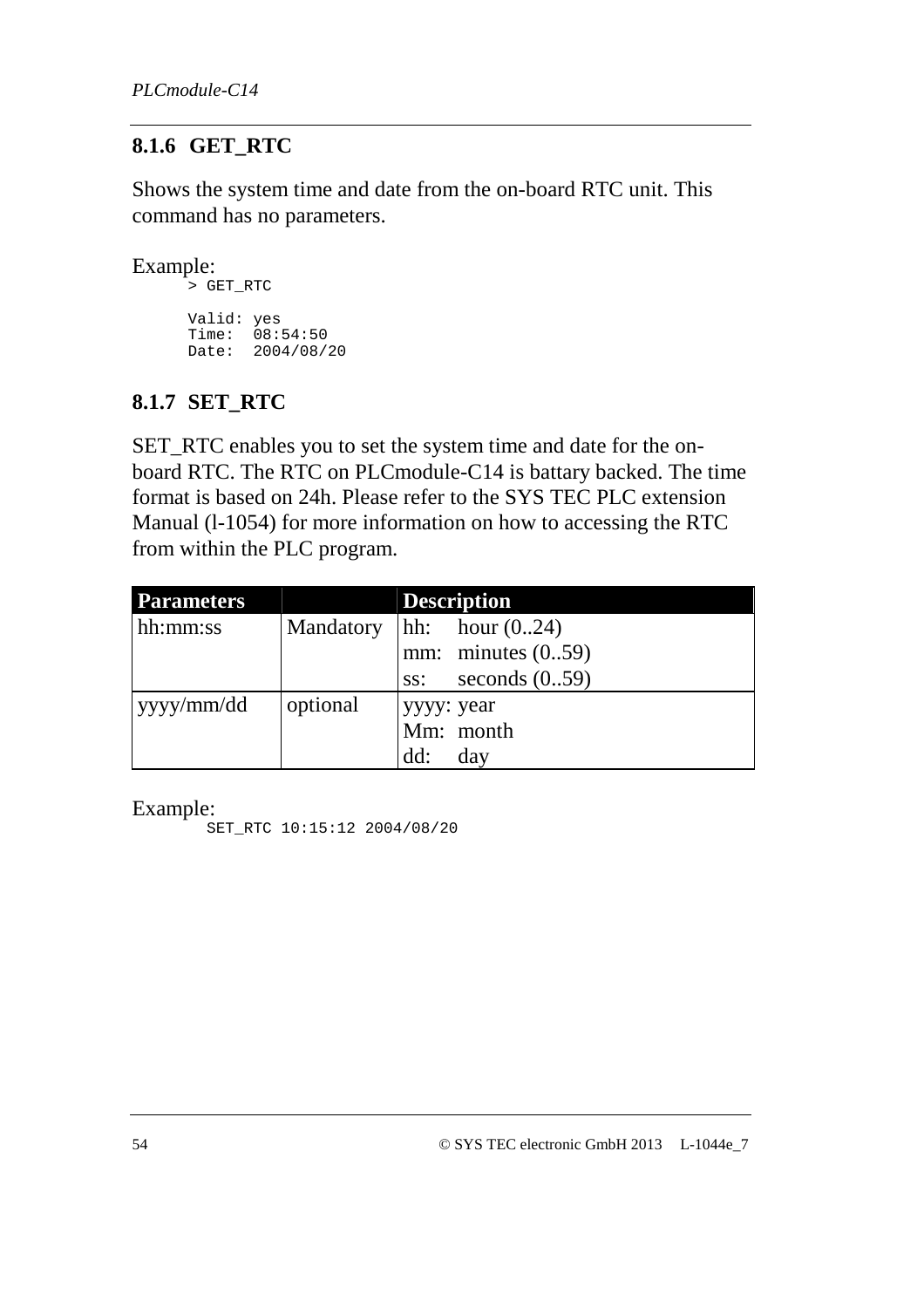#### **8.1.8 DEL\_PLC\_PROG**

The DEL\_PLC\_PROG command enables you to delete the PLC programs stored on the PLC. This gives you the chance to access the PLC, even when your PLC programs have a race condition or are trapped in an endless loop.

This command has no parameters. Before the PLC program archive gets deleted the config shell asks for confirmation.

#### Example:

```
> DEL_PLC_PROG 
Do you really want to delete the PLC program archive (y/n)? y
Ok
```
### **8.1.9 DEL\_NVDATA**

The DEL\_NVDATA command deletes all data(variables) stored in non-volatile memory.

This command has no parameters. Before the PLC program archive gets deleted the config shell asks for confirmation.

```
Example:
```

```
> DEL_NVDATA 
Do you really want to delete the NVDATA archive (y/n)? y
Ok
```
### **8.1.10 GET\_LAST\_ERROR**

Displays detailed information about the last system error occurred.

```
Example:
```

```
> get_last_error 
ErrorCode = 0 
ErrorText = Controler working normal 
Ok
```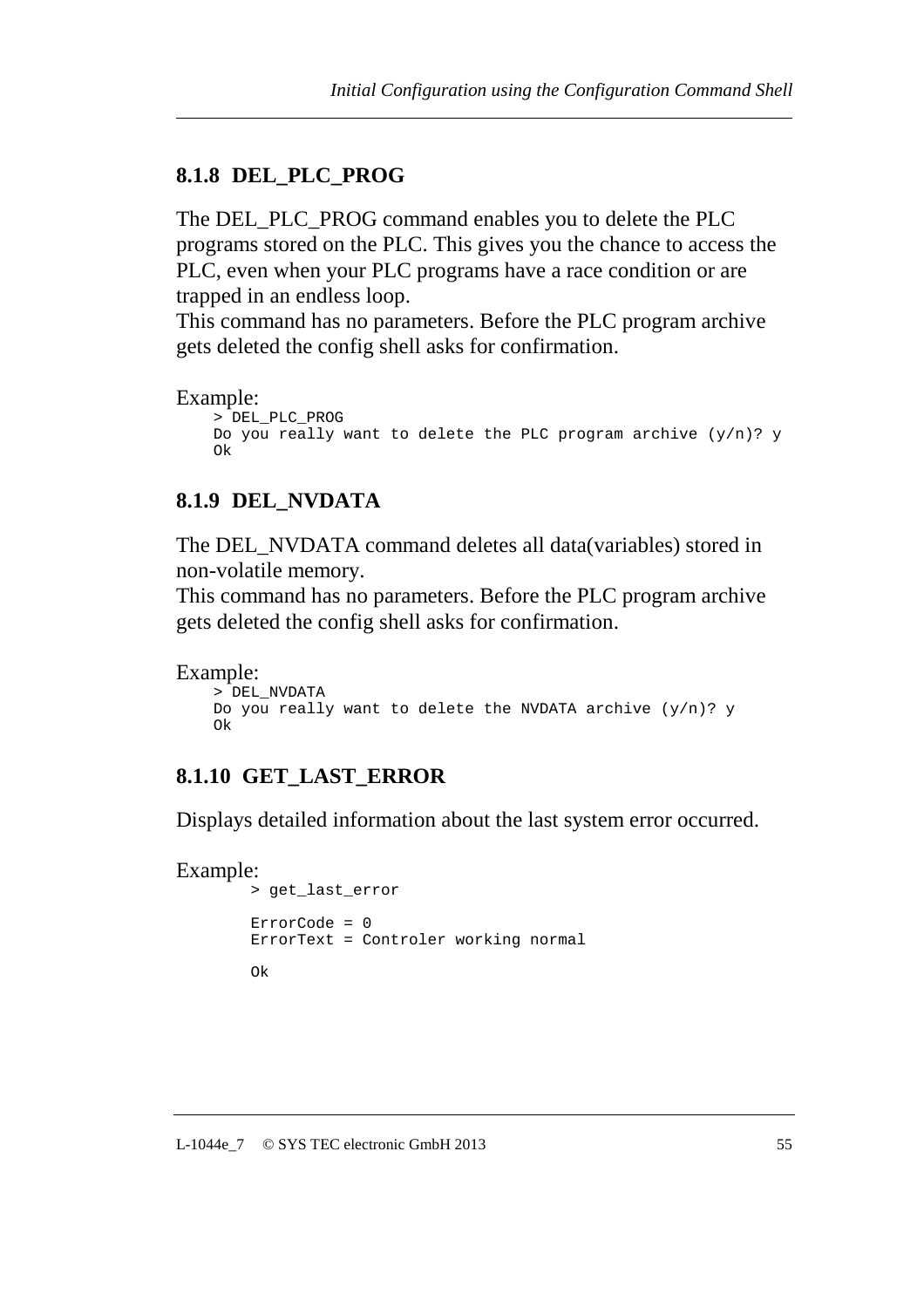### **8.1.11 SET\_PWF\_MODE**

By mean of the SET\_PWF\_MODE command the modules behaviour on powerfail events can be defined.

| <b>Parameters</b> | <b>Description</b>                      |
|-------------------|-----------------------------------------|
| ON                | Default-setting, powerfail guarding is  |
|                   | activated. The device is reset on       |
|                   | powerfail event.                        |
| <b>MONITOR</b>    | Powerfail-events are recognized by the  |
|                   | firmware without resetting the device.  |
|                   | However, an error message (message)     |
|                   | box) is sent to the programming system  |
|                   | when a powerfail-event has occured.     |
| )FF               | Powerfail-guarding is inactive, the     |
|                   | device does not react to any power-fail |
|                   | events.                                 |

Example:

SET\_PWF\_MODE MONITOR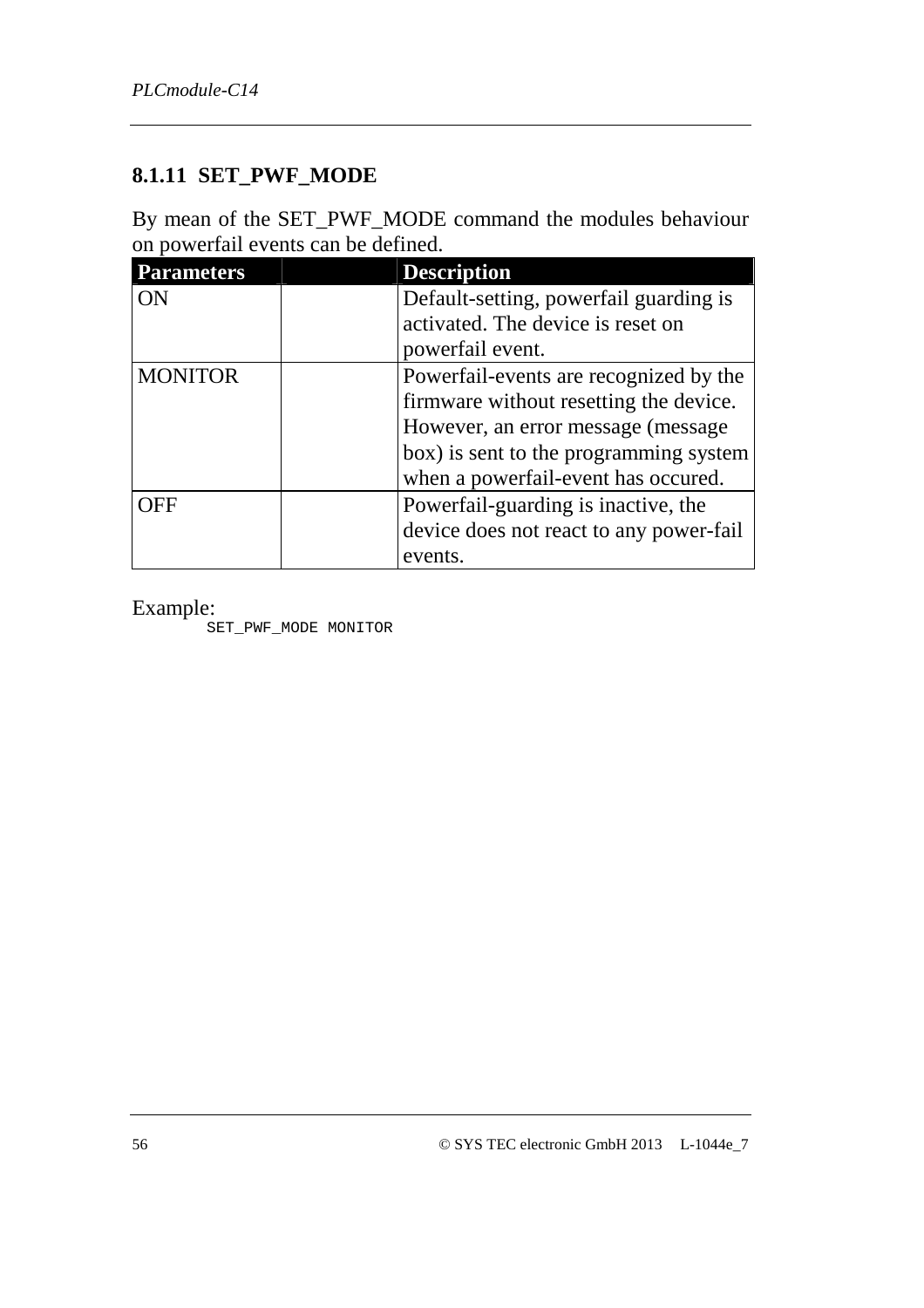## **8.1.12 SET\_WDG\_MODE**

By mean of the SET\_WDG\_MODE command the modules behaviour on Watchdog-events can be defined.

| <b>Parameters</b> | <b>Description</b>                    |
|-------------------|---------------------------------------|
| ON                | Default-setting, Watchdog guarding is |
|                   | activated. The device is reset on     |
|                   | Watchdog-event.                       |
| <b>MONITOR</b>    | Watchdog-events are recognized by     |
|                   | the firmware without resetting the    |
|                   | device. However, an error message     |
|                   | (message box) is sent to the          |
|                   | programming system when a             |
|                   | Watchdog-event has occured.           |
| )FF               | Watchdog-guarding is inactive, the    |
|                   | device does not react to any          |
|                   | Watchdog-events.                      |

Example:

SET\_WDG\_MODE MONITOR

# **8.1.13 EXIT**

Exit the config shell, save configuration and restart the PLC.

# **8.1.14 HELP**

Display command list and short description (see picture above).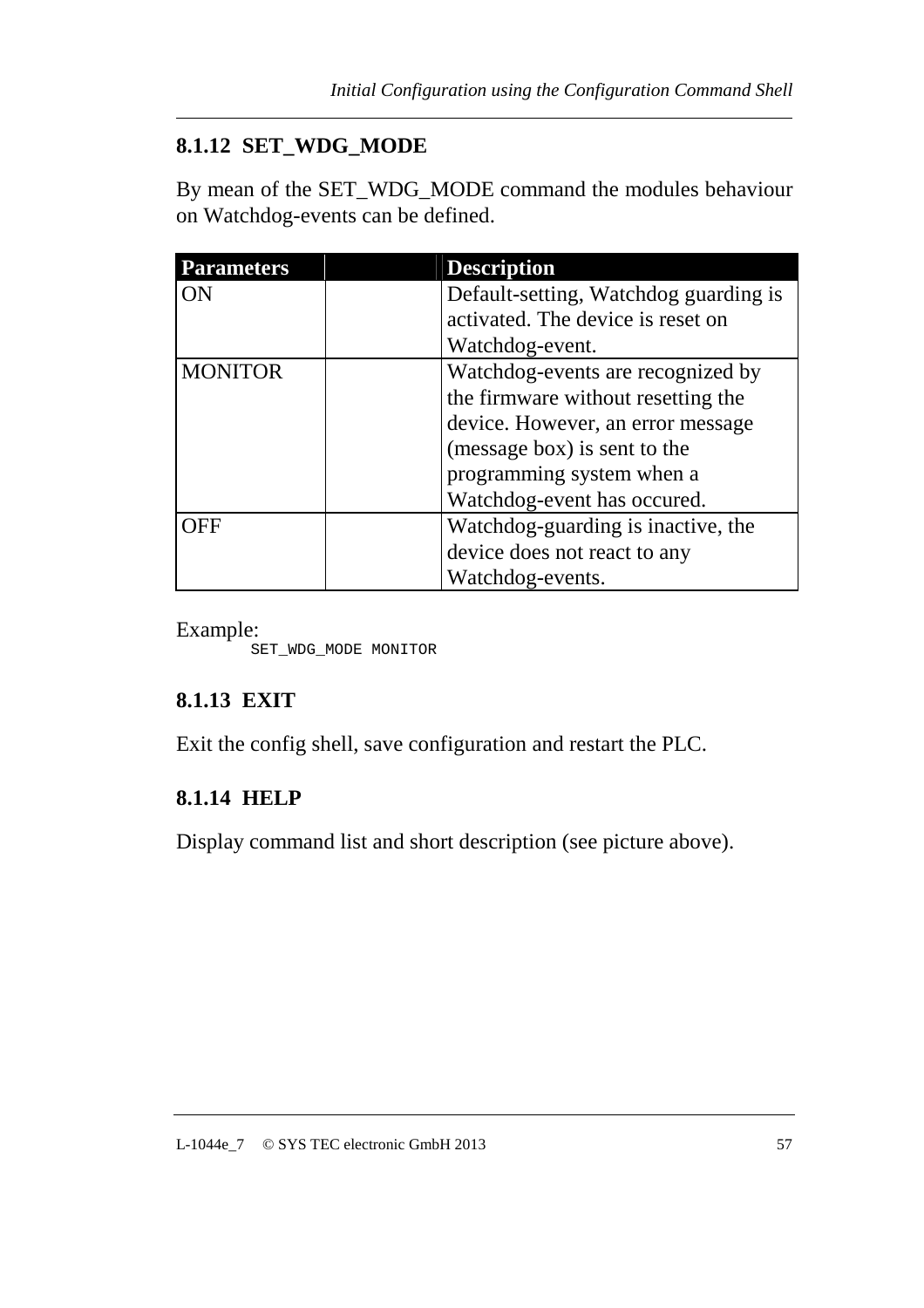# **9 Device pinout**



*Figure 15: Device pinout overview* 

| <b>Interface</b> | <b>Pin Description</b> | Pin#   | Label |
|------------------|------------------------|--------|-------|
| power supply CPU | $VCPU, +24VDC$         | X1.1   | $L+$  |
|                  | Ground GND_VCPU        | X1.2   | 0G    |
| power supply for | $VIO, +24VDC$          | X401.1 | $L+$  |
| <b>IOs</b>       | Ground GND_VIO         | X401.2 | 7G    |
| ASC0, RS-232     | TxD, RS232 level       | X101.2 |       |
| interface        | <b>GND</b>             | X101.3 |       |
|                  | RxD, RS232 level       | X101.4 |       |
| ASC1, RS-232     | RxD, RS232 level       | X101.6 |       |
| interface        | TxD, RS232 level       | X101.1 |       |
|                  | <b>GND</b>             | X101.5 |       |
| ASC2, RS-232     | DSR, RS232 level       | X102.1 |       |
| interface with   | CTS, RS232 level       | X102.2 |       |
| modem control    | DCD, RS232 level       | X102.3 |       |
| lines            | RxD, RS232 level       | X102.4 |       |
|                  | <b>GND</b>             | X102.5 |       |
|                  | TxD, RS232 level       | X102.6 |       |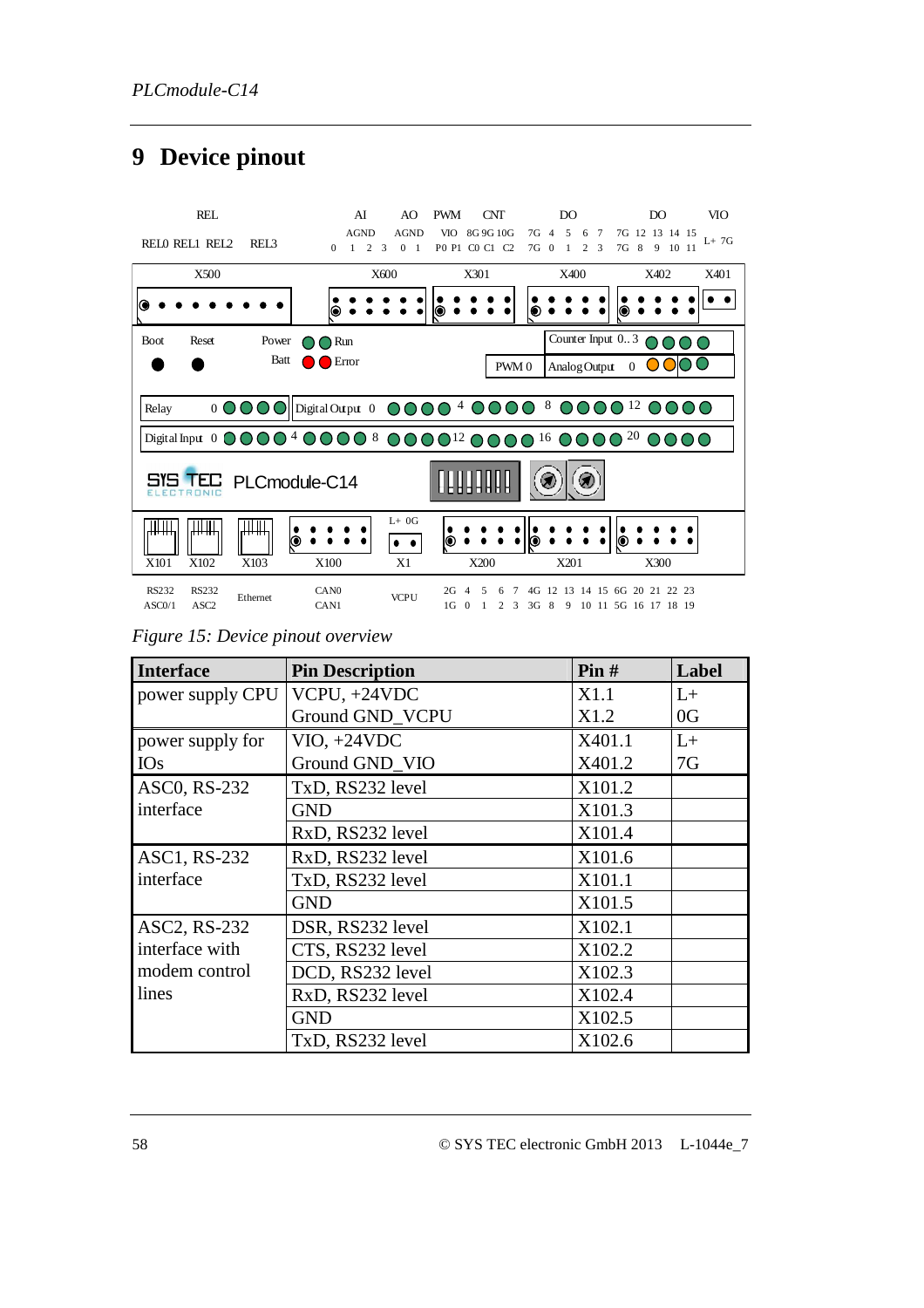| <b>CAN-bus interface Reserved</b> |                        | X100.5A |                |
|-----------------------------------|------------------------|---------|----------------|
| CAN <sub>0</sub>                  | CAN_H                  | X100.4A |                |
|                                   | Reserved               | X100.3A |                |
|                                   | CAN L                  | X100.2A |                |
|                                   | CAN_GND                | X100.1A |                |
| CAN-bus interface                 | Reserved               | X100.5B |                |
| CAN <sub>1</sub>                  | CAN H                  | X100.4B |                |
|                                   | Reserved               | X100.3B |                |
|                                   | CAN L                  | X100.2B |                |
|                                   | CAN GND                | X100.1B |                |
| <b>Ethernet Interface</b>         | $TxD+$                 | X103.1  |                |
|                                   | TxD-                   | X103.2  |                |
|                                   | $RxD+$                 | X103.3  |                |
|                                   | RxD-                   | X103.6  |                |
| Digital Inputs                    | Common ground DI0DI3   | X200.1A | 1 <sub>G</sub> |
| DI0.7                             | DI <sub>0</sub>        | X200.2A | $\overline{0}$ |
|                                   | DI1                    | X200.3A | $\mathbf{1}$   |
|                                   | DI2                    | X200.4A | $\overline{2}$ |
|                                   | DI3                    | X200.5A | $\overline{3}$ |
|                                   | Common ground DI4DI7   | X200.1B | 2G             |
|                                   | DI <sub>4</sub>        | X200.2B | $\overline{4}$ |
|                                   | DI <sub>5</sub>        | X200.3B | 5              |
|                                   | DI <sub>6</sub>        | X200.4B | 6              |
|                                   | DI7                    | X200.5B | $\overline{7}$ |
| Digital Inputs                    | Common ground DI8DI11  | X201.1A | 3 <sub>G</sub> |
| DI8.15                            | DI <sub>8</sub>        | X201.2A | 8              |
|                                   | DI <sub>9</sub>        | X201.3A | 9              |
|                                   | DI10                   | X201.4A | 10             |
|                                   | <b>DI11</b>            | X201.5A | 11             |
|                                   | Common ground DI12DI15 | X201.1B | 4G             |
|                                   | DI12                   | X201.2B | 12             |
|                                   | DI13                   | X201.3B | 13             |
|                                   | DI14                   | X201.4B | 14             |
|                                   | DI15                   | X201.5B | 15             |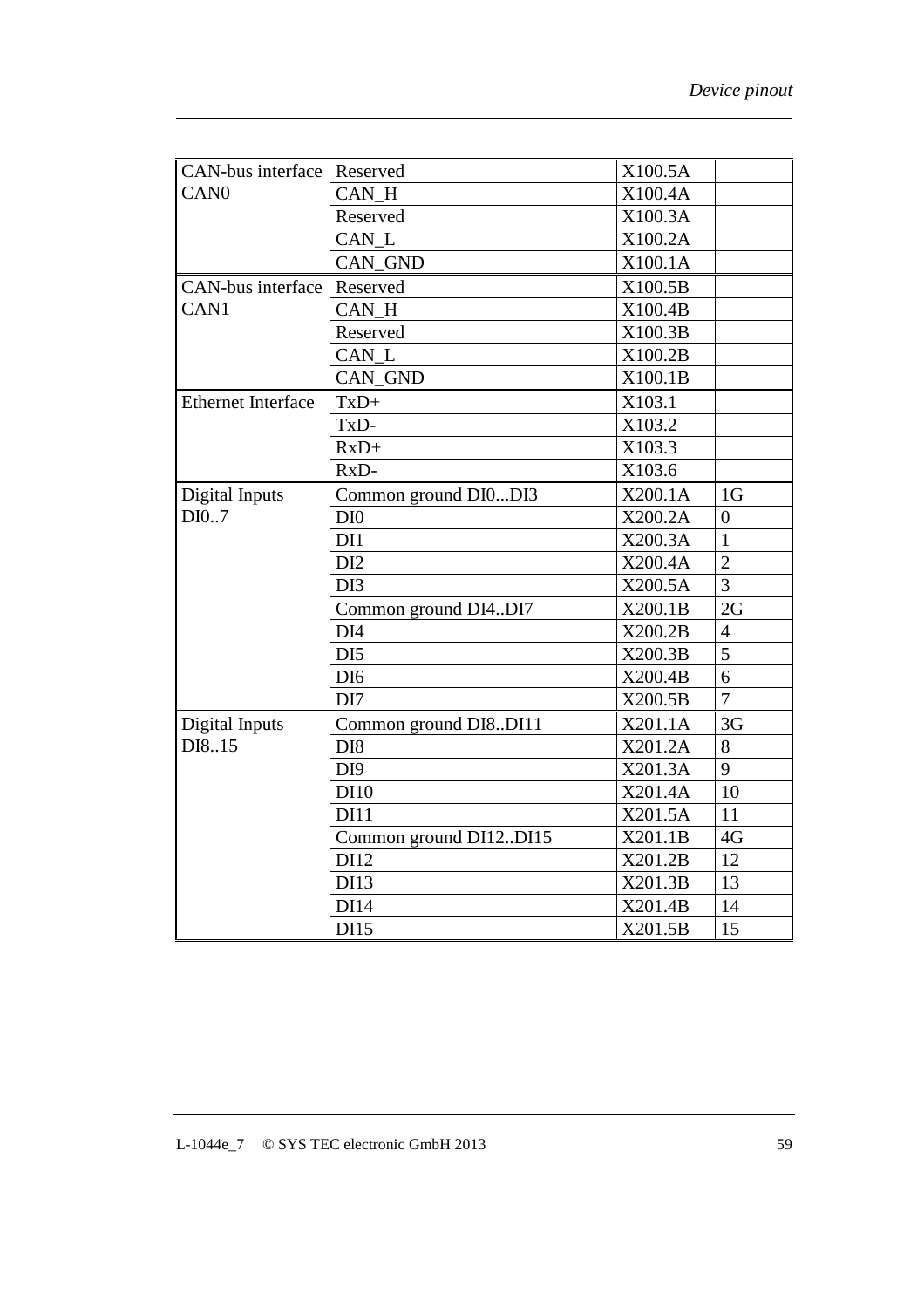| Digital Inputs         | Common ground DI16DI19 | X300.1A        | 5G             |
|------------------------|------------------------|----------------|----------------|
| DI1623                 | DI16                   | X300.2A        | 16             |
|                        | <b>DI17</b>            | X300.3A        | 17             |
|                        | <b>DI18</b>            | X300.4A        | 18             |
|                        | DI19                   | X300.5A        | 19             |
|                        | Common ground DI20DI23 | X300.1B        | 6G             |
|                        | DI20                   | X300.2B        | 20             |
|                        | DI21                   | X300.3B        | 21             |
|                        | DI22                   | X300.4B        | 22             |
|                        | DI23                   | X300.5B        | 23             |
| <b>Counter Inputs</b>  | C <sub>0</sub>         | X301.3A        | 24             |
| C <sub>02</sub>        | Ground C0              | X301.3B        | 8G             |
|                        | C <sub>1</sub>         | $X301.4^\circ$ | 25             |
|                        | Ground C1              | X301.4B        | 9G             |
|                        | C <sub>2</sub>         | $X301.5^\circ$ | 26             |
|                        | Ground C <sub>2</sub>  | X301.5B        | 10G            |
| <b>Digital Outputs</b> | Common ground GND_VIO  | X400.1A        | 7G             |
| DO0.7                  | DO <sub>0</sub>        | X400.2A        | $\overline{0}$ |
|                        | DO1                    | X400.3A        | $\mathbf{1}$   |
|                        | DO <sub>2</sub>        | X400.4A        | $\overline{2}$ |
|                        | DO <sub>3</sub>        | X400.5A        | 3              |
|                        | Common ground GND_VIO  | X400.1B        | 7G             |
|                        | DO <sub>4</sub>        | X400.2B        | $\overline{4}$ |
|                        | DO <sub>5</sub>        | X400.3B        | 5              |
|                        | DO <sub>6</sub>        | X400.4B        | 6              |
|                        | DO <sub>7</sub>        | X400.5B        | $\overline{7}$ |
| Digital outputs        | Common ground GND_VIO  | X402.1A        | 7G             |
| DO8.15                 | DO <sub>8</sub>        | X402.2A        | 8              |
|                        | DO <sub>9</sub>        | X402.3A        | 9              |
|                        | <b>DO10</b>            | X402.4A        | 10             |
|                        | <b>DO11</b>            | X402.5A        | 11             |
|                        | Common ground GND_VIO  | X402.1B        | 7G             |
|                        | DO12                   | X402.2B        | 12             |
|                        | DO13                   | X402.3B        | 13             |
|                        | <b>DO14</b>            | X402.4B        | 14             |
|                        | DO15                   | X402.5B        | 15             |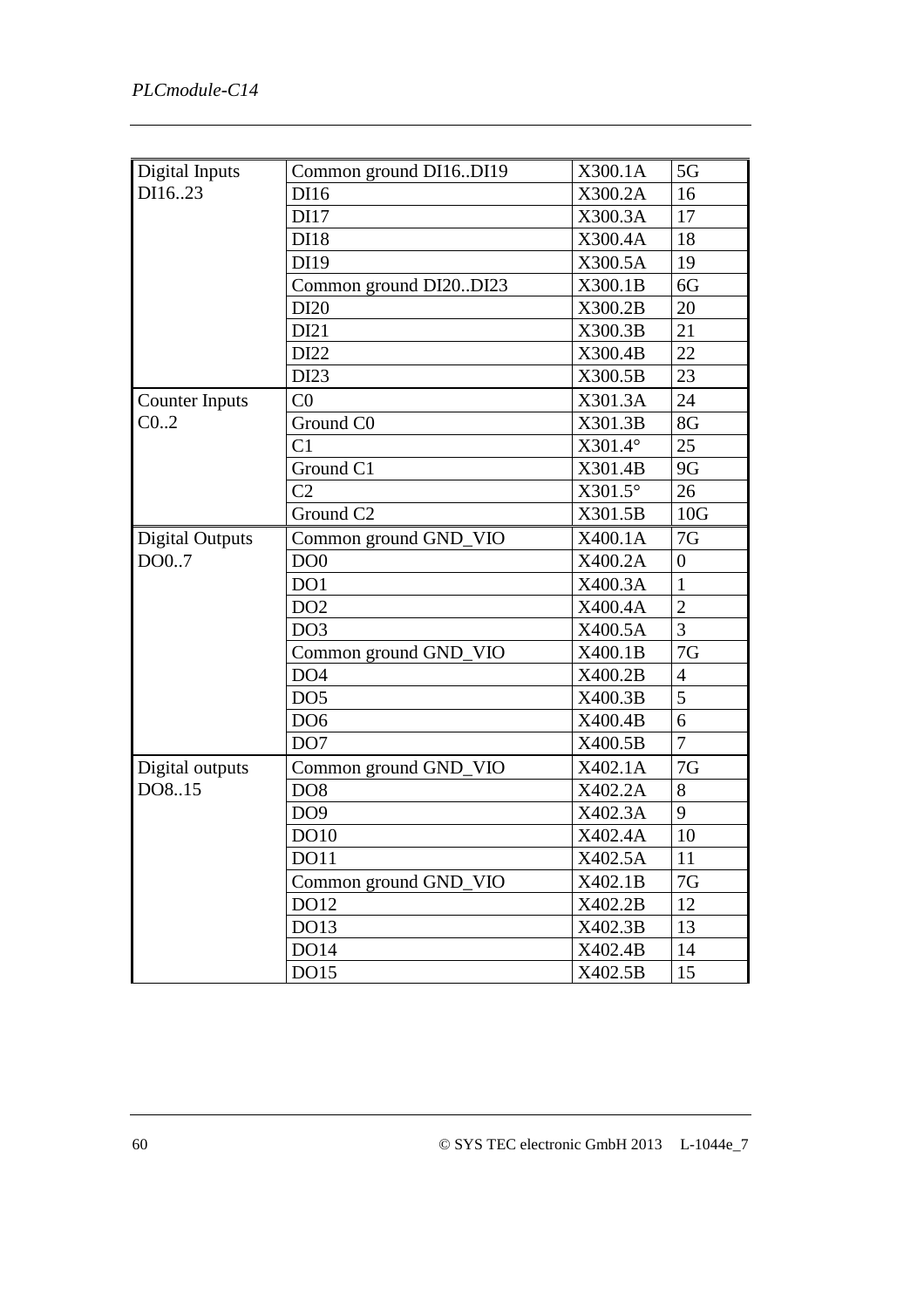| <b>PWM</b> outputs | <b>PWM</b> output 0 | X301.1A | P <sub>0</sub> |
|--------------------|---------------------|---------|----------------|
|                    | $+24$ VDC IO        | X301.1B | VIO            |
|                    | <b>PWM</b> output 1 | X301.2A |                |
|                    | $+24$ VDC IO        | X301.2B | VIO            |

| Analog Inputs         | AI0                    | X600.1A | $\overline{0}$ |
|-----------------------|------------------------|---------|----------------|
| AI0.3                 | Common ground GND_VCPU | X600.1B | <b>AGND</b>    |
|                       | AI1                    | X600.2A |                |
|                       | Common ground GND_VCPU | X600.2B | <b>AGND</b>    |
|                       | AI2                    | X600.3A | 2              |
|                       | Common ground GND_VCPU | X600.3B | <b>AGND</b>    |
|                       | AI3                    | X600.4A | 3              |
|                       | Common ground GND_VCPU | X600.4B | <b>AGND</b>    |
| <b>Analog Outputs</b> | AOO                    | X600.5A | $\theta$       |
| AO0.1                 | Common ground GND_VCPU | X600.5B | <b>AGND</b>    |
|                       | AO1                    | X600.6A | 1              |
|                       | Common ground GND_VCPU | X600.6B | <b>AGND</b>    |
| Dry-Contact           | <b>RELOC</b>           | X500.1  |                |
| Outputs               | <b>RELONO</b>          | X500.2  |                |
| (Relay)               | <b>REL1 C</b>          | X500.3  |                |
|                       | <b>REL1 NO</b>         | X500.4  |                |
|                       | REL2 C                 | X500.5  |                |
|                       | <b>REL2 NO</b>         | X500.6  |                |
|                       | REL3 C                 | X500.7  |                |
|                       | <b>REL3 NO</b>         | X500.8  |                |
|                       | <b>REL3 NC</b>         | X500.9  |                |

*Tabelle 1: Connector pinout*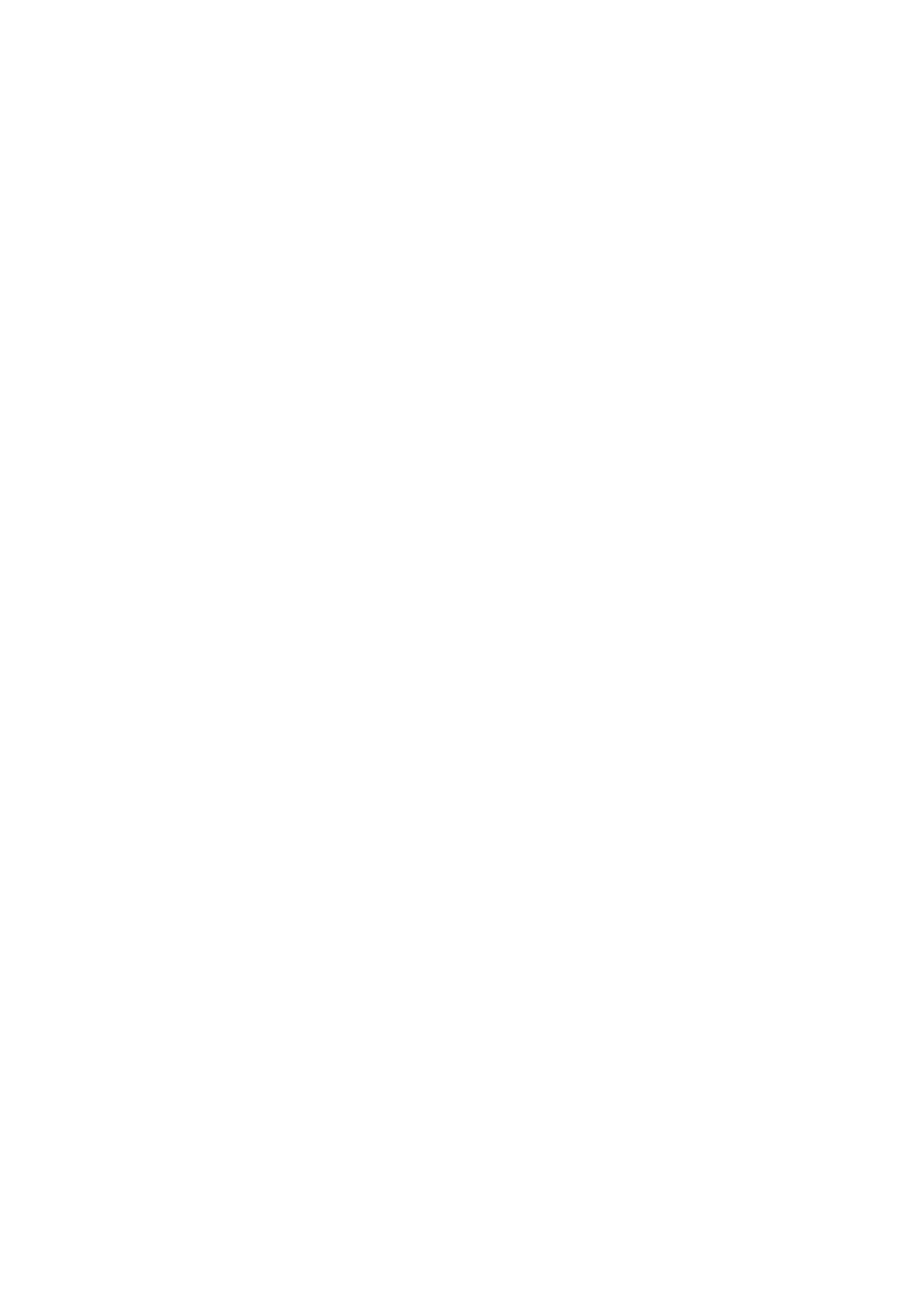# **10 Technical Specifications**

| <b>Environmental Parameters</b> |                   | <b>Typical</b>                 | <b>Minimum</b> | <b>Maximum</b> |
|---------------------------------|-------------------|--------------------------------|----------------|----------------|
| Power Supply                    | $V_{\text{CPU}}$  | 24VDC                          | 22VDC          | 30VDC          |
|                                 | $V_{IO}$          | 24VDC                          | $-20%$         | $+20%$         |
| Current                         | $I_{CPU}$         | 0.180mA                        |                |                |
| Consumption                     | $I_{IO}$          | 0.180mA                        |                |                |
| (inactive IOs)                  |                   |                                |                |                |
| <b>Temperature Range</b>        | Storage           | $-20^{\circ}$ +70 $^{\circ}$ C |                |                |
|                                 | temperature       |                                |                |                |
|                                 | Operating         | $0^{\circ}$ +50 $^{\circ}$ C   |                |                |
|                                 | temperature       |                                |                |                |
| Protection class                | Enclosure         | IP20                           |                |                |
| Weight                          | without any cable | 350 <sub>g</sub>               |                |                |
|                                 | and packing       |                                |                |                |
| <b>Dimensions</b>               | Width             | 160mm                          |                |                |
|                                 | Height            | $75$ mm                        |                |                |
|                                 | Depth             | $95$ mm                        |                |                |
| Connector type                  |                   | Spring type                    |                |                |
|                                 |                   | connector                      |                |                |

*Table 16: Environmental Parameters* 

| <b>Communication Interfaces</b> |                                              | Min.     | Max.     |
|---------------------------------|----------------------------------------------|----------|----------|
| <b>CAN-Bus</b>                  |                                              |          |          |
| CAN0/1                          | <b>Bitrate</b>                               | 10kBit/s | 1Mbit/s  |
|                                 | Max. number of nodes                         |          | 64       |
|                                 | CAN-H, CAN-L short-circuit-proof towards 24V |          |          |
| <b>Ethernet – 10base T</b>      |                                              |          |          |
|                                 | Transmission rate                            |          | 10Mbit/s |
| <b>RS-232</b>                   |                                              |          |          |
| ASC $0/1/2$                     | Baudrate                                     | 1200bps  | 115kbps  |

*Table 17: Communication Interfaces*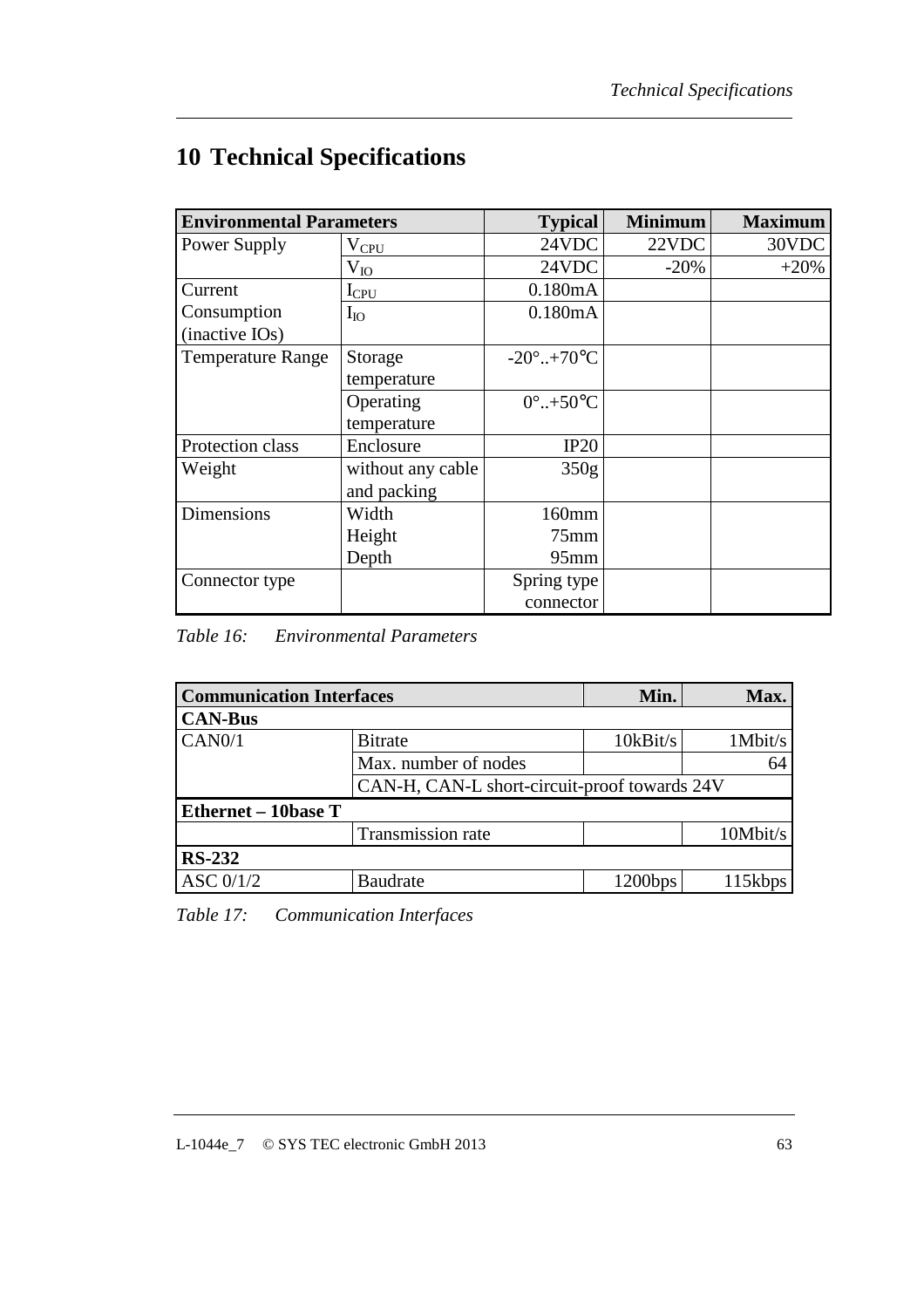| I/O-configuration         |                                        |                                    |            |
|---------------------------|----------------------------------------|------------------------------------|------------|
| Digital Outputs DO0  15   |                                        |                                    |            |
| 24VDC Output              | $U_{OH}$ at $I_{OH} = 500$ mA          | $V_{IO} - 0,16V < U_{OH} < V_{IO}$ |            |
| (High Side Switch)        | $U_{OL}$ at $I_{OL} = 0$ mA            |                                    | 0.5V       |
|                           | Current limitation I <sub>OH_max</sub> |                                    | 625mA      |
|                           | Max. current                           |                                    | <b>8A</b>  |
|                           | $I_{OL(off)}$                          |                                    | $10\mu A$  |
|                           | $t_{off}$ at $I_{OH} = 500$ mA         | $115\mu s$                         | $190\mu s$ |
|                           | $t_{on}$ at $I_{OH} = 500$ mA          | $75\mu s$                          | $125\mu s$ |
| Digital Outputs REL03     |                                        |                                    |            |
| Relay outputs             | <b>Switching Voltage</b>               |                                    | 250AC      |
|                           | <b>Switching Current</b>               |                                    | 6A         |
|                           | Durability (mech.)                     |                                    | $1x10^5$   |
|                           | at 5A                                  |                                    |            |
|                           | $t_{\underline{on}}$                   | 5ms                                |            |
|                           | $t_{\rm off}$                          | 2,5ms                              |            |
|                           | Isolation                              |                                    | 4kV        |
| Digital Inputs DI0  23    |                                        |                                    |            |
| 24VDC-Inputs,             | $U_{\rm IH}$                           | 15V                                | 30V        |
| pulse switching           | $U_{II}$                               | $-3V$                              | 5V         |
|                           | $I_{ICH}$                              | 3mA                                | 8,5mA      |
| <b>Counter Inputs C03</b> |                                        |                                    |            |
| 24VDC-Inputs,             | $U_{\rm IH}$                           | 15V                                | 30V        |
| pulse switching           | $U_{IL}$                               | $-3V$                              | 5V         |
|                           | $I_{ICH}$                              | 3mA                                | 8,5mA      |
| Input frequency           | $\mathbf f$                            |                                    | 70kHz      |

| Analog Inputs AI0 3 |                                         |             |                       |  |  |
|---------------------|-----------------------------------------|-------------|-----------------------|--|--|
| $0. + 10V$          | Measurement range $U_I$                 | $0.+10,18V$ |                       |  |  |
|                     | Destructive voltage $U_{I \text{ max}}$ |             | >30V                  |  |  |
|                     | Input resistance $R_I$                  |             | $49k\Omega \pm 0.1\%$ |  |  |
|                     | Reference voltage $U_{REF}$             | 4.572V      | $\pm 1\%$             |  |  |
|                     | <b>Physical Resolution</b>              |             | 10Bit                 |  |  |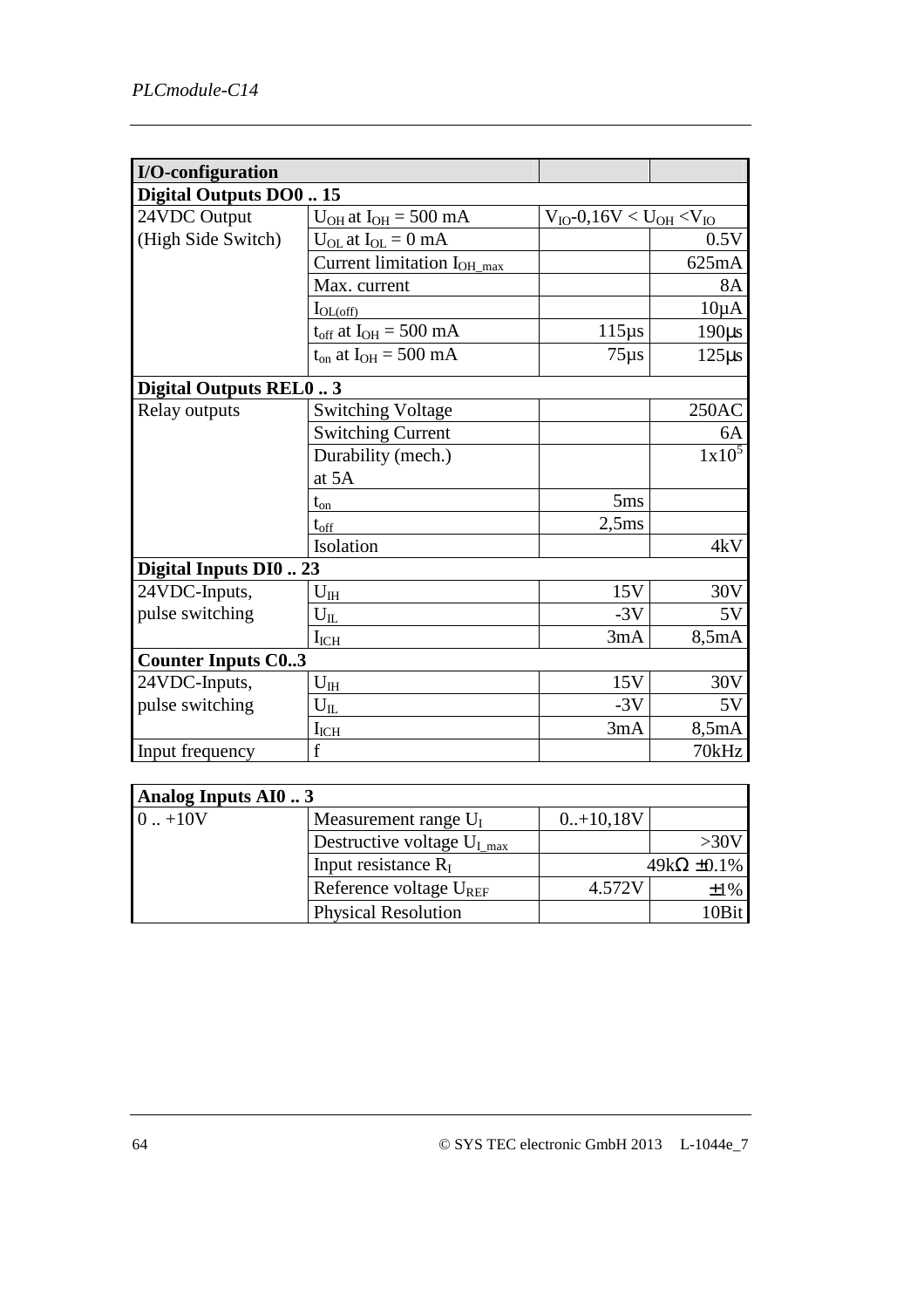| <b>PWM</b> outputs 01 |                                |               |            |  |  |
|-----------------------|--------------------------------|---------------|------------|--|--|
| 24VDC-PWM-            | $U_{OL}$ at $I_{OL} = -500$ mA |               | <1V        |  |  |
| Output                | $I_{OH(off)}$                  |               | $20\mu A$  |  |  |
| (Low Side Switch)     | $I_{OH\_max}$                  |               | 0.6A       |  |  |
|                       | $t_{on}$ at $I_{OL} = -500mA$  |               | $2.5\mu s$ |  |  |
|                       | $t_{off}$ at $I_{OL} = -500mA$ |               | $3.5\mu s$ |  |  |
|                       | PWM Frequency min.             |               | 15Hz       |  |  |
|                       | PWM Frequency max.             |               | 15kHz      |  |  |
| Analog Outputs AO01   |                                |               |            |  |  |
| $0. + 10V$            | Voltage Range $U_0$            | $0 - +10.18V$ |            |  |  |
|                       | Output current $I_{O}$         |               | 30mA       |  |  |
|                       | Output capacity                |               | 10nF       |  |  |
|                       | Reference voltage $U_{REF}$    | 4.572V        | ±1%        |  |  |
|                       | <b>Internal Resolution</b>     |               | 10 Bit     |  |  |

*Table 18: IO configuration* 

| <b>PLC</b> specific parameters |                           |  |                 |  |  |
|--------------------------------|---------------------------|--|-----------------|--|--|
| memory                         | PLC program               |  | $256$ ki $B$    |  |  |
| configuration                  | PLC data                  |  | $256$ ki $B$    |  |  |
|                                | Non-volatile data         |  | $24$ ki $B$     |  |  |
| cycle time for 1000            | interpreter code (one CAN |  | 9 <sub>ms</sub> |  |  |
| binary instructions            | instance enabled)         |  |                 |  |  |
|                                | interpreter code (two CAN |  | $15 \text{ ms}$ |  |  |
|                                | instances enabled)        |  |                 |  |  |
|                                | native code (one CAN      |  | $1-2$ ms        |  |  |
|                                | instance enabled)         |  |                 |  |  |
|                                | native code (two CAN      |  | $3 \text{ ms}$  |  |  |
|                                | instances enabled)        |  |                 |  |  |

*Table 19: PLC specific parameters* 

These specifications describe the standard configuration of the PLCmodule-C14 as of the printing of this manual.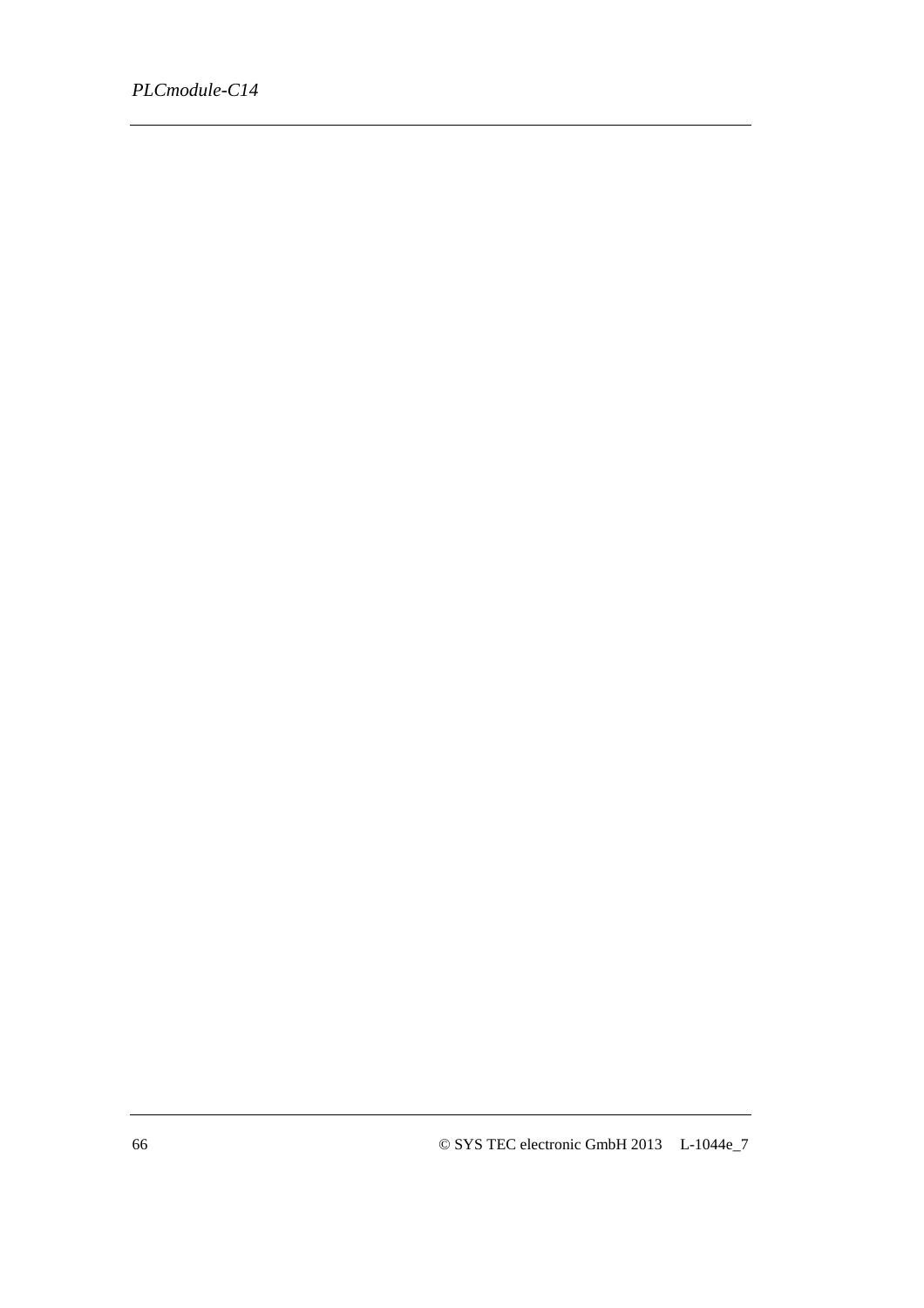## **Index**

| Analog Inputs 10, 60, 62              |  |  |  |  |
|---------------------------------------|--|--|--|--|
| Analog Outputs  10, 60, 63            |  |  |  |  |
|                                       |  |  |  |  |
| Baudrate  35, 51, 61                  |  |  |  |  |
| bitrate  35, 36, 39, 52               |  |  |  |  |
| Block Diagram  4                      |  |  |  |  |
| CAN Interface 12                      |  |  |  |  |
| CAN012, 13, 35, 36, 39, 51, 52,       |  |  |  |  |
| 58, 61                                |  |  |  |  |
| CAN112, 13, 21, 26, 28, 29, 35,       |  |  |  |  |
| 37, 39, 51, 52, 58                    |  |  |  |  |
|                                       |  |  |  |  |
| CANopen1, 2, 13, 15, 21, 22, 23,      |  |  |  |  |
| 24, 28, 31, 34, 35, 36, 37, 40        |  |  |  |  |
| CANopen Master  13                    |  |  |  |  |
| Communication Interfaces 61           |  |  |  |  |
| Communication Parameter 35            |  |  |  |  |
| Configuration Command Shell 13,<br>49 |  |  |  |  |
|                                       |  |  |  |  |
|                                       |  |  |  |  |
|                                       |  |  |  |  |
| Control Units 17, 31, 48              |  |  |  |  |
|                                       |  |  |  |  |
| Cycle Interval 47                     |  |  |  |  |
| DEL_CAN_CONFIG 52                     |  |  |  |  |
| DEL_PLC_PROG54                        |  |  |  |  |
|                                       |  |  |  |  |
| Digital Inputs  5, 6, 58, 59, 62      |  |  |  |  |
| Digital Outputs 8, 59, 62             |  |  |  |  |
|                                       |  |  |  |  |
| Display Mode 47                       |  |  |  |  |
|                                       |  |  |  |  |
| Environmental Parameters 61           |  |  |  |  |
| Error LED  31, 33, 43                 |  |  |  |  |
|                                       |  |  |  |  |

| Ethernet12, 13, 15, 37, 40, 51, 58,<br>61 |
|-------------------------------------------|
|                                           |
| Firmware Expansions 15                    |
| Firmware versions 15                      |
|                                           |
| GET_DEV_CONFIG50                          |
| GET_DEV_INFO 50                           |
| GET_LAST_ERROR54                          |
|                                           |
|                                           |
| HEX-Encoding Switches  34                 |
|                                           |
| Initial Configuration49                   |
|                                           |
| Marker space21, 22, 23, 24                |
| MRES Switch31                             |
| Network Protocol 40                       |
| OpenPCS1, 13, 31, 33, 39, 40, 41,         |
| 42, 45, 46                                |
| Operating the PLCmodule-C14 39            |
|                                           |
| PDO mapping22                             |
|                                           |
|                                           |
|                                           |
| process image5, 8, 13, 15, 17, 19,        |
| 20, 22, 47                                |
| Programming 1, 13                         |
| PWM outputs  5, 9, 10, 60, 63             |
|                                           |
|                                           |
| Resetting the Control Unit  42            |
| Resource Specifications  41, 46           |
| RPDO 22, 23, 26, 28                       |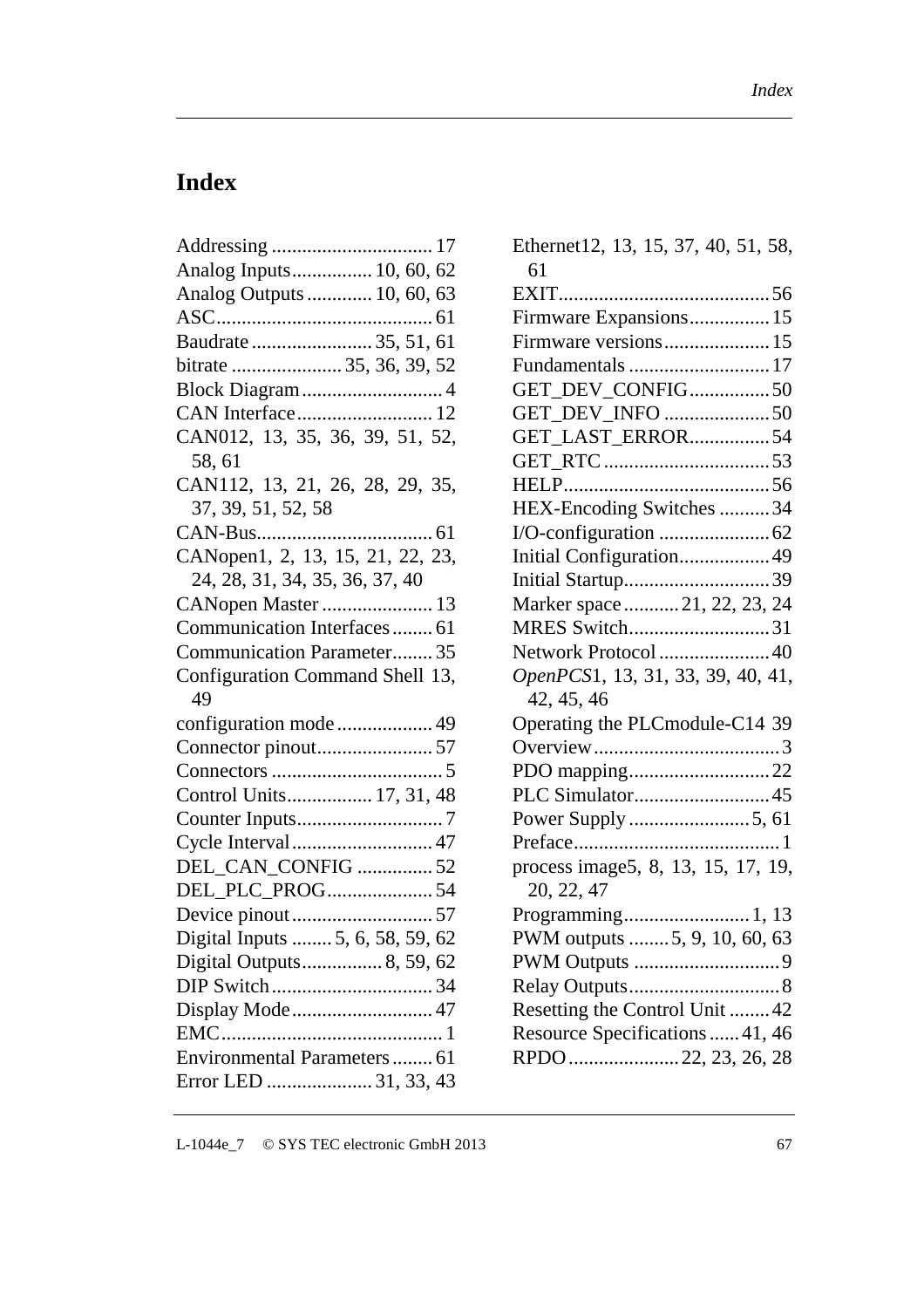| RS-23211, 13, 15, 31, 35, 40, 57, |
|-----------------------------------|
| 61                                |
|                                   |
| Run/Stop Switch 31, 47            |
| Selecting the Communication       |
|                                   |
|                                   |
|                                   |
| <b>SET_IP_CONFIG 51</b>           |
|                                   |
| SET WDG_MODE 56                   |
| Simulator 40, 45, 46, 47, 48      |
| Simulator, Analog Inputs 47       |

| Simulator, Cycle Interval  47  |
|--------------------------------|
| Simulator, Digital Inputs 47   |
| Simulator, Display Mode 47     |
| Simulator, Run/Stop Switch  47 |
|                                |
|                                |
| Technical Specifications 61    |
| Testing the Connection  41     |
|                                |
|                                |
|                                |
|                                |
|                                |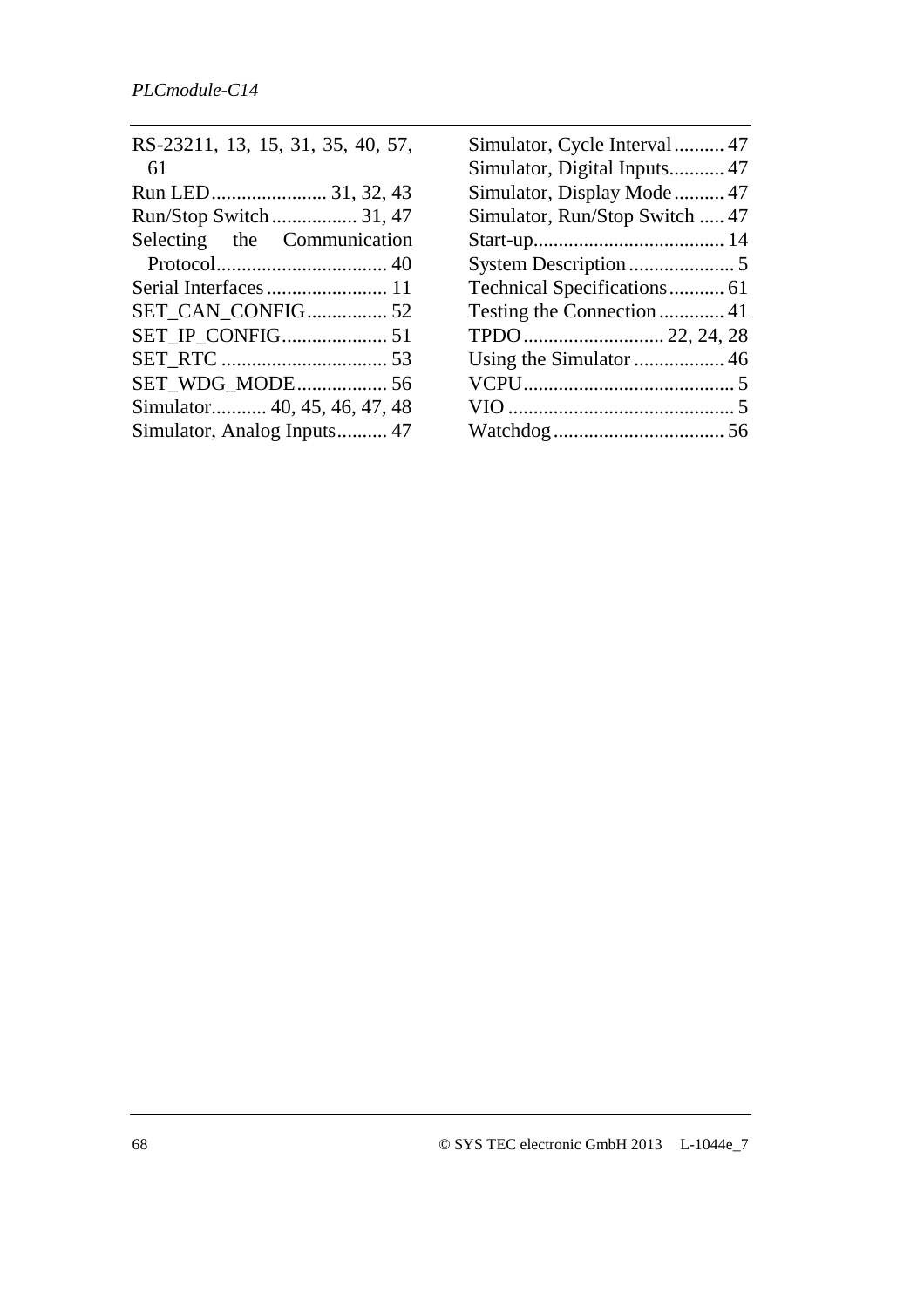| <b>Document:</b>                                  | PLCmodule-C14                                                                                                                |  |  |  |
|---------------------------------------------------|------------------------------------------------------------------------------------------------------------------------------|--|--|--|
|                                                   | <b>Document number:</b> L-1044e_7, Edition Juli 2013                                                                         |  |  |  |
| How would you improve this manual?                |                                                                                                                              |  |  |  |
|                                                   |                                                                                                                              |  |  |  |
|                                                   |                                                                                                                              |  |  |  |
| Did you find any mistakes in this manual?<br>page |                                                                                                                              |  |  |  |
|                                                   |                                                                                                                              |  |  |  |
|                                                   |                                                                                                                              |  |  |  |
|                                                   |                                                                                                                              |  |  |  |
|                                                   |                                                                                                                              |  |  |  |
| <b>Submitted by:</b>                              |                                                                                                                              |  |  |  |
| Customer number:                                  |                                                                                                                              |  |  |  |
| Name:                                             |                                                                                                                              |  |  |  |
| Company:                                          |                                                                                                                              |  |  |  |
| Address:                                          |                                                                                                                              |  |  |  |
|                                                   |                                                                                                                              |  |  |  |
| <b>Return to:</b>                                 | <b>SYS TEC electronic GmbH</b><br>August-Bebel-Str. 29<br>D-07973 Greiz<br><b>GERMANY</b><br>Fax: $+49$ (0) 36 61 / 62 79 99 |  |  |  |